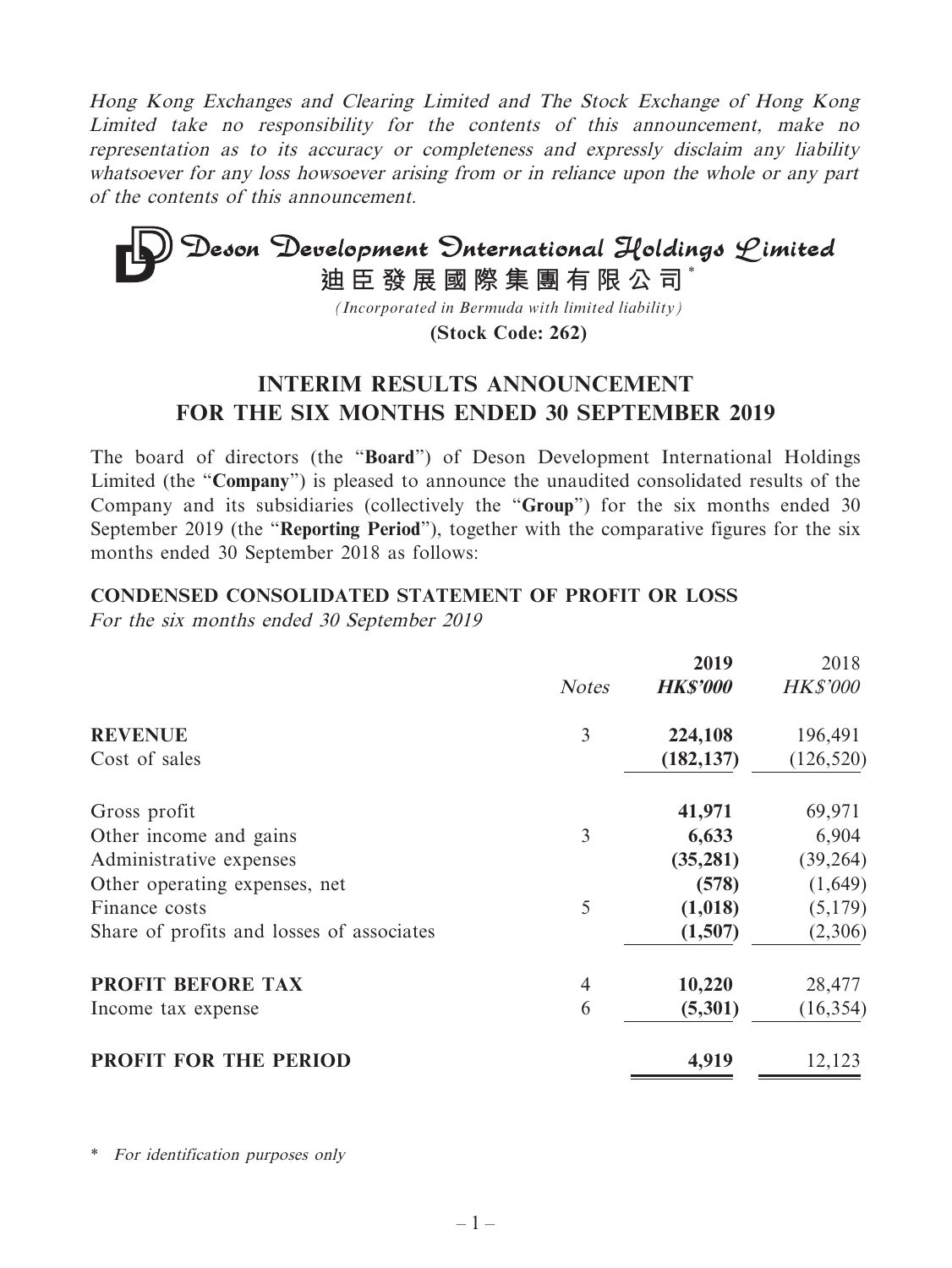# **CONDENSED CONSOLIDATED STATEMENT OF PROFIT OR LOSS (CONTINUED)**

For the six months ended 30 September 2019

|                                           |             | 2019            | 2018                        |
|-------------------------------------------|-------------|-----------------|-----------------------------|
|                                           | <b>Note</b> | <b>HK\$'000</b> | <b>HK\$'000</b>             |
| Attributable to:                          |             |                 |                             |
| Owners of the Company                     |             | 5,202           | 12,538                      |
| Non-controlling interests                 |             | (283)           | (415)                       |
|                                           |             | 4,919           | 12,123                      |
| <b>EARNINGS PER SHARE ATTRIBUTABLE TO</b> |             |                 |                             |
| <b>ORDINARY EQUITY HOLDERS OF THE</b>     |             |                 |                             |
| <b>COMPANY</b>                            |             |                 |                             |
| Basic and diluted                         | 8           |                 | $HK0.53$ cent $HK1.28$ cent |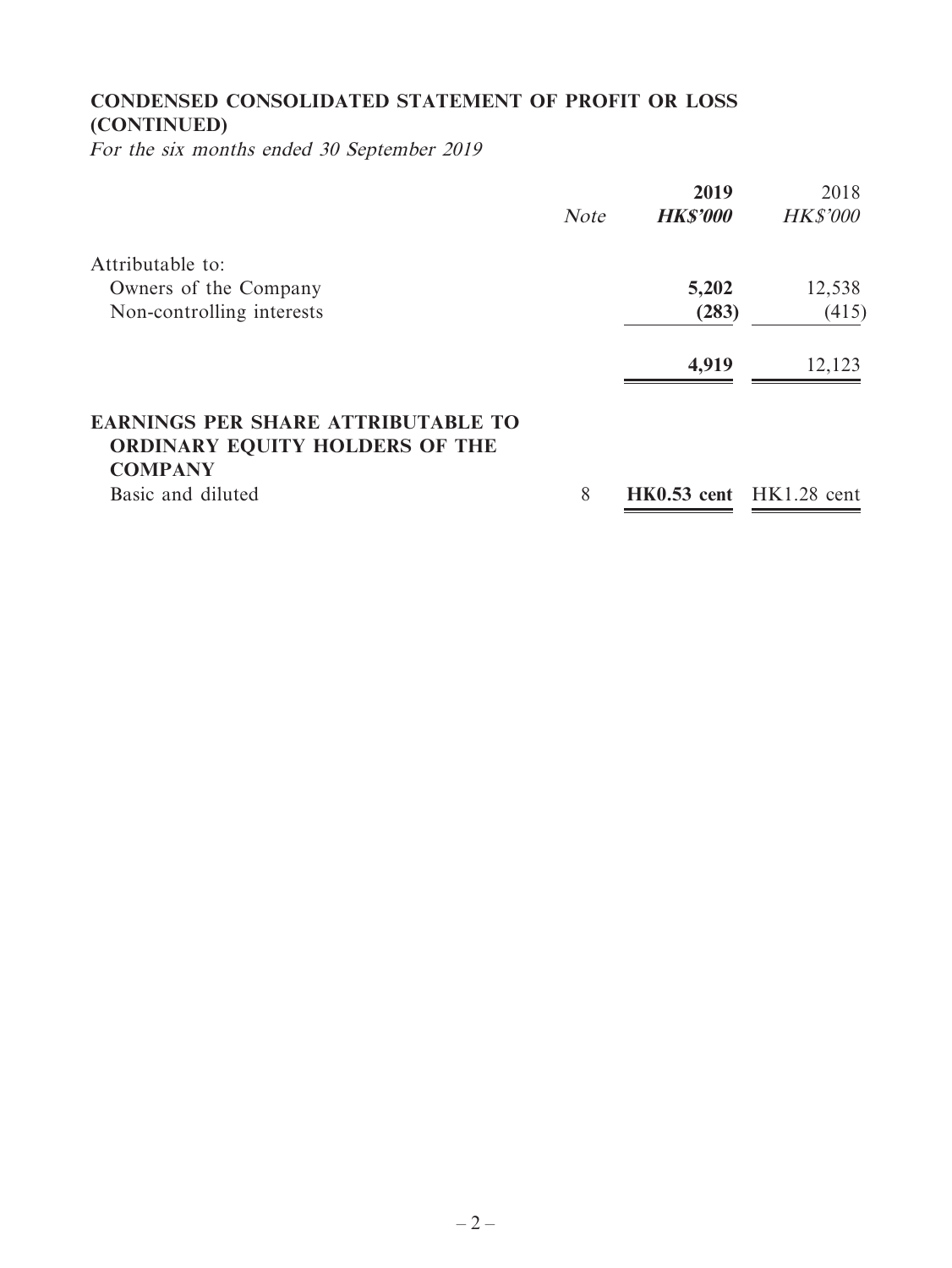# **CONDENSED CONSOLIDATED STATEMENT OF COMPREHENSIVE INCOME**

For the six months ended 30 September 2019

|                                                                                                                        | 2019<br><b>HKS'000</b> | 2018<br><b>HK\$'000</b> |
|------------------------------------------------------------------------------------------------------------------------|------------------------|-------------------------|
| <b>PROFIT FOR THE PERIOD</b>                                                                                           | 4,919                  | 12,123                  |
| <b>OTHER COMPREHENSIVE LOSS</b>                                                                                        |                        |                         |
| Other comprehensive loss that may be reclassified to profit<br>or loss in subsequent periods:                          |                        |                         |
| Share of other comprehensive loss of associates<br>Reclassification adjustment of exchange differences for an          | (2,701)                | (1,959)                 |
| associate disposed of during the period                                                                                | (726)                  |                         |
| Exchange differences on translation of foreign operations<br>Reclassification adjustment of exchange differences for a | (76,991)               | (115, 852)              |
| subsidiary dissolved during the period                                                                                 | (1, 184)               |                         |
| <b>OTHER COMPREHENSIVE LOSS</b>                                                                                        |                        |                         |
| FOR THE PERIOD, NET OF TAX                                                                                             | (81,602)               | (117, 811)              |
| <b>TOTAL COMPREHENSIVE LOSS FOR THE PERIOD</b>                                                                         | (76, 683)              | (105, 688)              |
| Attributable to:                                                                                                       |                        |                         |
| Owners of the Company                                                                                                  | (76, 403)              | (105, 282)              |
| Non-controlling interests                                                                                              | (280)                  | (406)                   |
|                                                                                                                        | (76, 683)              | (105, 688)              |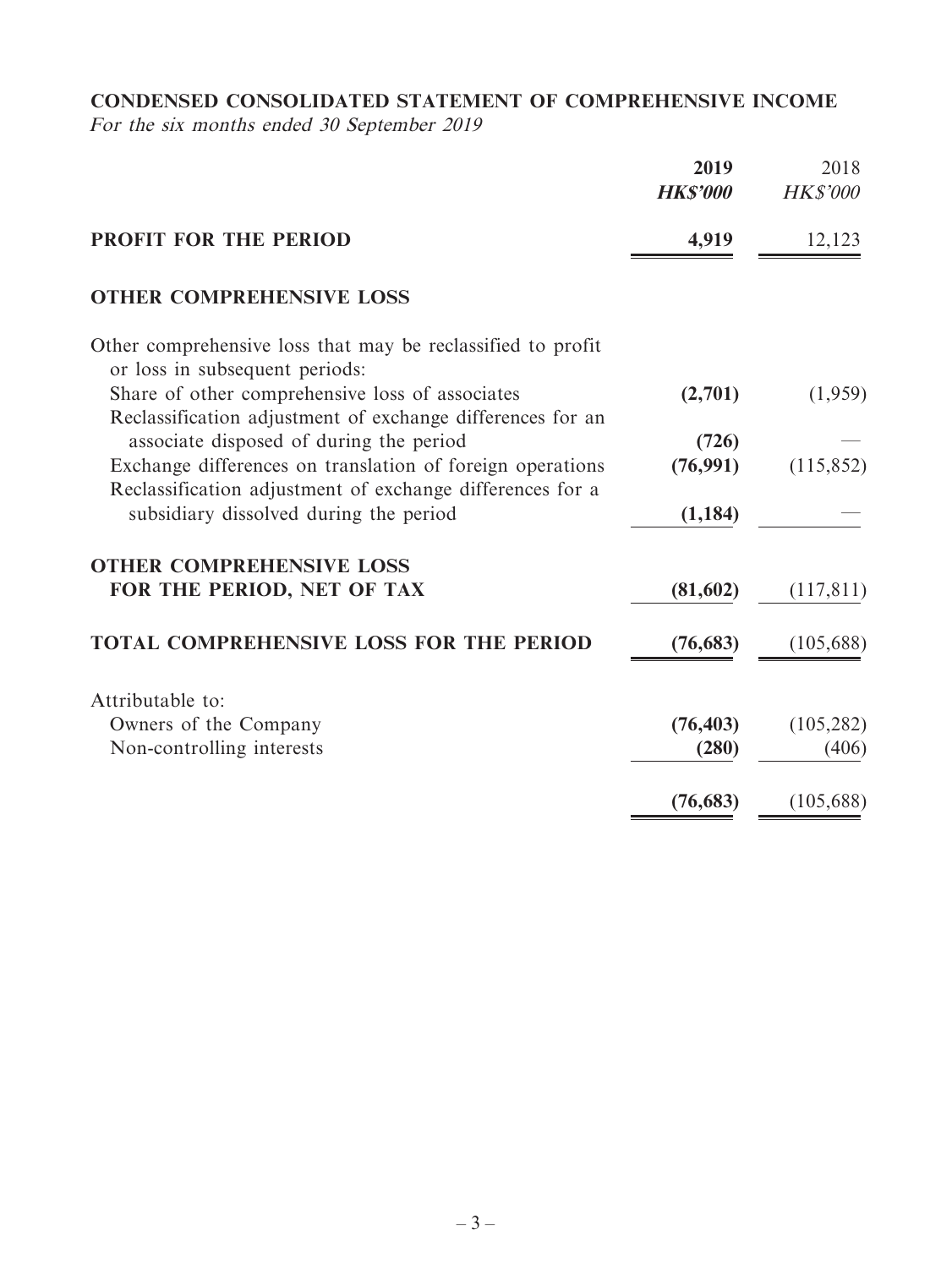# **CONDENSED CONSOLIDATED STATEMENT OF FINANCIAL POSITION**

As at 30 September 2019

|                                                    | 30 September | 31 March<br>2019        |                              |
|----------------------------------------------------|--------------|-------------------------|------------------------------|
|                                                    | <b>Notes</b> | 2019<br><b>HK\$'000</b> | <b>HK\$'000</b><br>(Audited) |
| <b>NON-CURRENT ASSETS</b>                          |              |                         |                              |
| Property, plant and equipment                      |              | 220,701                 | 228,562                      |
| Investment properties                              | 9            | 969,870                 | 1,031,589                    |
| Investments in associates                          |              | 23,435                  | 27,109                       |
| Equity investment designated at fair value through |              |                         |                              |
| other comprehensive income                         | 10           | 9,400                   | 9,400                        |
| Equity investments at fair value through           |              |                         |                              |
| profit or loss                                     | 10           | 119,666                 | 105,380                      |
| Total non-current assets                           |              | 1,343,072               | 1,402,040                    |
| <b>CURRENT ASSETS</b>                              |              |                         |                              |
| Due from associates                                |              | 4,818                   | 4,515                        |
| Due from related companies                         |              | 186                     | 4,237                        |
| Properties held for sale under development and     |              |                         |                              |
| properties held for sale                           | 11           | 795,833                 | 973,913                      |
| Inventories                                        |              | 10,122                  | 11,505                       |
| Accounts receivable                                | 12           | 48,334                  | 20,655                       |
| Prepayments, deposits and other receivables        |              | 40,557                  | 46,789                       |
| Tax recoverable                                    |              | 25,161                  | 27,234                       |
| Pledged deposits                                   |              | 3,000                   | 3,000                        |
| Cash and cash equivalents                          |              | 12,347                  | 29,487                       |
|                                                    |              | 940,358                 | 1,121,335                    |
| Non-current asset classified as held for sale      | 13           |                         | 68,589                       |
| Total current assets                               |              | 940,358                 | 1,189,924                    |
|                                                    |              |                         |                              |
| <b>CURRENT LIABILITIES</b>                         | 14           |                         |                              |
| Accounts payable<br>Other payables and accruals    |              | 8,075<br>136,777        | 6,655<br>299,480             |
| Due to associates                                  |              | 5,161                   | 5,177                        |
| Due to related companies                           |              | 786                     |                              |
| Tax payable                                        |              | 20,494                  | 22,499                       |
| Interest-bearing bank and other borrowings         |              | 198,035                 | 226,632                      |
| Total current liabilities                          |              | 369,328                 | 560,443                      |
| <b>NET CURRENT ASSETS</b>                          |              | 571,030                 | 629,481                      |
| <b>TOTAL ASSETS LESS CURRENT LIABILITIES</b>       |              | 1,914,102               | 2,031,521                    |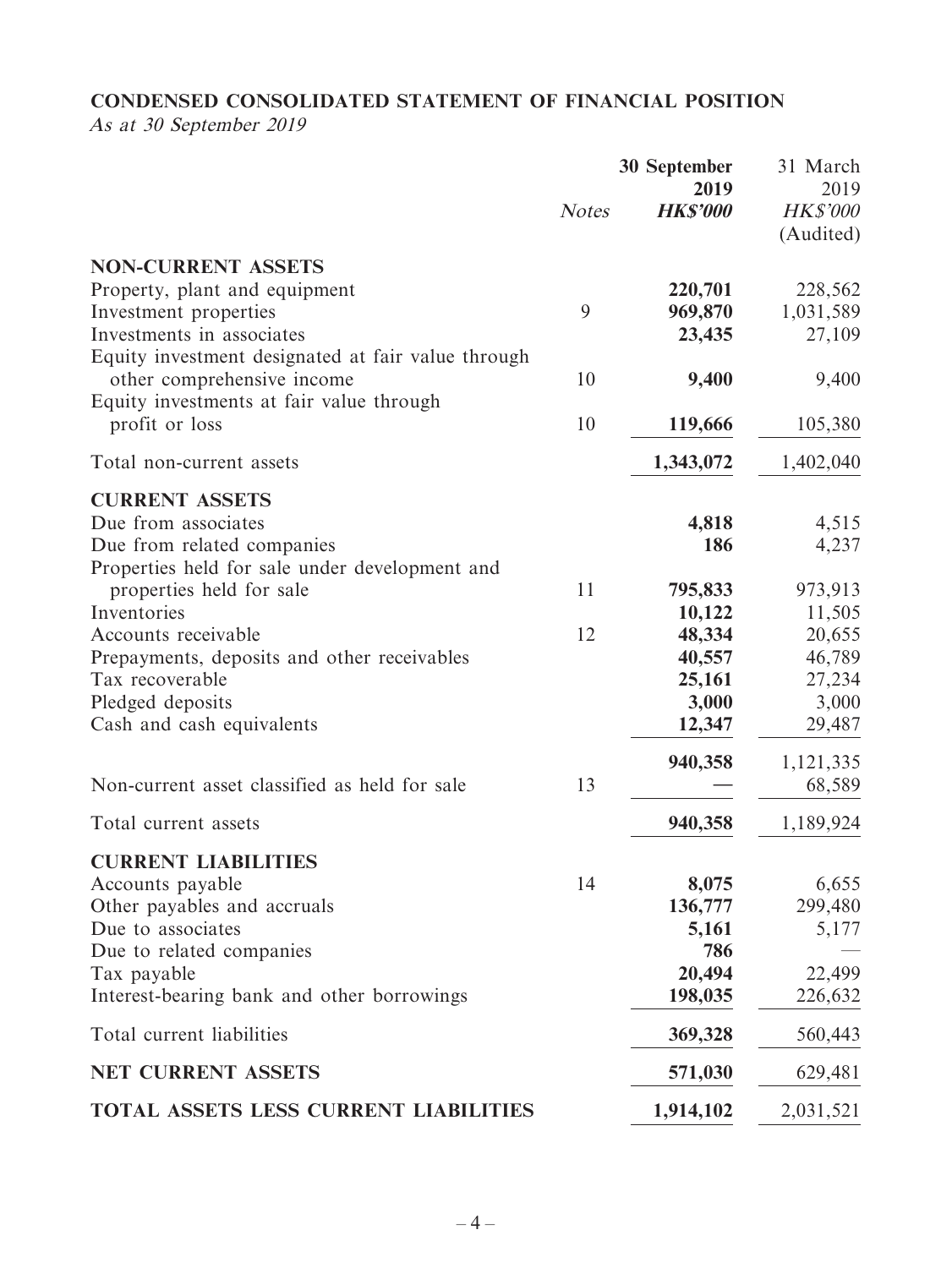# **CONDENSED CONSOLIDATED STATEMENT OF FINANCIAL POSITION (CONTINUED)**

As at 30 September 2019

|                                              | <b>30 September</b> | 31 March<br>2019        |                              |  |
|----------------------------------------------|---------------------|-------------------------|------------------------------|--|
|                                              | <b>Note</b>         | 2019<br><b>HK\$'000</b> | <b>HK\$'000</b><br>(Audited) |  |
| <b>NON-CURRENT LIABILITIES</b>               |                     |                         |                              |  |
| Interest-bearing bank and other borrowings   |                     | 165,000                 | 192,642                      |  |
| Deferred tax liabilities                     |                     | 187,497                 | 191,538                      |  |
| Total non-current liabilities                |                     | 352,497                 | 384,180                      |  |
| Net assets                                   |                     | 1,561,605               | 1,647,341                    |  |
| <b>EQUITY</b>                                |                     |                         |                              |  |
| Equity attributable to owners of the Company |                     |                         |                              |  |
| Issued capital                               | 15                  | 97,788                  | 97,788                       |  |
| Reserves                                     |                     | 1,467,302               | 1,553,485                    |  |
|                                              |                     | 1,565,090               | 1,651,273                    |  |
| <b>Non-controlling interests</b>             |                     | (3,485)                 | (3,932)                      |  |
| Total equity                                 |                     | 1,561,605               | 1,647,341                    |  |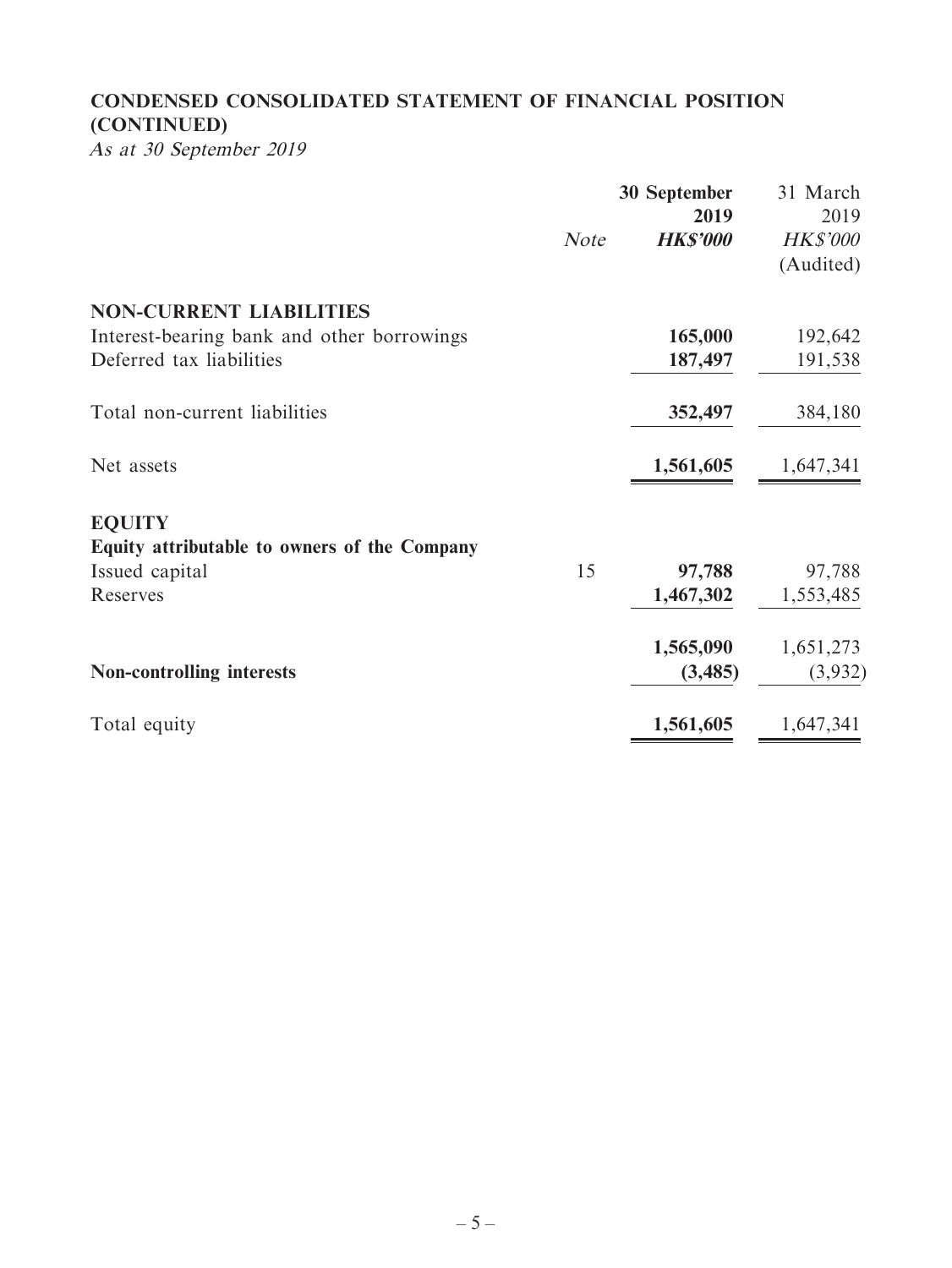# **CONDENSED CONSOLIDATED STATEMENT OF CHANGES IN EQUITY** For the six months ended 30 September 2019

|                                                                                                                              | Attributable to owners of the Company |                             |                                                  |                             |                                               |                               |                                             |                                              |                           |                                                                      |                             |                                |                            |                                       |                                          |
|------------------------------------------------------------------------------------------------------------------------------|---------------------------------------|-----------------------------|--------------------------------------------------|-----------------------------|-----------------------------------------------|-------------------------------|---------------------------------------------|----------------------------------------------|---------------------------|----------------------------------------------------------------------|-----------------------------|--------------------------------|----------------------------|---------------------------------------|------------------------------------------|
|                                                                                                                              | Issued<br>capital<br><b>HK\$'000</b>  | Share<br>account<br>HKS'000 | premium Contributed<br>surplus<br><b>HKS'000</b> | Other<br>reserve<br>HKS'000 | Property<br>revaluation<br>reserve<br>HKS'000 | Capital<br>reserve<br>HKS'000 | Capital<br>redemption<br>reserve<br>HKS'000 | Share<br>option<br>reserve<br><b>HKS'000</b> | reserve<br><b>HKS'000</b> | Exchange Investment<br>fluctuation revaluation<br>reserve<br>HKS'000 | Reserve<br>funds<br>HKS'000 | Retained<br>profits<br>HKS'000 | Total<br>HKS'000           | Non-<br>controlling<br><b>HKS'000</b> | interests Total equity<br><b>HKS'000</b> |
| At 1 April 2018 (audited)<br>Adjustment on adoption of HKFRS 15, net of tax<br>Adjustment on adoption of HKFRS 9, net of tax | 97,788                                | 243,040                     | 15.262                                           | 23,061                      | 129,250                                       | (9,240)                       | 14,457                                      | 2,398                                        | 85,383                    | 6,243                                                                | 961                         | 1,048,053<br>927<br>57,490     | 1,650,413<br>927<br>63,733 | (609)                                 | 1,649,804<br>927<br>63,733               |
| Restated balance at 1 April 2018<br>Profit/(loss) for the period<br>Other comprehensive loss for the period:                 | 97,788                                | 243,040                     | 15,262                                           | 23,061                      | 129,250                                       | (9,240)                       | 14,457                                      | 2,398                                        | 85,383                    | 6,243                                                                | 961                         | 1,106,470<br>12,538            | 1,715,073<br>12,538        | (609)<br>(415)                        | 1,714,464<br>12,123                      |
| Share of other comprehensive loss of associates<br>Exchange differences on translation of foreign<br>operations              |                                       |                             |                                                  |                             |                                               |                               |                                             |                                              | (1,959)<br>(115, 861)     |                                                                      |                             |                                | (1,959)<br>(115, 861)      | 9                                     | (1,959)<br>(115, 852)                    |
| Total comprehensive income/(loss) for the period<br>Capital injection from non-controlling                                   |                                       |                             |                                                  |                             |                                               |                               |                                             |                                              | (117, 820)                |                                                                      |                             | 12,538                         | (105, 282)                 | (406)                                 | (105, 688)                               |
| shareholders<br>Release of revaluation reserve<br>Transfer of share option reserve upon the                                  |                                       |                             |                                                  |                             | (2,582)                                       |                               |                                             |                                              |                           |                                                                      |                             | 2,582                          |                            | 147                                   | 147                                      |
| forfeiture or expiry of share options<br>Final 2018 dividend paid                                                            |                                       |                             |                                                  |                             |                                               |                               |                                             | (2.398)                                      |                           |                                                                      |                             | 2,398<br>(4,889)               | (4,889)                    |                                       | (4,889)                                  |
| At 30 September 2018                                                                                                         | 97.788                                | 243.040                     | 15.262                                           | 23,061                      | 126,668                                       | (9,240)                       | 14,457                                      |                                              | (32, 437)                 | 6.243                                                                | 961                         | 1,119,099                      | 1,604,902                  | (868)                                 | 1,604,034                                |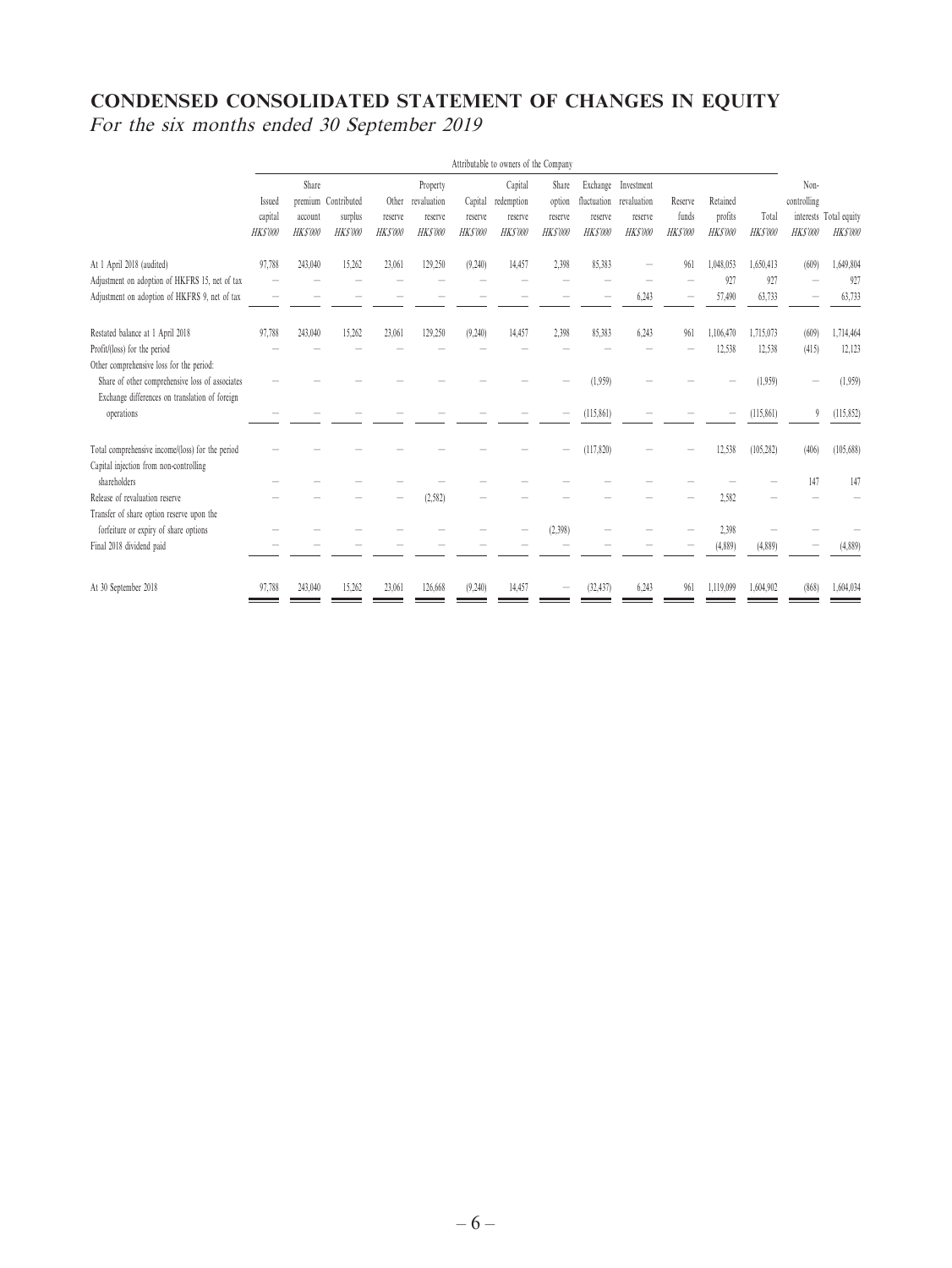# **CONDENSED CONSOLIDATED STATEMENT OF CHANGES IN EQUITY (CONTINUED)**

For the six months ended 30 September 2019

|                                                           |      | Attributable to owners of the Company |                           |                    |                    |                           |                           |                           |                           |                           |                         |                    |                         |                                |                                          |       |                         |            |         |                       |                         |         |          |  |                     |  |
|-----------------------------------------------------------|------|---------------------------------------|---------------------------|--------------------|--------------------|---------------------------|---------------------------|---------------------------|---------------------------|---------------------------|-------------------------|--------------------|-------------------------|--------------------------------|------------------------------------------|-------|-------------------------|------------|---------|-----------------------|-------------------------|---------|----------|--|---------------------|--|
|                                                           |      | Share<br>premium<br><b>Issued</b>     |                           |                    |                    |                           |                           |                           |                           |                           |                         |                    |                         |                                | Contributed                              | Other | Property<br>revaluation | Fair value | Capital | Capital<br>redemption | Exchange<br>fluctuation | Reserve | Retained |  | Non-<br>controlling |  |
|                                                           | Note | capital<br>HKS'000                    | account<br><b>HKS'000</b> | surplus<br>HKS'000 | reserve<br>HKS'000 | reserve<br><b>HKS'000</b> | reserve<br><b>HKS'000</b> | reserve<br><b>HKS'000</b> | reserve<br><b>HKS'000</b> | reserve<br><b>HKS'000</b> | funds<br><b>HKS'000</b> | profits<br>HKS'000 | Total<br><b>HKS'000</b> | HKS'000                        | interests Total equity<br><b>HKS'000</b> |       |                         |            |         |                       |                         |         |          |  |                     |  |
|                                                           |      |                                       | 243,040                   |                    | 23,061             |                           |                           |                           |                           | 411                       |                         |                    |                         |                                |                                          |       |                         |            |         |                       |                         |         |          |  |                     |  |
| At 1 April 2019                                           |      | 97,788                                |                           | 15,262             |                    | 136,720                   | (2, 184)                  | (9,240)                   | 14,457                    |                           | 961                     | 1,130,997          | 1,651,273               | (3,932)                        | 1,647,341                                |       |                         |            |         |                       |                         |         |          |  |                     |  |
| Profit for period                                         |      |                                       |                           |                    |                    |                           |                           |                           |                           |                           |                         | 5,202              | 5,202                   | (283)                          | 4,919                                    |       |                         |            |         |                       |                         |         |          |  |                     |  |
| Other comprehensive loss for the period:                  |      |                                       |                           |                    |                    |                           |                           |                           |                           |                           |                         |                    |                         |                                |                                          |       |                         |            |         |                       |                         |         |          |  |                     |  |
| Share of other comprehensive<br>loss of associates        |      |                                       |                           |                    |                    |                           |                           |                           |                           | (2,701)                   |                         |                    | (2,701)                 |                                | (2,701)                                  |       |                         |            |         |                       |                         |         |          |  |                     |  |
| Reclassification adjustment of exchange differences for   |      |                                       |                           |                    |                    |                           |                           |                           |                           |                           |                         |                    |                         |                                |                                          |       |                         |            |         |                       |                         |         |          |  |                     |  |
| an associate disposed of                                  |      |                                       |                           |                    |                    |                           |                           |                           |                           | (726)                     |                         |                    | (726)                   |                                | (726)                                    |       |                         |            |         |                       |                         |         |          |  |                     |  |
| Exchange differences on translation                       |      |                                       |                           |                    |                    |                           |                           |                           |                           |                           |                         |                    |                         |                                |                                          |       |                         |            |         |                       |                         |         |          |  |                     |  |
| of foreign operations                                     |      |                                       |                           |                    |                    |                           |                           |                           |                           | (76, 994)                 |                         |                    | (76, 994)               | 3                              | (76,991)                                 |       |                         |            |         |                       |                         |         |          |  |                     |  |
| Reclassification adjustment of exchange differences upon  |      |                                       |                           |                    |                    |                           |                           |                           |                           |                           |                         |                    |                         |                                |                                          |       |                         |            |         |                       |                         |         |          |  |                     |  |
| dissolution of a subsidiary                               |      |                                       |                           |                    |                    |                           |                           |                           |                           | (1, 184)                  |                         |                    | (1, 184)                |                                | (1, 184)                                 |       |                         |            |         |                       |                         |         |          |  |                     |  |
|                                                           |      |                                       |                           |                    |                    |                           |                           |                           |                           |                           |                         |                    |                         |                                |                                          |       |                         |            |         |                       |                         |         |          |  |                     |  |
| Total comprehensive loss for the period                   |      |                                       |                           |                    |                    |                           |                           |                           |                           | (81,605)                  |                         | 5,202              | (76, 403)               | (280)                          | (76, 683)                                |       |                         |            |         |                       |                         |         |          |  |                     |  |
| Capital injection from a non-controlling shareholder      |      |                                       |                           |                    |                    |                           |                           |                           |                           |                           |                         |                    |                         | 727                            | 727                                      |       |                         |            |         |                       |                         |         |          |  |                     |  |
| Release of revaluation reserve                            |      |                                       |                           |                    |                    | (2,703)                   |                           |                           |                           |                           |                         | 2,703              |                         |                                | -                                        |       |                         |            |         |                       |                         |         |          |  |                     |  |
| Final 2019 dividend paid                                  |      |                                       |                           |                    |                    |                           |                           |                           |                           |                           |                         | (4,890)            | (4,890)                 | $\qquad \qquad \longleftarrow$ | (4,890)                                  |       |                         |            |         |                       |                         |         |          |  |                     |  |
| Special 2019 dividend paid                                |      |                                       |                           |                    |                    |                           |                           |                           |                           |                           |                         | (4,890)            | (4,890)                 | -                              | (4,890)                                  |       |                         |            |         |                       |                         |         |          |  |                     |  |
| Release of reserve funds upon dissolution of a subsidiary |      |                                       |                           |                    |                    |                           |                           |                           |                           |                           | (961)                   | 961                |                         |                                |                                          |       |                         |            |         |                       |                         |         |          |  |                     |  |
| At 30 September 2019                                      |      | 97,788                                | 243,040*                  | 15,262*            | 23,061*            | 134,017*                  | $(2,184)$ *               | $(9,240)$ *               | 14,457*                   | $(81,194)$ *              | $-$ *                   | 1.130.083*         | 1,565,090               | (3,485)                        | 1,561,605                                |       |                         |            |         |                       |                         |         |          |  |                     |  |

\* These reserve accounts comprise the consolidated reserves of HK\$1,467,302,000 (31 March 2019: HK\$1,553,485,000) in the condensed consolidated statement of financial position.

The contributed surplus of the Group represents the excess of the nominal value of the subsidiaries' shares acquired over the nominal value of the Company's shares issued in exchange thereof, pursuant to the Group reorganisation on 21 May 1997.

The reserve funds of the Group include statutory reserves required to be appropriated from the profit after tax of the Company's subsidiaries in Mainland China under the laws and regulations of the People's Republic of China (the "**PRC**"). The amount of the appropriation is at the discretion of these subsidiaries' boards of directors.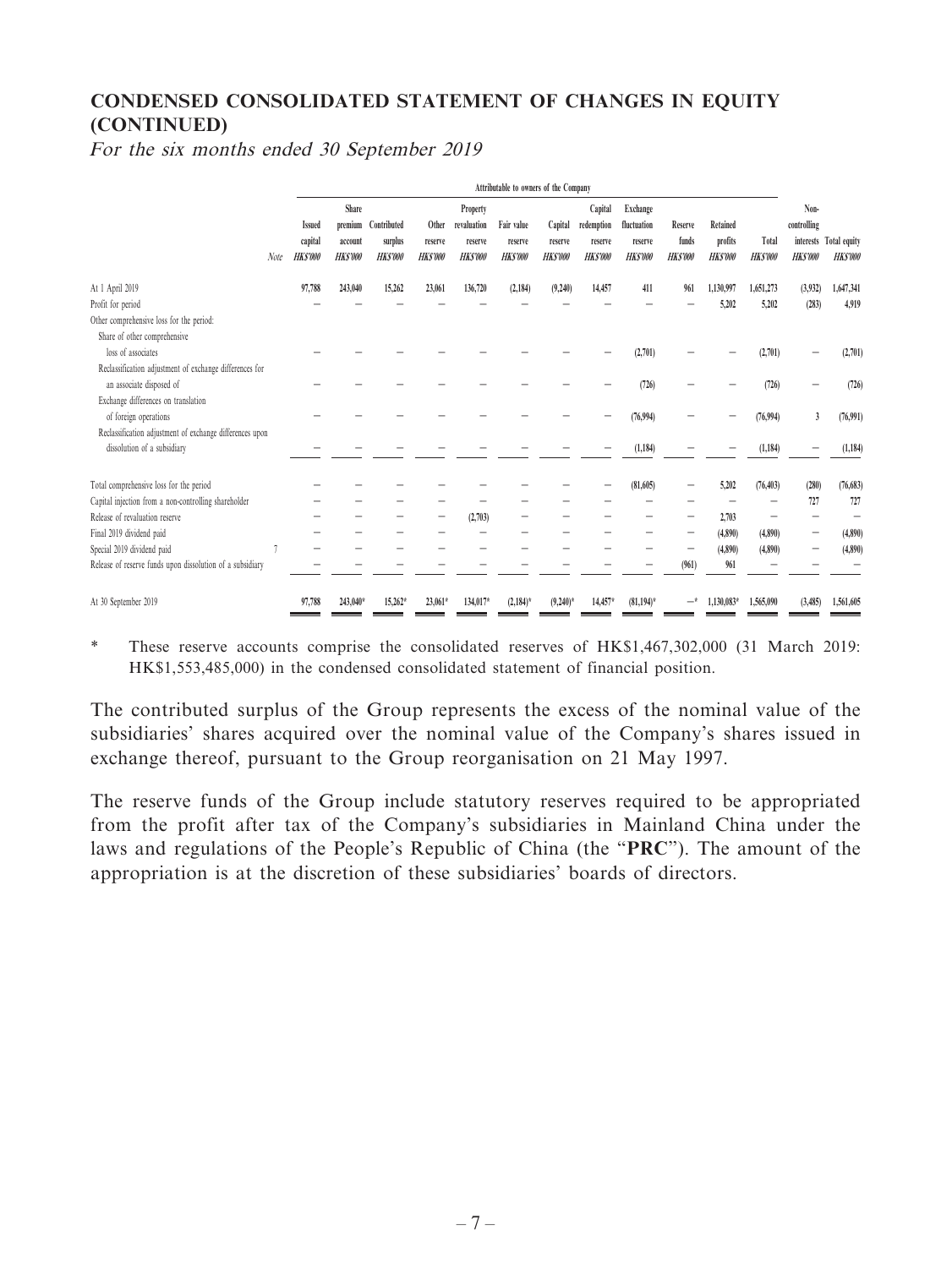#### **NOTES TO CONDENSED CONSOLIDATED FINANCIAL STATEMENTS**

#### **1. BASIS OF PREPARATION**

These unaudited condensed consolidated financial statements have been prepared in accordance with the applicable disclosure requirements of Appendix 16 of the Rules Governing the Listing of Securities (the "**Listing Rules**") on The Stock Exchange of Hong Kong Limited (the "**Stock Exchange**") and with Hong Kong Accounting Standard ("**HKAS**") 34 "Interim Financial Reporting" issued by the Hong Kong Institute of Certified Public Accountants ("**HKICPA**"). They have been prepared under the historical cost convention, except for leasehold land and buildings classified as property, plant and equipment, and investment properties, financial assets at fair value through profit or loss and financial assets at fair value through other comprehensive income which have been measured at valuation or fair value. These unaudited condensed consolidated financial statements should be read in conjunction with the annual accounts for the year ended 31 March 2019.

The accounting policies and methods of computation used in the unaudited condensed consolidated financial statements for the six months ended 30 September 2019 are the same as those followed in the preparation of the Group's annual financial statements for the year ended 31 March 2019, except for the standards, amendments and interpretations to the Hong Kong Financial Reporting Standards ("**HKFRSs**") issued by the HKICPA applicable to the annual period beginning on 1 April 2019.

The Group has initially adopted the following new and revised HKFRSs for the financial period beginning on or after 1 April 2019:

| HKFRS 16              | <i>Leases</i>                                        |
|-----------------------|------------------------------------------------------|
| HK(IFRIC)-Int 23      | Uncertainty over Income Tax Treatments               |
| Amendments to HKFRS 9 | Prepayment Features with Negative Compensation       |
| Amendments to HKAS 19 | Plan Amendments, Curtailment or Settlement           |
| Amendments to HKAS 28 | Long-term Interests in Associates and Joint Ventures |
| Annual Improvements   | Amendments to HKFRS 3, HKFRS 11, HKAS 12 and HKAS 23 |
| to HKFRSs (2015-2017) |                                                      |

The adoption of the new and revised HKFRSs, except as described below regarding the impact of HKFRS 16 Leases, did not have any significant financial impacts on the unaudited condensed consolidated financial statements.

The nature and impact of HKFRS 16 Leases are described below:

#### **HKFRS 16 Leases**

HKFRS 16 replaces HKAS 17 Leases, HK(IFRIC)-Int 4 Determining whether an Arrangement contains a Lease, HK(SIC)-Int 15 Operating Leases — Incentives and HK(SIC)-Int 27 Evaluating the Substance of Transactions Involving the Legal Form of a Lease . The standard sets out the principles for the recognition, measurement, presentation and disclosure of leases and requires lessees to account for all leases under a single on-balance sheet model. Lessor accounting under HKFRS 16 is substantially unchanged from HKAS 17. Lessors will continue to classify leases as either operating or finance leases using similar principles as in HKAS 17. Therefore, HKFRS 16 did not have any financial impact on leases where the Group is the lessor.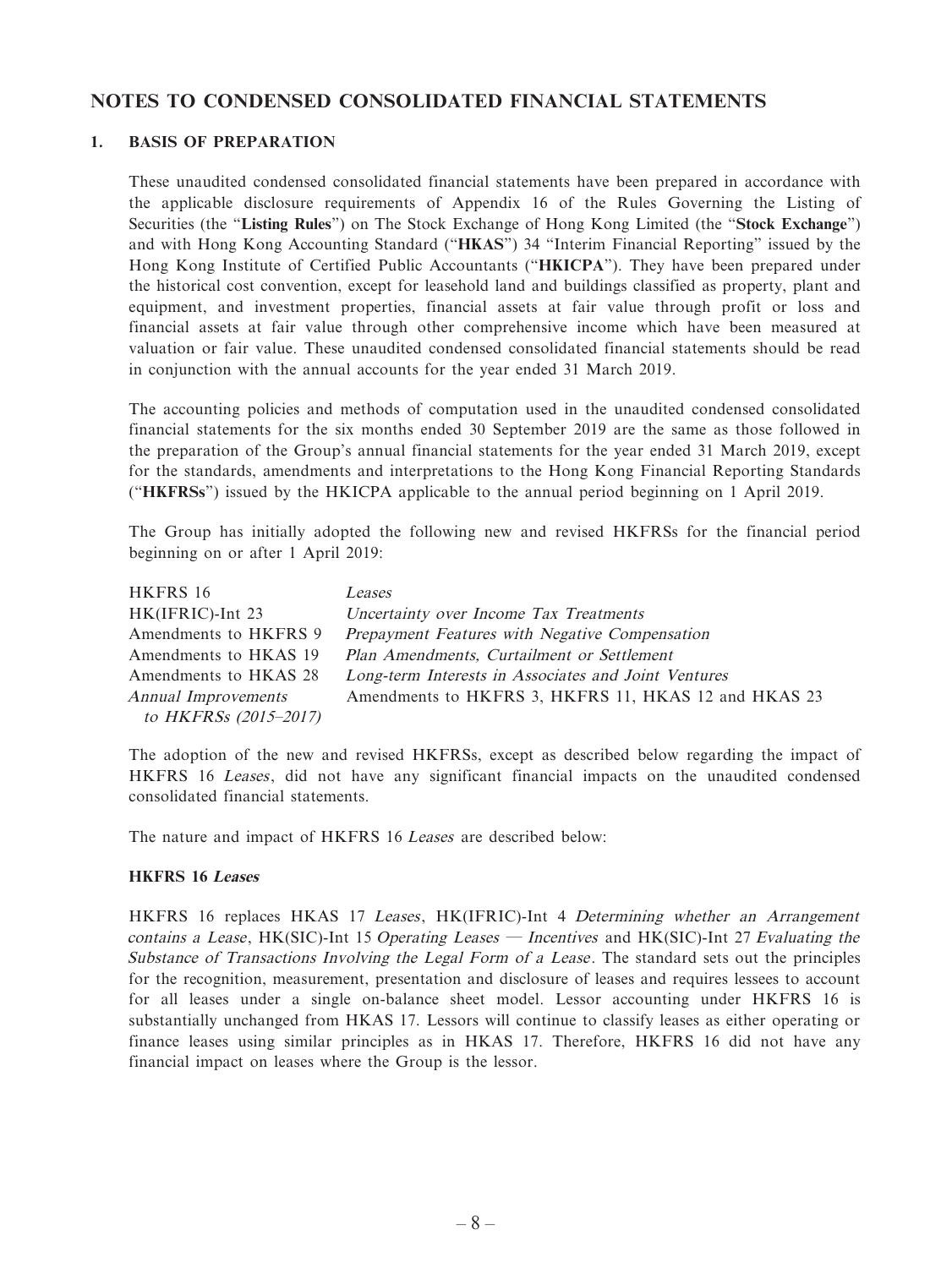The Group adopted HKFRS 16 using the modified retrospective method of adoption with the date of initial application of 1 April 2019. Under this method, the standard is applied retrospectively with the cumulative effect of initial adoption as an adjustment to the opening balance of retained earnings at 1 April 2019, and the comparative information for the year ended 31 March 2019 was not restated and continues to be reported under HKAS 17.

#### **New definition of a lease**

Under HKFRS 16, a contract is, or contains a lease if the contract conveys a right to control the use of an identified asset for a period of time in exchange for consideration. Control is conveyed where the customer has both the right to obtain substantially all of the economic benefits from use of the identified asset and the right to direct the use of the identified asset. The Group elected to use the transition practical expedient allowing the standard to be applied only to contracts that were previously identified as leases applying HKAS 17 and HK(IFRIC)-Int 4 at the date of initial application. Contracts that were not identified as leases under HKAS 17 and HK(IFRIC)-Int 4 were not reassessed. Therefore, the definition of a lease under HKFRS 16 has been applied only to contracts entered into or changed on or after 1 April 2019.

At inception or on reassessment of a contract that contains a lease component, the Group allocates the consideration in the contract to each lease and non-lease component on the basis of their standard-alone prices. A practical expedient is available to a lessee, which the Group has adopted, not to separate non-lease components and to account for the lease and the associated non-lease components (e.g., property management services for leases of properties) as a single lease component.

#### **As a lessee — Leases previously classified as operating leases**

#### Nature of the effect of adoption of HKFRS 16

As a lessee, the Group previously classified leases as either finance leases or operating leases based on the assessment of whether the lease transferred substantially all the rewards and risks of ownership of assets to the Group. Under HKFRS 16, the Group applies a single approach to recognise and measure right-of-use assets and lease liabilities for all leases, except for two elective exemptions for leases of low value assets (elected on a lease by lease basis) and short-term leases (elected by class of underlying asset). The Group has elected not to recognise right-of-use assets and lease liabilities for (i) leases of low-value assets (e.g., laptop computers and telephones); and (ii) leases, that at the commencement date, have a lease term of 12 months or less. Instead, the Group recognises the lease payments associated with those leases as an expense on a straight-line basis over the lease term.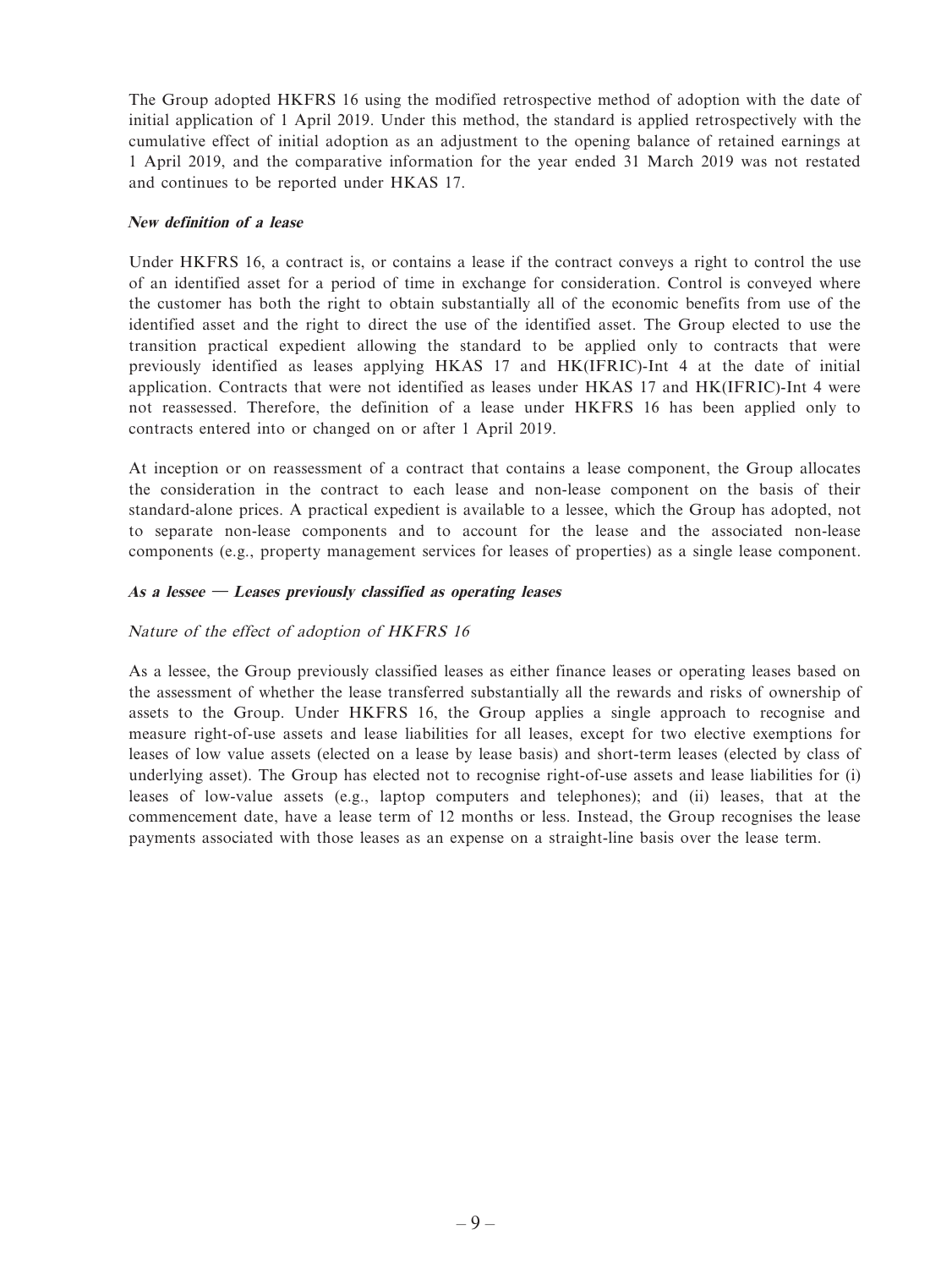#### **Impacts on transition**

Management has assessed the impact on transition and considers that the right-of-use assets and lease liabilities at 1 April 2019 are not material and the adoption of HKFRS 16 has not resulted in any recognition of right-of-use assets and lease liabilities as at 1 April 2019.

For the leasehold land and buildings (that were held to earn rental income and/or for capital appreciation) previously included in investment properties and measured at fair value, the Group has continued to include them as investment properties at 1 April 2019. They continue to be measured at fair value applying HKAS 40.

#### **Summary of new accounting policies**

The accounting policy for leases as disclosed in the annual financial statements for the year ended 31 March 2019 is replaced with the following new accounting policies upon adoption of HKFRS 16 from 1 April 2019:

#### Right-of-use assets

Right-of-use assets are recognised at the commencement date of the lease. Right-of-use assets are measured at cost, less any accumulated depreciation and any impairment losses, and adjusted for any remeasurement of lease liabilities. When the right-of-use assets relate to interests in leasehold land held as inventories, they are subsequently measured at the lower of cost and net realisable value in accordance with the Group's policy for "inventories". The cost of right-of-use assets includes the amount of lease liabilities recognised, initial direct costs incurred, and lease payments made at or before the commencement date less any lease incentives received. Unless the Group is reasonably certain to obtain ownership of the leased asset at the end of the lease term, the recognised right-ofuse assets are depreciated on a straight-line basis over the shorter of the estimated useful life and the lease term. When a right-of-use asset meets the definition of investment property, it is included in investment properties. The corresponding right-of-use asset is initially measured at cost, and subsequently measured at fair value, in accordance with the Group's policy for 'investment properties'.

#### Lease liabilities

Lease liabilities are recognised at the commencement date of the lease at the present value of lease payments to be made over the lease term. The lease payments include fixed payments (including insubstance fixed payments) less any lease incentives receivable, variable lease payments that depend on an index or a rate, and amounts expected to be paid under residual value guarantees. The lease payments also include the exercise price of a purchase option reasonably certain to be exercised by the Group and payments of penalties for termination of a lease, if the lease terms reflects the Group exercising the option to terminate. The variable lease payments that do not depend on an index or a rate are recognised as an expense in the period in which the event or condition that triggers the payment occurs.

In calculating the present value of lease payments, the Group uses the incremental borrowing rate at the lease commencement date if the interest rate implicit in the lease is not readily determinable. After the commencement date, the amount of lease liabilities is increased to reflect the accretion of interest and reduced for the lease payments made. In addition, the carrying amount of lease liabilities is remeasured if there is a modification, a change in future lease payments arising from change in an index or rate, a change in the lease term, a change in the in-substance fixed lease payments or a change in assessment to purchase the underlying assets.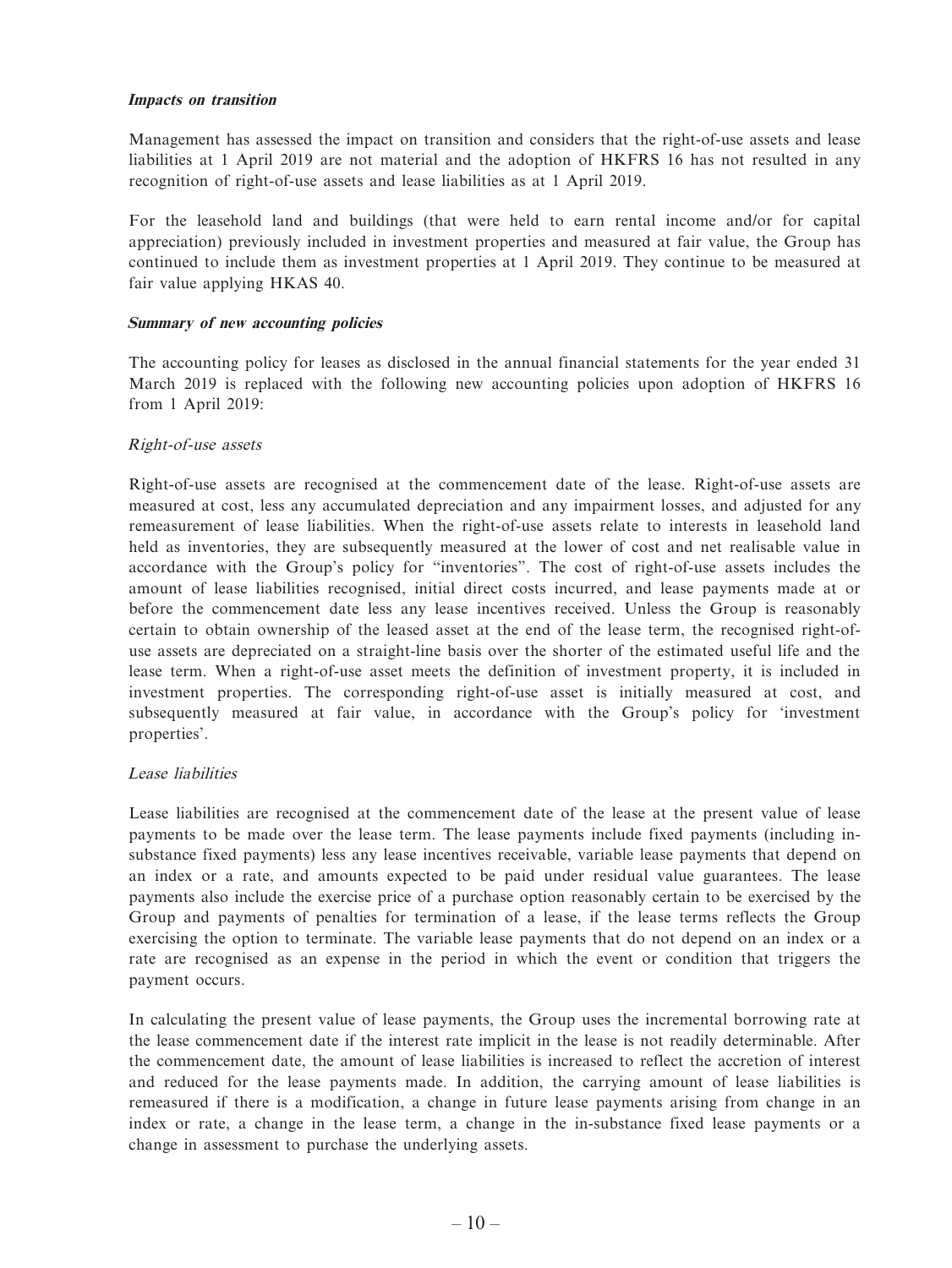#### **2. OPERATING SEGMENT INFORMATION**

For management purposes, the Group is organised into business units based on their products and services and has two (2018: two) reportable operating segments as follows:

- (a) the property development and investment business segment is engaged in property development of residential and commercial properties and holding of investment properties; and
- (b) the "others" segment comprises, principally, trading of medical equipment and home security and automation products.

Management monitors the results of the Group's operating segments separately for the purpose of making decisions about resources allocation and performance assessment. Segment performance is evaluated based on reportable segment profit/loss, which is a measure of adjusted profit before tax. The adjusted profit before tax is measured consistently with the Group's profit before tax except that interest income, dividend income, fair value gain on financial assets at fair value through profit or loss, finance costs, share of profits and losses of associates, loss on disposal of an associate as well as other unallocated head office and corporate expenses are excluded from such measurement.

Intersegment sales and transfers are transacted with reference to the selling prices used for sales made to third parties at the then prevailing market prices.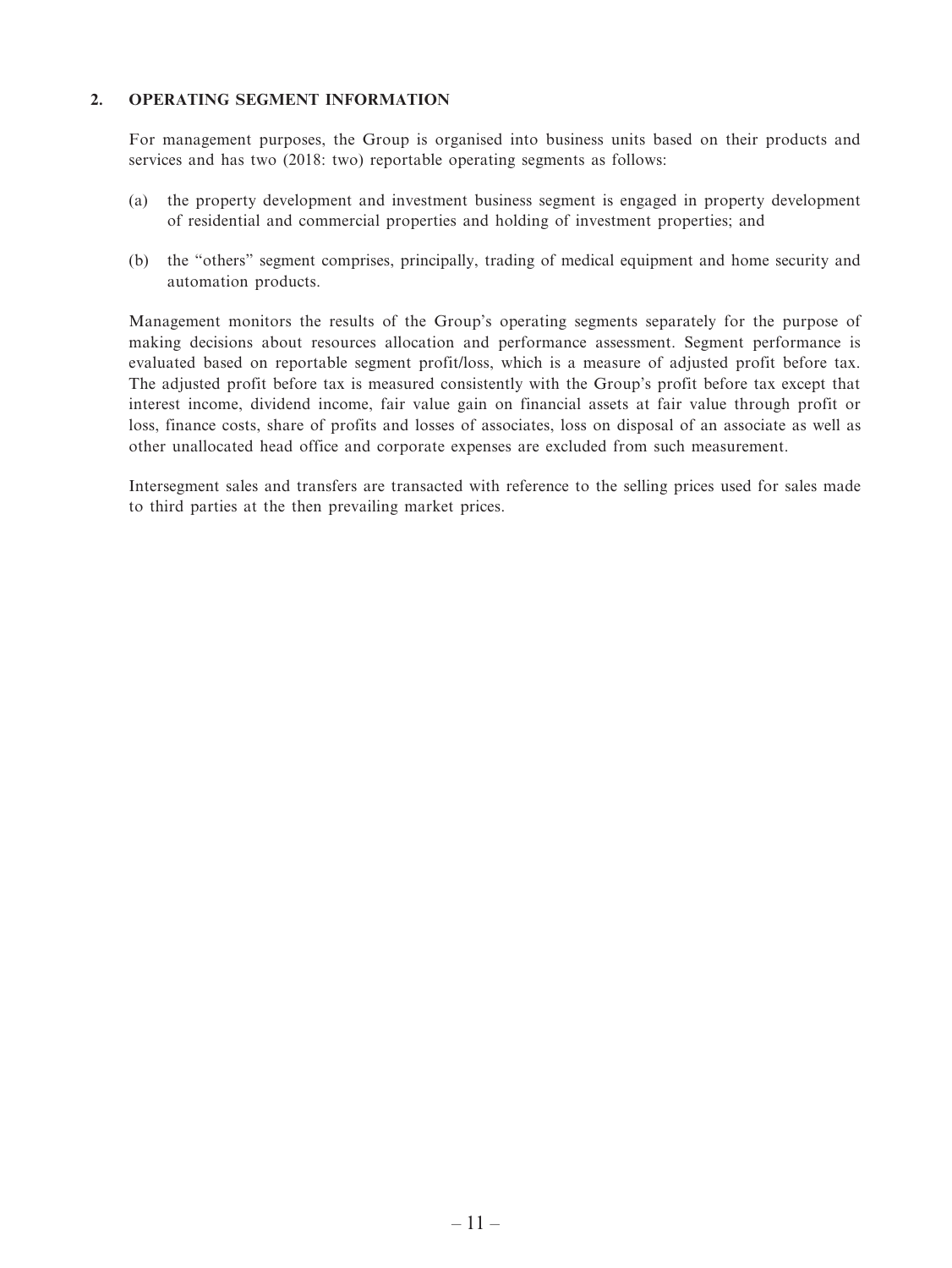# **Period ended 30 September 2019**

|                                                  | <b>Property</b><br>development<br>and<br>investment |                                  |                                 |
|--------------------------------------------------|-----------------------------------------------------|----------------------------------|---------------------------------|
|                                                  | <b>business</b><br><b>HK\$'000</b>                  | <b>Others</b><br><b>HK\$'000</b> | <b>Total</b><br><b>HK\$'000</b> |
| Segment revenue (note $3$ )                      |                                                     |                                  |                                 |
| Income from external customers                   | 200,195                                             | 23,913                           | 224,108                         |
| Other income and gains                           | 4,564                                               | 74                               | 4,638                           |
|                                                  | 204,759                                             | 23,987                           | 228,746                         |
| <b>Segment results</b>                           |                                                     |                                  |                                 |
| Operating profit                                 | 16,420                                              | 3,933                            | 20,353                          |
| Reconciliation:                                  |                                                     |                                  |                                 |
| Interest income                                  |                                                     |                                  | 95                              |
| Dividend income                                  |                                                     |                                  | 1,900                           |
| Unallocated expenses                             |                                                     |                                  | (9,110)                         |
| Finance costs                                    |                                                     |                                  | (1,018)                         |
| Loss on disposal of an associate                 |                                                     |                                  | (493)                           |
| Share of profits and losses of associates        |                                                     |                                  | (1,507)                         |
| Profit before tax                                |                                                     |                                  | 10,220                          |
| Other segment information:                       |                                                     |                                  |                                 |
| Loss on disposal of items of property, plant and |                                                     |                                  |                                 |
| equipment                                        | 133                                                 |                                  | 133                             |
| Reversal of impairment of accounts receivable    | (70)                                                |                                  | (70)                            |
| Provision for inventories                        |                                                     | 259                              | 259                             |
| Depreciation                                     | 4,342                                               | 48                               | 4,390                           |
| Capital expenditure*                             |                                                     | 250                              | 250                             |

\* Capital expenditure represents additions of property, plant and equipment.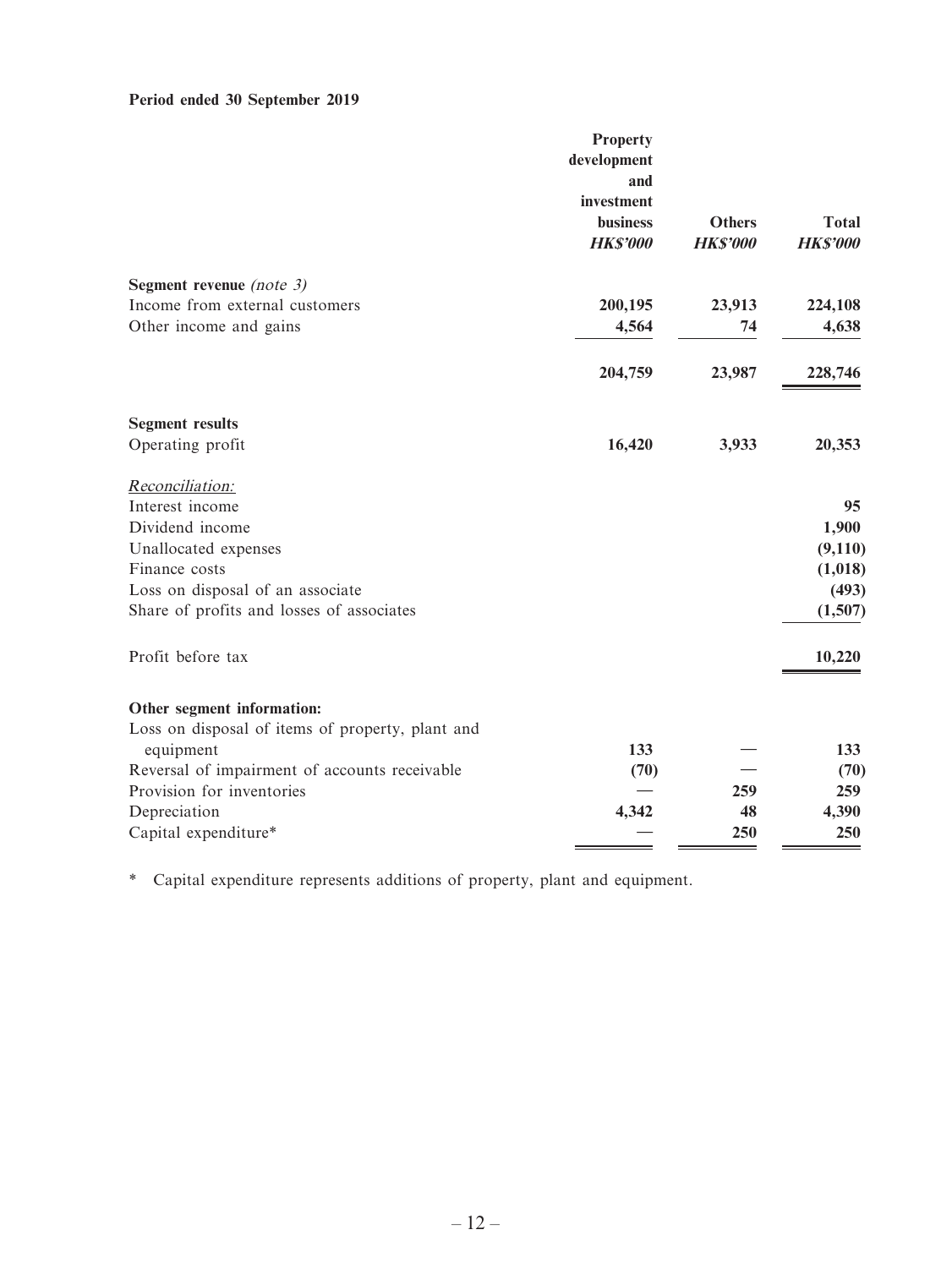#### **Period ended 30 September 2018**

|                                                                             | Property        |                 |          |
|-----------------------------------------------------------------------------|-----------------|-----------------|----------|
|                                                                             | development     |                 |          |
|                                                                             | and             |                 |          |
|                                                                             | investment      |                 |          |
|                                                                             | business        | Others          | Total    |
|                                                                             | <b>HK\$'000</b> | <b>HK\$'000</b> | HK\$'000 |
| Segment revenue (note $3$ )                                                 |                 |                 |          |
| Income from external customers                                              | 176,217         | 20,274          | 196,491  |
| Other income and gains                                                      | 4,877           | 218             | 5,095    |
|                                                                             | 181,094         | 20,492          | 201,586  |
| <b>Segment results</b>                                                      |                 |                 |          |
| Operating profit                                                            | 36,538          | 1,912           | 38,450   |
| Reconciliation:                                                             |                 |                 |          |
| Interest income                                                             |                 |                 | 921      |
| Dividend income                                                             |                 |                 | 770      |
| Fair value gain on financial assets at fair value through<br>profit or loss |                 |                 | 118      |
| Unallocated expenses                                                        |                 |                 | (4,297)  |
| Finance costs                                                               |                 |                 | (5,179)  |
| Share of profits and losses of associates                                   |                 |                 | (2,306)  |
| Profit before tax                                                           |                 |                 | 28,477   |
| Other segment information:                                                  |                 |                 |          |
| Loss on disposal of items of property, plant and                            |                 |                 |          |
| equipment                                                                   |                 | 43              | 43       |
| Impairment of accounts receivable                                           | 661             |                 | 661      |
| Reversal of provision for inventories                                       |                 | (152)           | (152)    |
| Depreciation                                                                | 5,059           | 59              | 5,118    |
| Capital expenditure*                                                        | 5               |                 | 5        |

\* Capital expenditure represents additions of property, plant and equipment.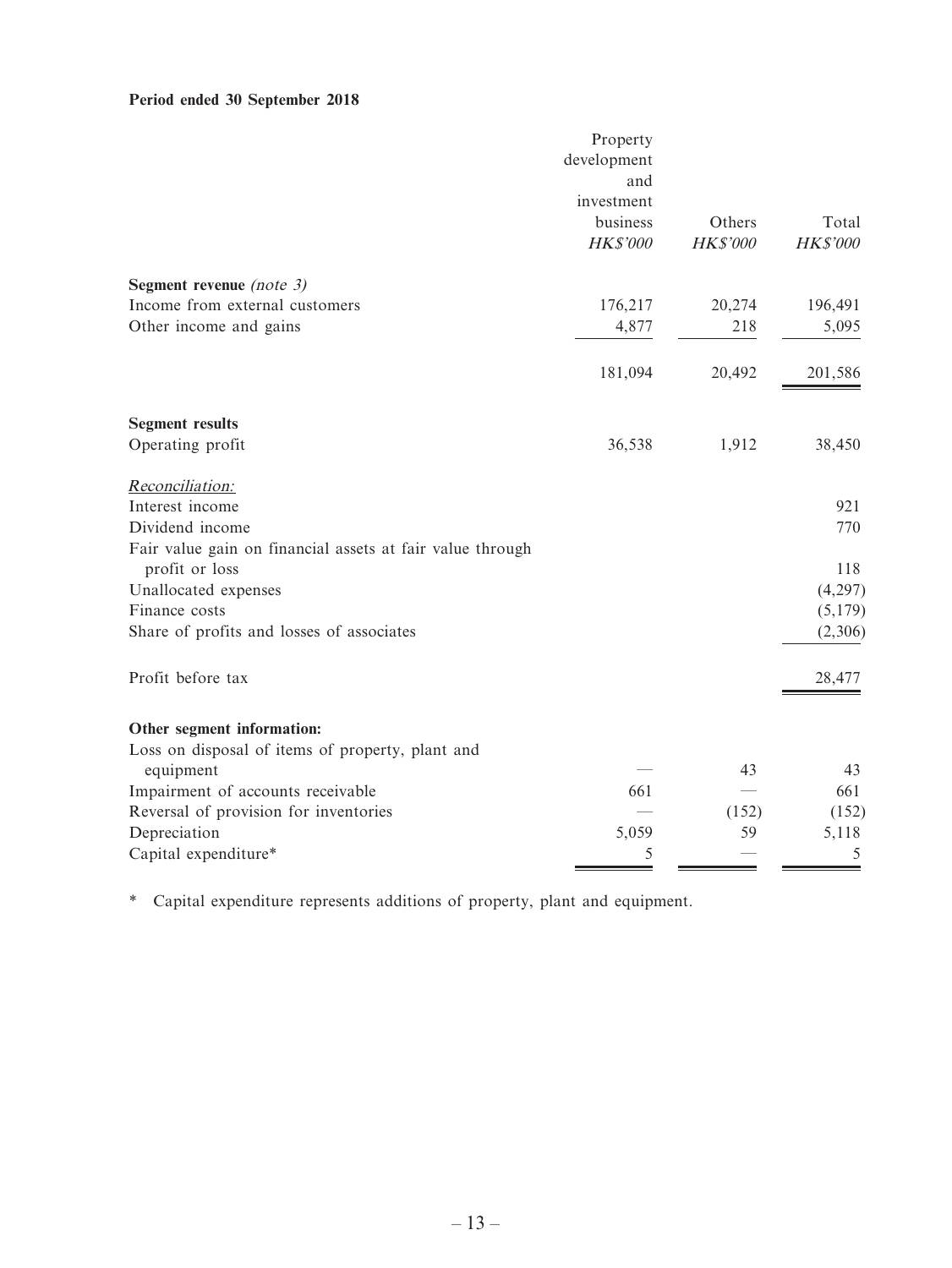#### **Geographical information**

#### **(a) Revenue from external customers**

|                                       | <b>Hong Kong</b>       |                         | <b>Mainland China</b>  |                         | <b>Consolidated</b>    |                         |  |
|---------------------------------------|------------------------|-------------------------|------------------------|-------------------------|------------------------|-------------------------|--|
|                                       | 2019<br><b>HKS'000</b> | 2018<br><i>HK\$'000</i> | 2019<br><b>HKS'000</b> | 2018<br><i>HK\$'000</i> | 2019<br><b>HKS'000</b> | 2018<br><i>HK\$'000</i> |  |
| Segment revenue:<br>Sales to external |                        |                         |                        |                         |                        |                         |  |
| customers                             | 15,057                 | 9.178                   | 209,051                | 187,313                 | 224,108                | 196.491                 |  |

The revenue information above is based on the locations of the operations.

#### **Information about a major customer**

During the period, revenue of approximately HK\$180,800,000 was derived from sales by the property development and investment business segment to a single customer.

#### **3. REVENUE, OTHER INCOME AND GAINS**

#### **Revenue**

An analysis of revenue is as follows:

|                                                                | 2019            | 2018            |
|----------------------------------------------------------------|-----------------|-----------------|
|                                                                | <b>HK\$'000</b> | <b>HK\$'000</b> |
| <i>Revenue from contracts with customers:</i>                  |                 |                 |
| Income from property development and investment business       | 188,191         | 164,375         |
| Income from trading of medical equipment and home security and |                 |                 |
| automation products                                            | 23,913          | 20,274          |
| <i>Revenue from other sources:</i>                             |                 |                 |
| Gross rental income                                            | 12,004          | 11,842          |
|                                                                | 224,108         | 196.491         |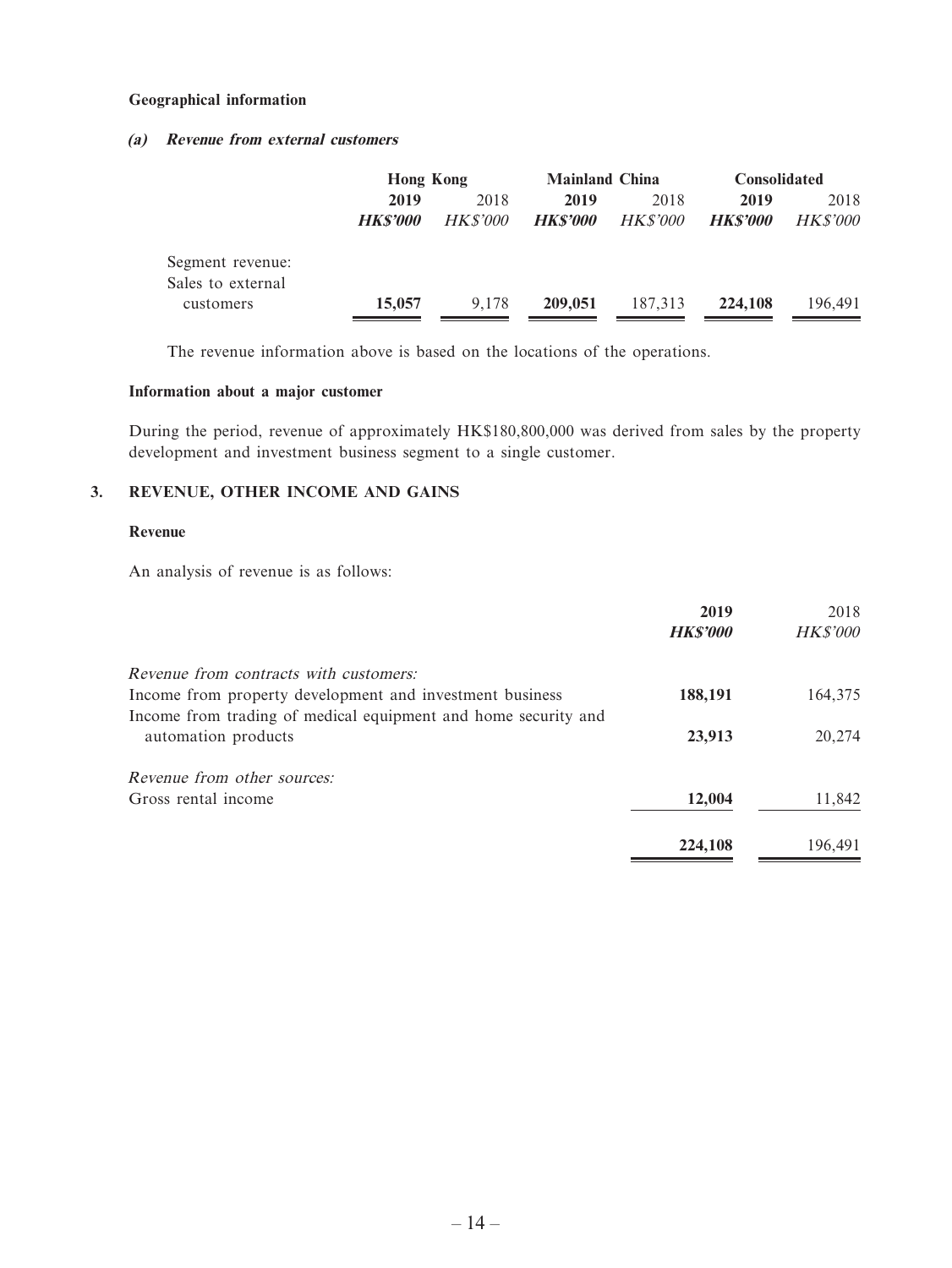#### **(i) Disaggregated revenue information**

 **For the period ended 30 September 2019**

|                                             | <b>Property</b><br>development<br>and<br>investment<br><b>business</b><br><b>HK\$'000</b> | <b>Others</b><br><b>HK\$'000</b> | <b>Total</b><br><b>HK\$'000</b> |
|---------------------------------------------|-------------------------------------------------------------------------------------------|----------------------------------|---------------------------------|
| <b>Geographical markets:</b>                |                                                                                           |                                  |                                 |
| Hong Kong                                   |                                                                                           | 15,057                           | 15,057                          |
| Mainland China                              | 188,191                                                                                   | 8,856                            | 197,047                         |
| Total revenue from contracts with customers |                                                                                           |                                  |                                 |
| recognised at a point in time               | 188,191                                                                                   | 23,913                           | 212,104                         |
| For the period ended 30 September 2018      |                                                                                           |                                  |                                 |
|                                             | <b>Property</b>                                                                           |                                  |                                 |
|                                             | development                                                                               |                                  |                                 |
|                                             | and<br>investment                                                                         |                                  |                                 |
|                                             | <b>business</b>                                                                           | <b>Others</b>                    | <b>Total</b>                    |
|                                             | <b>HK\$'000</b>                                                                           | <b>HK\$'000</b>                  | HK\$'000                        |
| <b>Geographical markets:</b>                |                                                                                           |                                  |                                 |
| Hong Kong                                   |                                                                                           | 9,178                            | 9,178                           |
| Mainland China                              | 164,375                                                                                   | 11,096                           | 175,471                         |
| Total revenue from contracts with customers |                                                                                           |                                  |                                 |
| recognised at a point in time               | 164,375                                                                                   | 20,274                           | 184,649                         |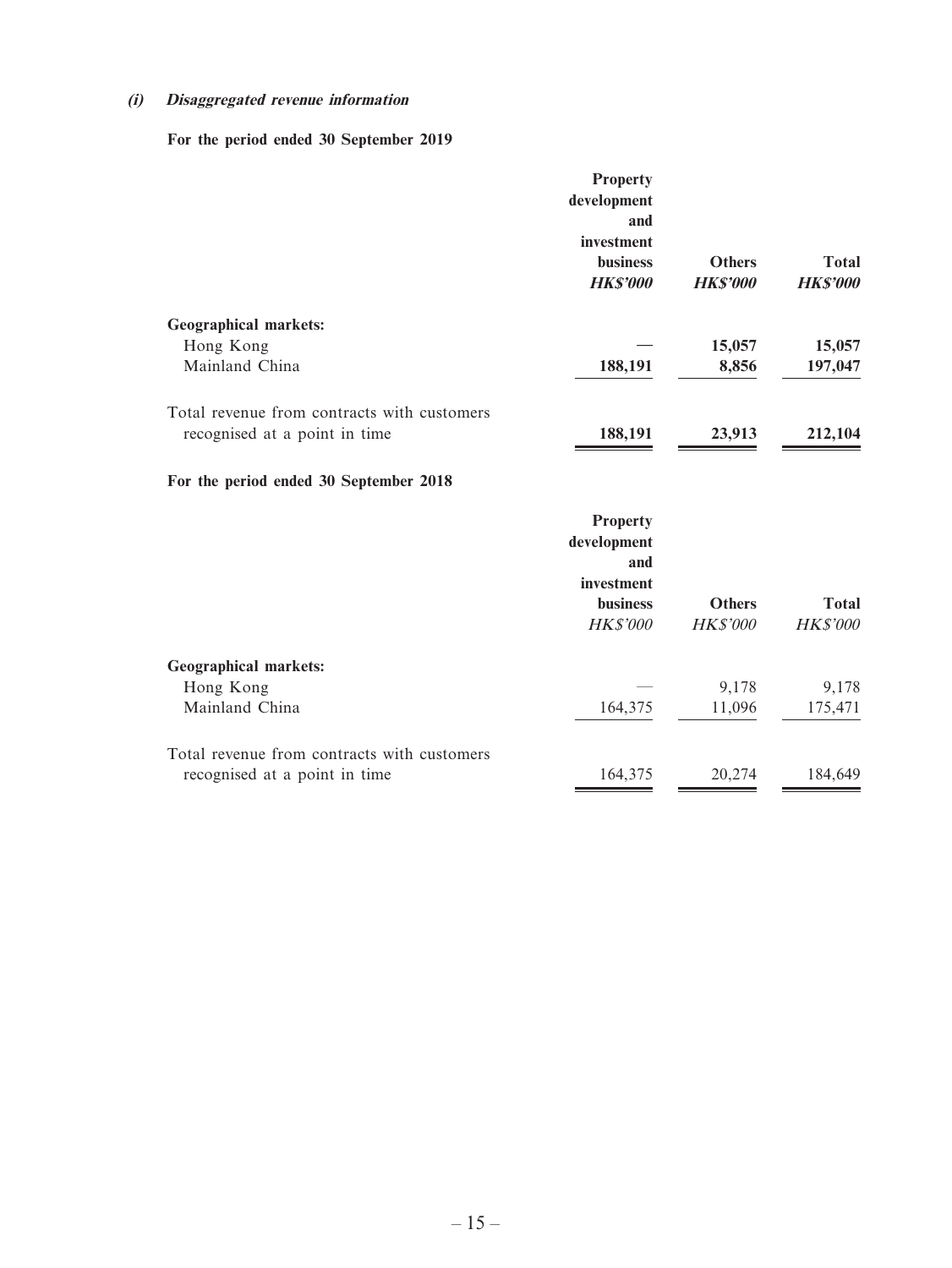#### **(ii) Performance obligations**

Information about the Group's performance obligations is summarised below:

#### Sale of properties

The performance obligation is satisfied when the physical possession or the legal title of the completed property is obtained by the purchaser.

#### Sale of goods

The performance obligation is satisfied upon delivery of the products and payment is generally due within 90 days from delivery.

#### **Other income and gains**

An analysis of other income and gains is as follows:

|                                                   | 2019            | 2018            |
|---------------------------------------------------|-----------------|-----------------|
|                                                   | <b>HK\$'000</b> | <b>HK\$'000</b> |
| Bank interest income                              | 95              | 921             |
| Dividend income                                   | 1,900           | 770             |
| Fair value gain on financial assets at fair value |                 |                 |
| through profit or loss                            |                 | 118             |
| Gross rental income                               | 3,429           | 4,756           |
| Others                                            | 1,209           | 339             |
|                                                   | 6,633           | 6,904           |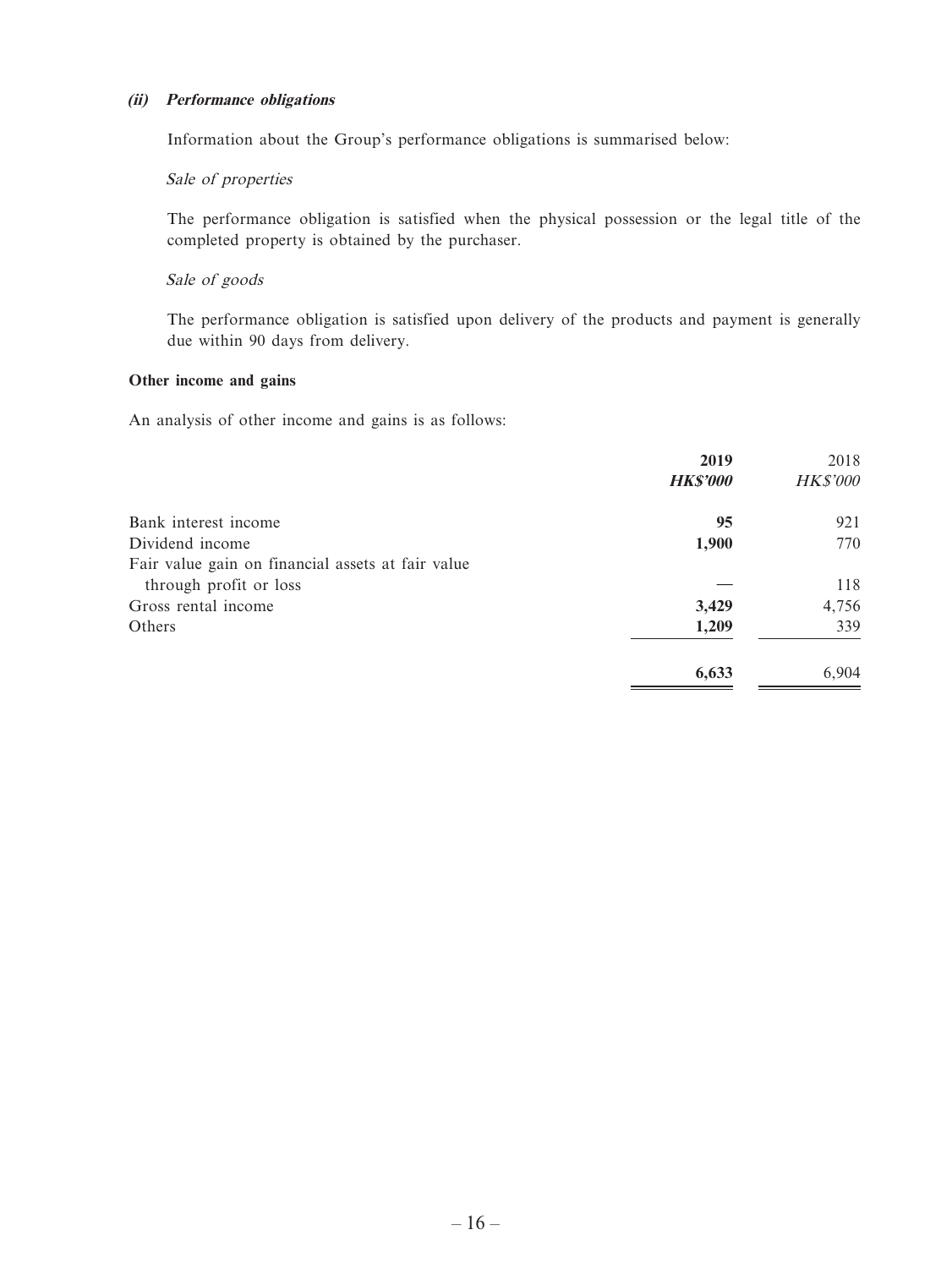#### **4. PROFIT BEFORE TAX**

The Group's profit before tax is arrived at after charging/(crediting):

|                                                                     | 2019<br><b>HK\$'000</b> | 2018<br><b>HK\$'000</b> |
|---------------------------------------------------------------------|-------------------------|-------------------------|
| Cost of properties sold                                             | 165,837                 | 111,392                 |
| Cost of inventories sold                                            | 16,300                  | 15,128                  |
| Provision/(reversal of provision) for inventories, included in cost |                         |                         |
| of inventories sold                                                 | 259                     | (152)                   |
| Depreciation                                                        | 4,390                   | 5,118                   |
| Employee benefit expense (including directors' remuneration):       |                         |                         |
| Wages and salaries                                                  | 12,690                  | 10,651                  |
| Pension schemes contributions*                                      | 246                     | 232                     |
| Less: Amount capitalised                                            | (802)                   | (1,045)                 |
|                                                                     | 12,134                  | 9,838                   |
| Directors' remuneration:                                            |                         |                         |
| Fees                                                                | 300                     | 260                     |
| Salaries and allowances                                             | 3,185                   | 2,288                   |
| Pension schemes contributions                                       | 33                      | 29                      |
|                                                                     | 3,518                   | 2,577                   |
| Loss on disposal of an associate^                                   | 493                     |                         |
| Loss on disposal of items of property, plant and equipment^         | 133                     | 43                      |
| Impairment/(reversal of impairment) of accounts receivable^         | (70)                    | 661                     |
| Foreign exchange differences, net <sup>^</sup>                      | 22                      | 945                     |

\* At 30 September 2019, there were no forfeited contributions available to the Group to reduce contributions to the pension schemes in future years (31 March 2019: Nil).

^ These amounts were included in "Other operating expenses, net" on the face of the condensed consolidated statement of profit or loss.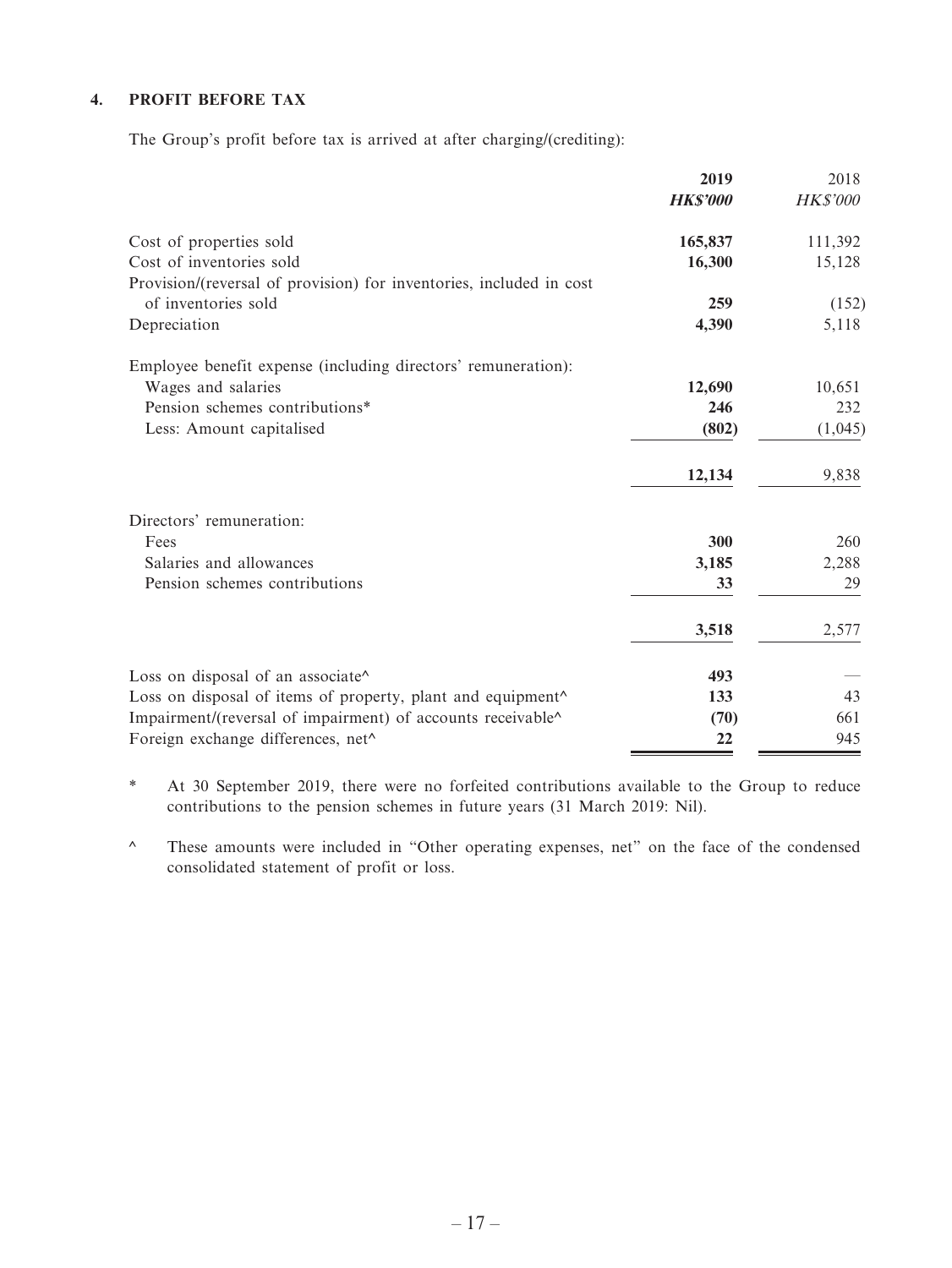#### **5. FINANCE COSTS**

An analysis of finance costs is as follows:

|                                                                     | 2019<br><b>HK\$'000</b> | 2018<br><b>HK\$'000</b> |
|---------------------------------------------------------------------|-------------------------|-------------------------|
| Interest on bank and other borrowings<br>Less: Interest capitalised | 14,040<br>(13, 022)     | 11,605<br>(6, 426)      |
|                                                                     | 1,018                   | 5,179                   |

#### **6. INCOME TAX**

**7. DIVIDEND**

Hong Kong profits tax has been provided at the rate of 16.5% (six months ended 30 September 2018: 16.5%) on the estimated assessable profits arising in Hong Kong during the period, unless the Group's subsidiaries did not generate any assessable profits arising in Hong Kong during that period or the Group's subsidiaries had available tax losses brought forward from prior years to offset the assessable profits generated during that period. Taxes on profits assessable elsewhere have been calculated at the rates of tax prevailing in the jurisdictions in which the Group operates.

Land appreciation tax ("**LAT**") in Mainland China is levied at progressive rates ranging from 30% to 60% on the appreciation of land value, being the proceeds from the sale of properties less deductible expenditures including amortisation of land use rights, borrowing costs and all property development expenditures.

|                                                     | 2019            | 2018            |
|-----------------------------------------------------|-----------------|-----------------|
|                                                     | <b>HK\$'000</b> | <b>HK\$'000</b> |
| $Current$ $-$ Elsewhere                             |                 |                 |
| Charge for the period                               | 3,390           | 8,330           |
| Deferred                                            | 734             | 884             |
| LAT in Mainland China                               | 1,177           | 7,140           |
| Total tax charge for the period                     | 5,301           | 16,354          |
| <b>DIVIDEND</b>                                     |                 |                 |
|                                                     | 2019            | 2018            |
|                                                     | <b>HK\$'000</b> | <b>HK\$'000</b> |
| Special interim dividend $-$ HK0.5 cent (2018: Nil) |                 |                 |
| per ordinary share                                  | 4,890           |                 |

The Company has obtained its shareholders' approval in a special general meeting for a special dividend to the Company's shareholders of HK0.5 cent per ordinary share of the Company out of the proceeds of the consideration of the disposal of Deson Construction International Holdings Limited ("**DCIHL**"). Further details of the disposal are set out in note 13 to condensed consolidated financial statements.

The Board does not recommend the payment of any interim dividend in respect of the six months ended 30 September 2019 (six months ended 30 September 2018: Nil).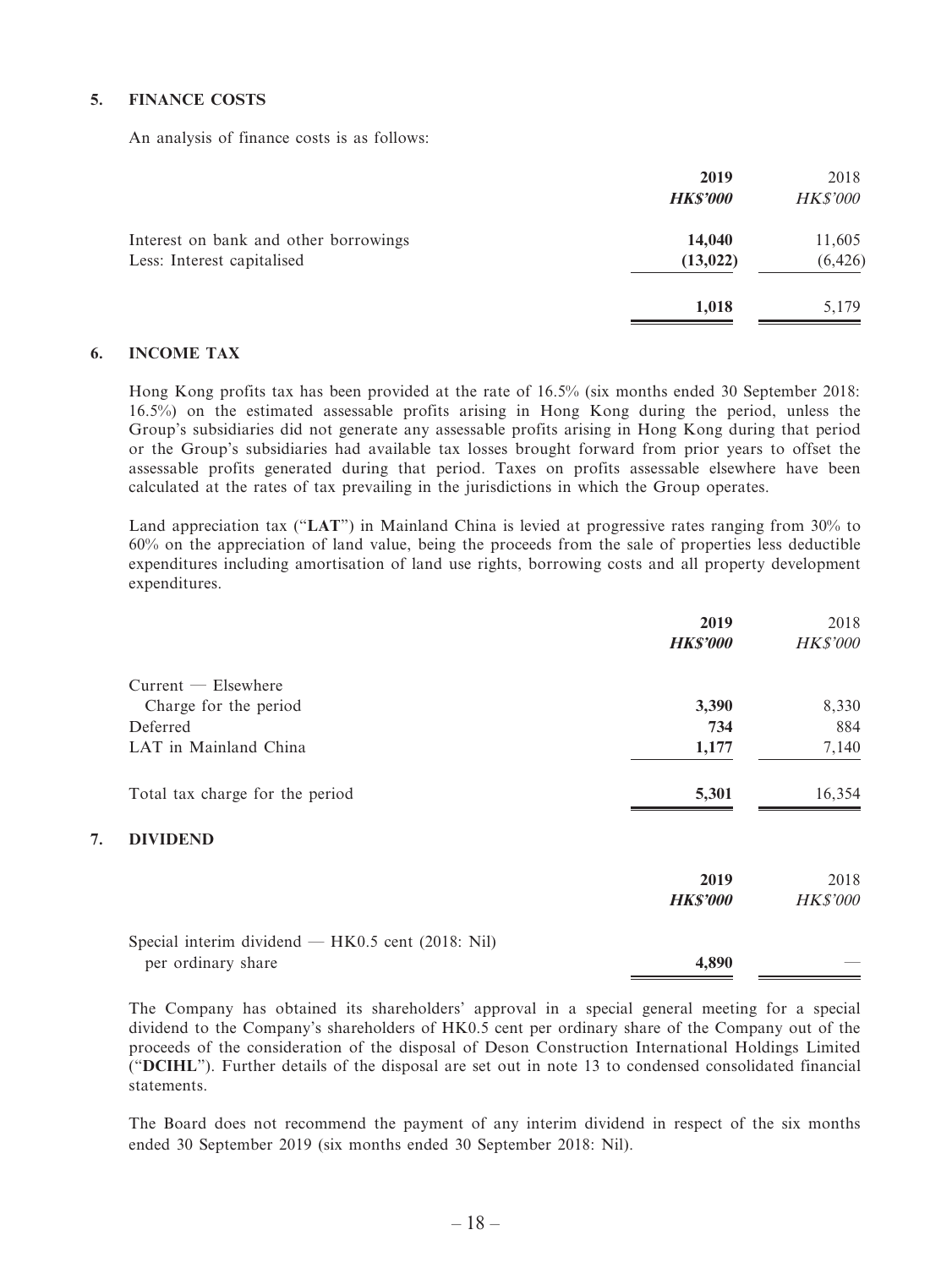#### **8. EARNINGS PER SHARE ATTRIBUTABLE TO ORDINARY EQUITY HOLDERS OF THE COMPANY**

The calculation of the basic earnings per share amounts is based on the profit for the period attributable to owners of the Company, and the weighted average number of ordinary shares of 977,880,400 (30 September 2018: 977,880,400) in issue during the period.

No adjustment was made to the basic earnings per share amounts presented for the six months ended 30 September 2019 as the Group had no potential dilutive ordinary shares in issue during the period.

No adjustment was made to the basic earnings per share amounts presented for the six months ended 30 September 2018 as the impact of share options had an anti-dilutive effect on the basic earnings per share amount on 30 September 2018.

|    |                                                                | 2019<br><b>HK\$'000</b> | 2018<br><b>HK\$'000</b> |
|----|----------------------------------------------------------------|-------------------------|-------------------------|
|    | <b>Earnings</b>                                                |                         |                         |
|    | Profit attributable to ordinary equity holders of the Company, |                         |                         |
|    | used in the basic earnings per share calculation               | 5,202                   | 12,538                  |
| 9. | <b>INVESTMENT PROPERTIES</b>                                   |                         |                         |
|    |                                                                | 30 September            | 31 March                |
|    |                                                                | 2019                    | 2019                    |
|    |                                                                | <b>HK\$'000</b>         | <b>HK\$'000</b>         |
|    | Carrying amount at beginning of period/year                    | 1,031,589               | 1,031,125               |
|    | Net gain from fair value adjustment                            |                         | 66,456                  |
|    | Exchange realignment                                           | (61, 719)               | (65, 992)               |
|    | Carrying amount at end of period/year                          | 969,870                 | 1,031,589               |

The investment properties are leased to third parties under operating leases.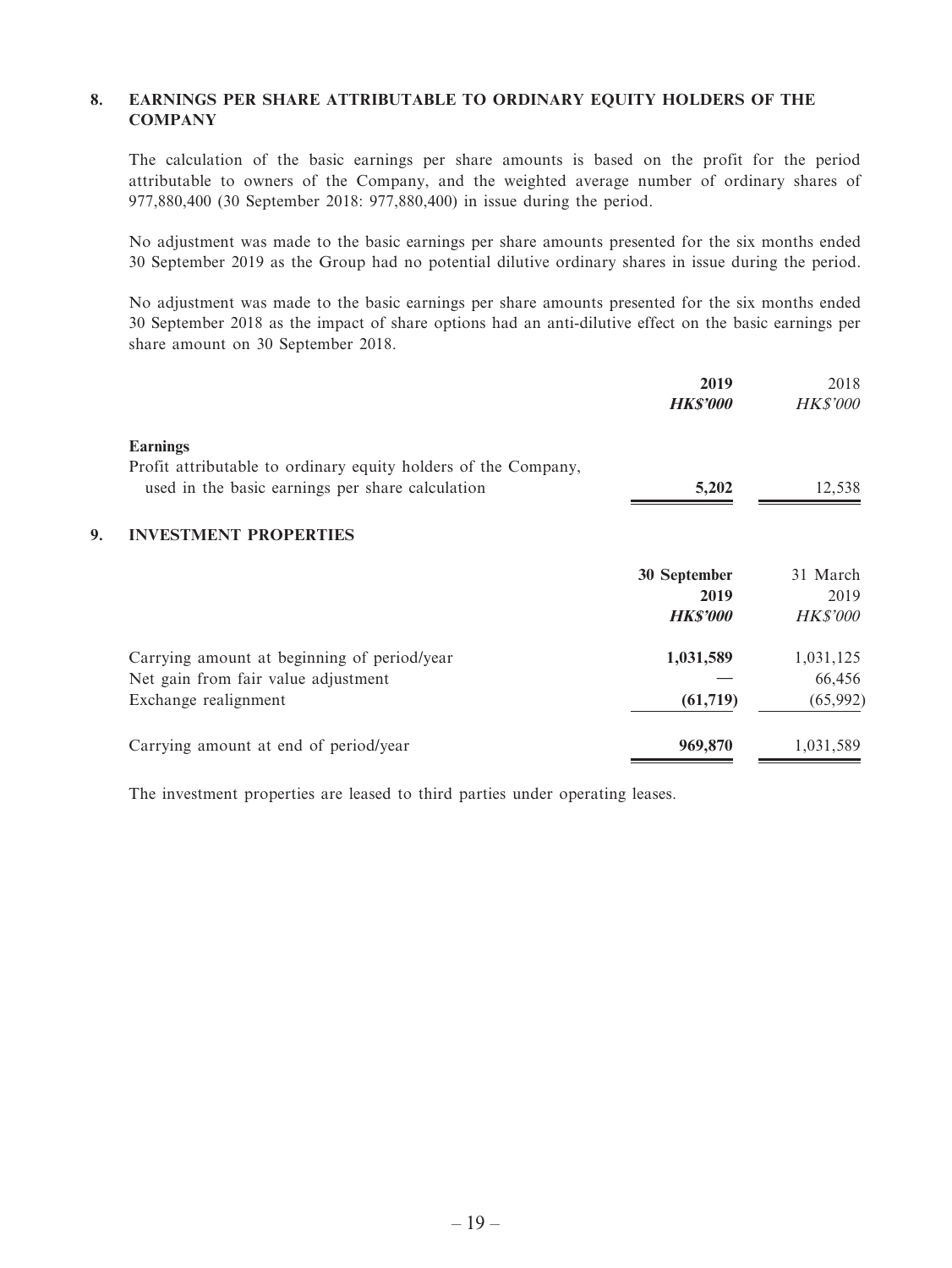#### **10. EQUITY INVESTMENT DESIGNATED AT FAIR VALUE THROUGH OTHER COMPREHENSIVE INCOME AND EQUITY INVESTMENTS AT FAIR VALUE THROUGH PROFIT OR LOSS**

|                                                                                  | 30 September<br>2019<br><b>HK\$'000</b> | 31 March<br>2019<br><i>HK\$'000</i> |
|----------------------------------------------------------------------------------|-----------------------------------------|-------------------------------------|
| Equity investment designated at fair value through other<br>comprehensive income |                                         |                                     |
| Unlisted equity investment, at fair value                                        |                                         |                                     |
| Fortune Taker Limited                                                            | 9,400                                   | 9,400                               |
| Equity investments at fair value through profit or loss                          |                                         |                                     |
| Unlisted equity investments, at fair value                                       |                                         |                                     |
| Century Rosy Limited                                                             | 11,686                                  | 11,686                              |
| Deson Development International Holdings Investment Limited                      | 58,092                                  | 58,092                              |
| Excel Castle International Limited                                               | 38,598                                  | 30,198                              |
| Sky Fox Limited                                                                  | 5,404                                   | 5,404                               |
| Pamfleet Shanghai Real Estate Fund II, L.P.                                      | 5,886                                   |                                     |
|                                                                                  | 119,666                                 | 105,380                             |

The above equity investments were irrevocably designated at fair value through other comprehensive income or through profit or loss as the Group considers these investments to be strategic in nature.

#### **11. PROPERTIES HELD FOR SALE UNDER DEVELOPMENT AND PROPERTIES HELD FOR SALE**

|                                                                           | 30 September<br>2019<br><b>HK\$'000</b> | 31 March<br>2019<br><b>HK\$'000</b> |
|---------------------------------------------------------------------------|-----------------------------------------|-------------------------------------|
| Completed properties held for sale                                        | 554,905                                 | 771,902                             |
| Properties held for sale under development                                | 240,928                                 | 202,011                             |
|                                                                           | 795,833                                 | 973,913                             |
| Properties held for sale under development<br>- expected to be recovered: |                                         |                                     |
| Within one year                                                           | 240,928                                 | 202,011                             |

As at 30 September 2019, certain completed properties held for sale and properties held for sale under development of the Group with an aggregate carrying amount of HK\$303,770,000 (31 March 2019: HK\$339,332,000) were pledged to secure certain banking facilities granted to the Group.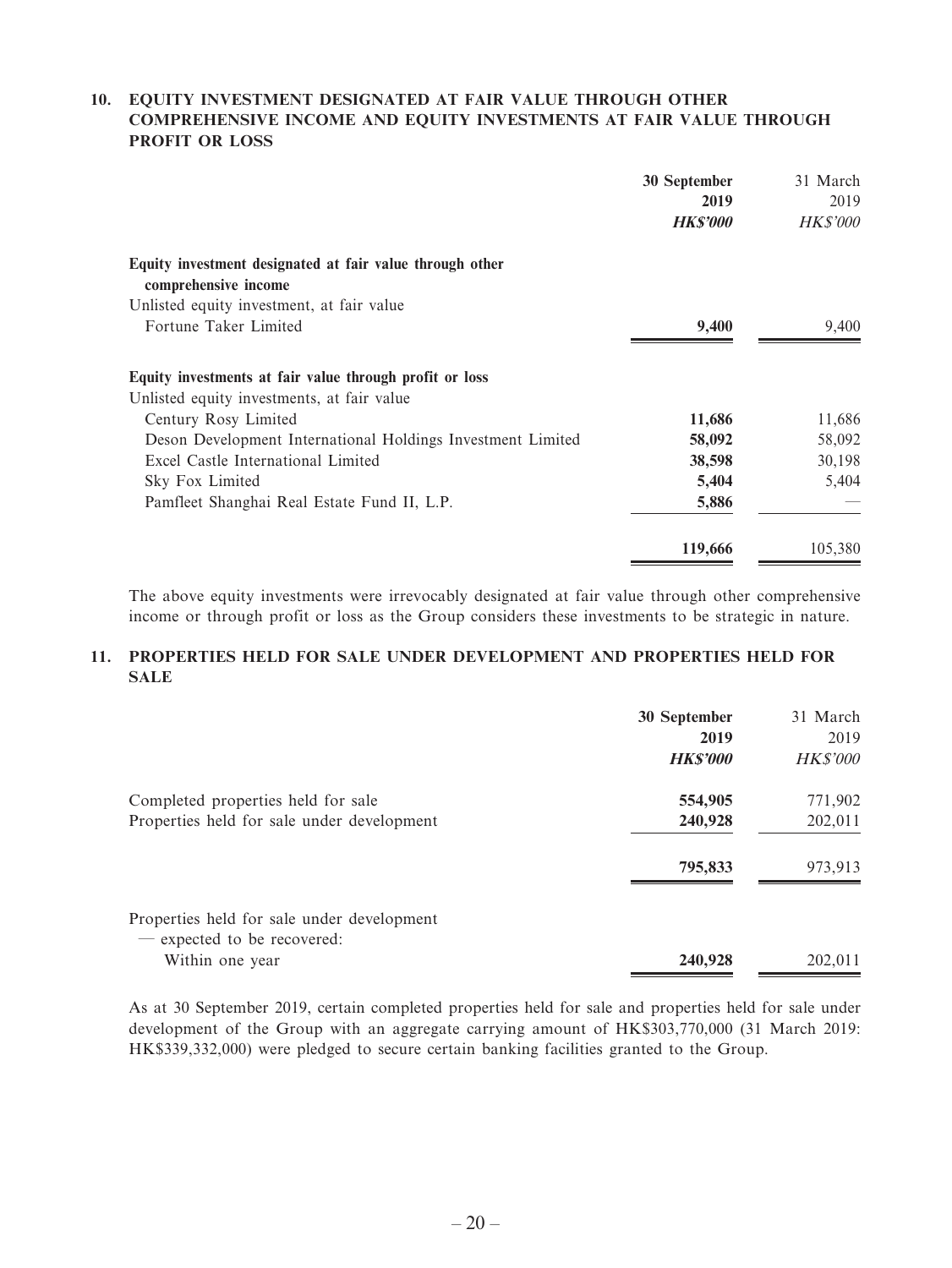#### **12. ACCOUNTS RECEIVABLE**

The Group's trading terms with its customers are mainly on credit. The credit period is generally 90 days for the sale of trading goods and up to 180 days for the sale of completed properties held for sale. Each customer has a maximum credit limit. The Group seeks to maintain strict control over its outstanding receivables. Overdue balances are reviewed regularly by senior management. In view of the aforementioned and the fact that the Group's accounts receivable relate to a large number of diversified customers, there is no significant concentration of credit risk. The Group does not hold any collateral or other credit enhancements over its trade receivable balances. Accounts receivable are non-interest-bearing.

An ageing analysis of the accounts receivable as at the end of the Reporting Period, based on the invoice date and net of loss allowance, is as follows:

|                    | 30 September    | 31 March        |
|--------------------|-----------------|-----------------|
|                    | 2019            | 2019            |
|                    | <b>HK\$'000</b> | <b>HK\$'000</b> |
| Current to 90 days | 35,370          | 14,336          |
| 91 to 180 days     | 1,509           | 1,846           |
| 181 to 360 days    | 9,386           | 12              |
| Over 360 days      | 2,069           | 4,461           |
| Total              | 48,334          | 20,655          |

#### **13. NON-CURRENT ASSET CLASSIFIED AS HELD FOR SALE**

Pursuant to the memorandum of understanding dated 21 February 2019 (the "**MOU**") and a sales and purchase agreement dated 12 April 2019 (the "**S&P Agreement**"), each of Deson Development Holdings Limited, a wholly-owned subsidiary of the Company incorporated in the British Virgin Islands ("**BVI**"), Sparta Assets Limited, a company incorporated in the BVI, and Mr. Tjia Boen Sien (collectively the "**Sellers**") has conditionally agreed to sell; and Energy Luck Limited, a company wholly-owned by Mr. Wong Kui Shing, incorporated in the BVI, has conditionally agreed to buy the respective equity interest of the Sellers in DCIHL comprising 361,302,082 shares of DCIHL at an aggregate consideration of approximately HK\$79,486,000 (the "**Proposed Disposal**"). Further details of the Proposed Disposal are set out in the circular of the Company dated 24 May 2019.

Among the Sellers, the Group would sell its entire equity interest in DCIHL comprising 311,769,867 ordinary shares of DCIHL at the consideration of approximately HK\$68,589,000. As of 31 March 2019, the Group has received an earnest sum of approximately HK\$1,726,000 from Energy Luck Limited in accordance with the MOU.

Among the conditions precedent to the completion of the Proposed Disposal in accordance with the terms of the S&P Agreement, the Company has obtained its shareholders' approval in a special general meeting on 11 June 2019 (the "**SGM**") on entering into the S&P Agreement and the Proposed Disposal in relation to the equity interest held by the Group, and has fulfilled such condition to the Proposed Disposal. Upon completion of the Proposed Disposal, DCIHL and its subsidiaries (the "**DCIHL Group**") would no longer be associates to the Group and a gain/loss on disposal would be recorded by the Group upon the derecognition of the Group's interests in the DCIHL Group. The completion of the S&P Agreement took place on 18 June 2019, and the Group recorded a loss on disposal of HK\$493,000, net of directly attributable transaction costs (note 4).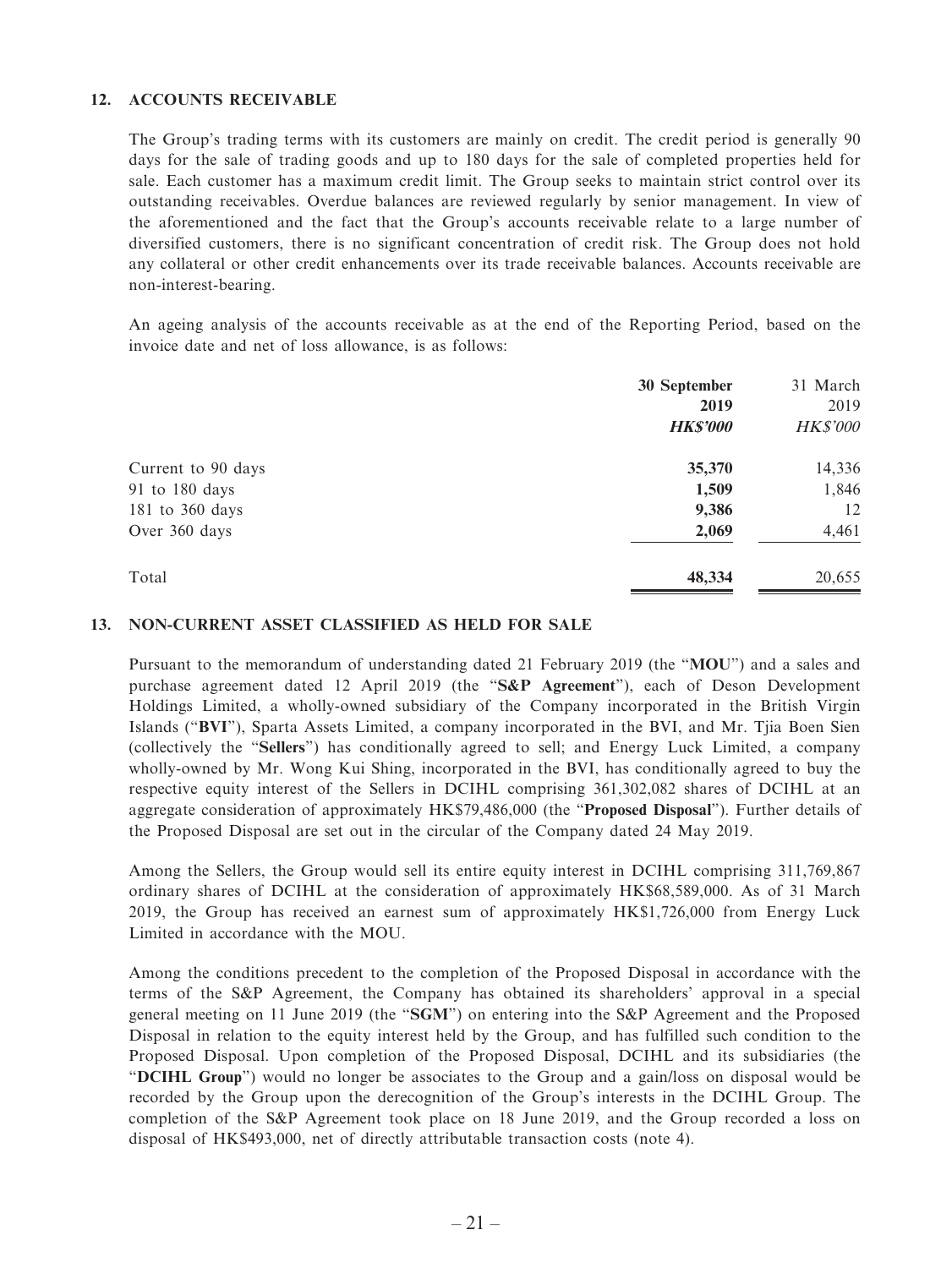In view of the aforementioned plan to dispose of this equity interest in DCIHL, the Group classified its interests in the DCIHL Group as an non-current asset held for sale as at 31 March 2019.

An analysis of the non-current asset classified as held for sale as at 31 March 2019 is as follows:

|                           | 31 March<br>2019<br><b>HK\$'000</b> |
|---------------------------|-------------------------------------|
| Investments in associates | 68,589                              |

#### **14. ACCOUNTS PAYABLE**

An ageing analysis of the accounts payable as at the end of the Reporting Period, based on the invoice date, is as follows:

|                                                    | 30 September<br>2019<br><b>HK\$'000</b> | 31 March<br>2019<br><b>HK\$'000</b> |
|----------------------------------------------------|-----------------------------------------|-------------------------------------|
| Current to 90 days                                 | 4,328                                   | 2,997                               |
| 91 to 180 days<br>181 to 360 days<br>Over 360 days | 283<br>3,464                            | 42<br>3,616                         |
| Total                                              | 8,075                                   | 6,655                               |

Accounts payable are non-interest-bearing and are normally settled on 30-day terms.

#### **15. SHARE CAPITAL**

|                                                                        | 30 September<br>2019<br><b>HK\$'000</b> | 31 March<br>2019<br><i>HK\$'000</i> |
|------------------------------------------------------------------------|-----------------------------------------|-------------------------------------|
| Authorised:<br>$1,500,000,000$ ordinary shares of HK\$0.10 each        | 150,000                                 | 150,000                             |
| Issued and fully paid:<br>977,880,400 ordinary shares of HK\$0.10 each | 97,788                                  | 97,788                              |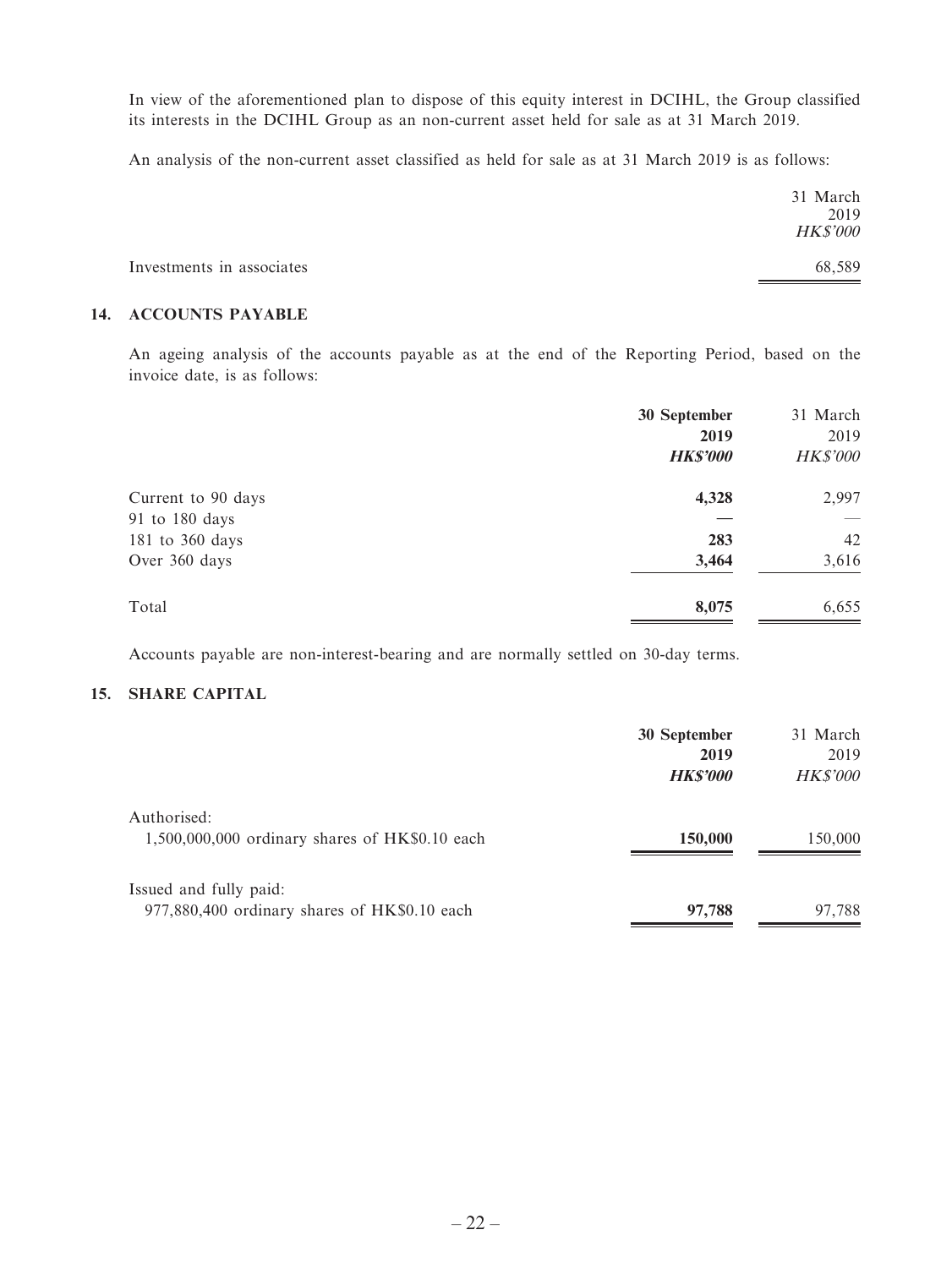#### **16. RELATED PARTY TRANSACTIONS**

(a) In addition to the transactions and balances detailed elsewhere in these condensed financial statements, the Group had the following material transactions with related parties during the period:

|                                                 |              | 2019           | 2018            |
|-------------------------------------------------|--------------|----------------|-----------------|
|                                                 | <b>Notes</b> | <b>HKS'000</b> | <i>HK\$'000</i> |
| Management fees received from a related company |              | 28             | 28              |
| Management fees to an associate                 | (11)         | 25             | 59.             |
| Rental income received from a related company   | (iii)        | 153            | 153             |
| Rental income received from an associate        | (1V)         | 543            | 858             |

#### Notes:

- (i) The management fee was charged by reference to actual costs incurred for the services provided by the Group.
- (ii) The management fee was charged by reference to actual costs incurred for services provided by an associate. The transactions have ceased to be related party transactions, continuing connected transactions or connected transaction since 18 June 2019.
- (iii) During the period, rental income was charged to Fitness Concept Limited ("**FCL**") at approximately HK\$26,000 (2018: HK\$26,000) per month. Mr. Tjia Boen Sien is a director of and has beneficial interests in the Company and FCL, while Mr. Tjia Wai Yip, William is a director of the Company and FCL.
- (iv) During the period, rental income was charged to Deson Development Limited at HK\$209,000 (2018: HK\$143,000) per month as mutually agreed between the parties. The transactions have ceased to be related party transactions, continuing connected transactions or connected transactions since 18 June 2019.
- (b) Outstanding balances with related parties:

The balances with associates and related companies are unsecured, interest-free and repayable on demand.

(c) Compensation of key management personnel of the Group:

The key management personnel of the Group are the directors and chief executive of the Company. Details of the remuneration of the directors of the Company are disclosed in note 4 to the financial statements.

The related party transactions above also constitute continuing connected transactions as defined in Chapter 14A of the Listing Rules.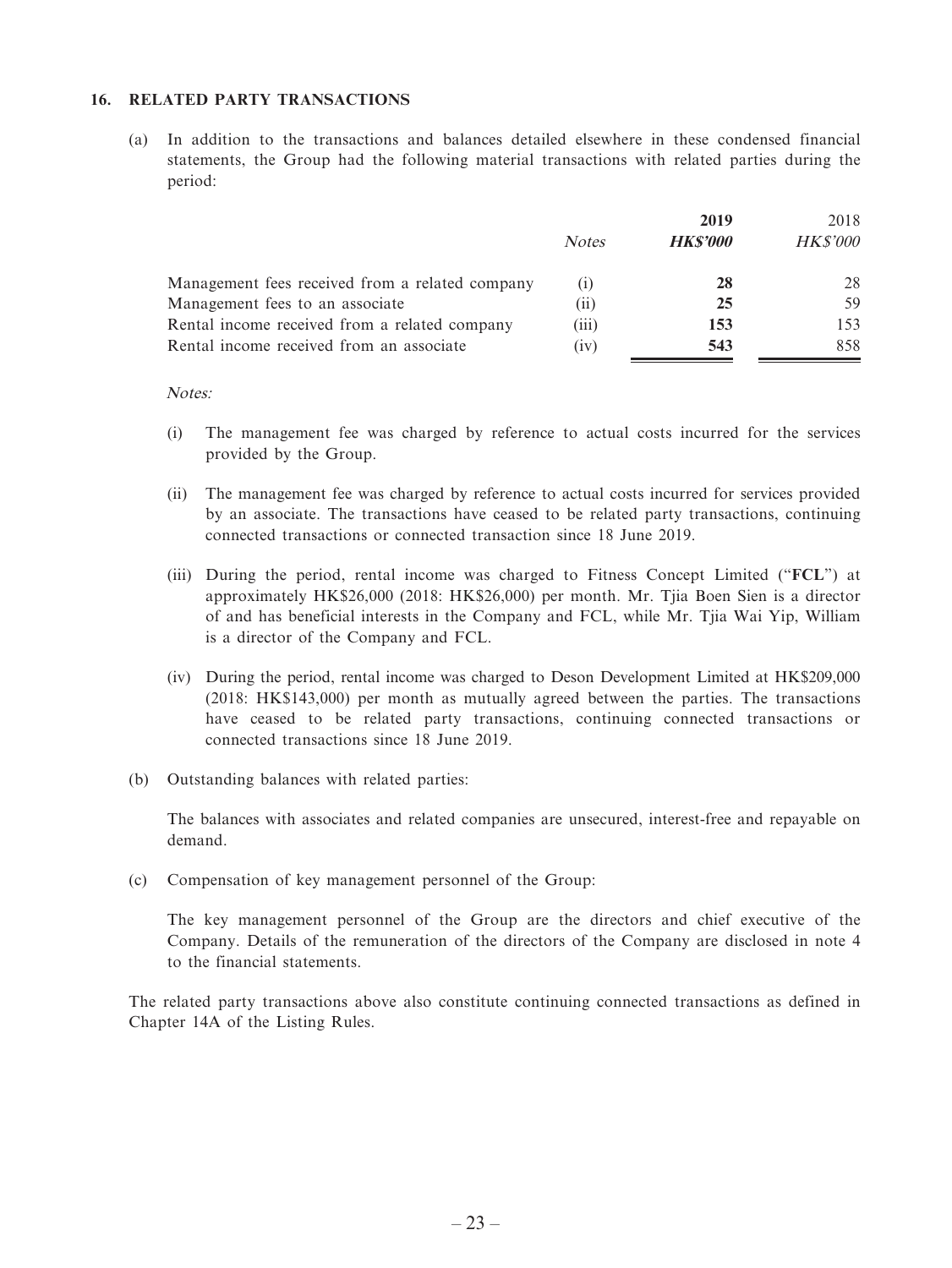#### **17. FAIR VALUE AND FAIR VALUE HIERARCHY OF FINANCIAL INSTRUMENTS**

The carrying amounts and fair values of the Group's financial instruments, other than those with carrying amounts that reasonably approximate to fair values, are as follows:

|                                            | <b>Carrying amounts</b> |                 | <b>Fair values</b>    |                 |
|--------------------------------------------|-------------------------|-----------------|-----------------------|-----------------|
|                                            | 30 September            |                 | 31 March 30 September | 31 March        |
|                                            | 2019                    | 2019            | 2019                  | 2019            |
|                                            | <b>HKS'000</b>          | <i>HK\$'000</i> | <b>HKS'000</b>        | <b>HK\$'000</b> |
| <b>Financial assets</b>                    |                         |                 |                       |                 |
| Equity investment designated at fair value |                         |                 |                       |                 |
| through other comprehensive income         | 9,400                   | 9,400           | 9,400                 | 9,400           |
| Equity investments at fair value through   |                         |                 |                       |                 |
| profit or loss                             | 119,666                 | 105.380         | 119,666               | 105,380         |
|                                            |                         |                 |                       |                 |
| <b>Financial liabilities</b>               |                         |                 |                       |                 |
| Interest-bearing bank and other            |                         |                 |                       |                 |
| borrowings                                 | 192,500                 | 237,791         | 192,500               | 237,791         |

The Group's corporate finance team is headed by the financial controller who is responsible for determining the policies and procedures for the fair value measurement of financial instruments. The corporate finance team reports directly to the Directors. At each reporting date, the corporate finance team analyses the movements in the values of financial instruments and determines the major inputs in the valuation. The valuation is reviewed and approved by the directors of the Company.

Management has assessed that the fair values of cash and cash equivalents, pledged deposits, accounts receivable, accounts payable, financial assets included in prepayments, deposits and other receivables, financial liabilities included in other payables and accruals, amounts due from/to associates and related companies, and the current portion of interest-bearing bank and other borrowings approximate to their carrying amounts largely due to the short term maturities of these instruments.

The fair values of the financial assets and liabilities are included at the amount at which the instrument could be exchanged in a current transaction between willing parties, other than in a forced or liquidation sale. The following methods and assumptions were used to estimate the fair values:

In the prior period, the fair values of listed equity investments were based on quoted market prices.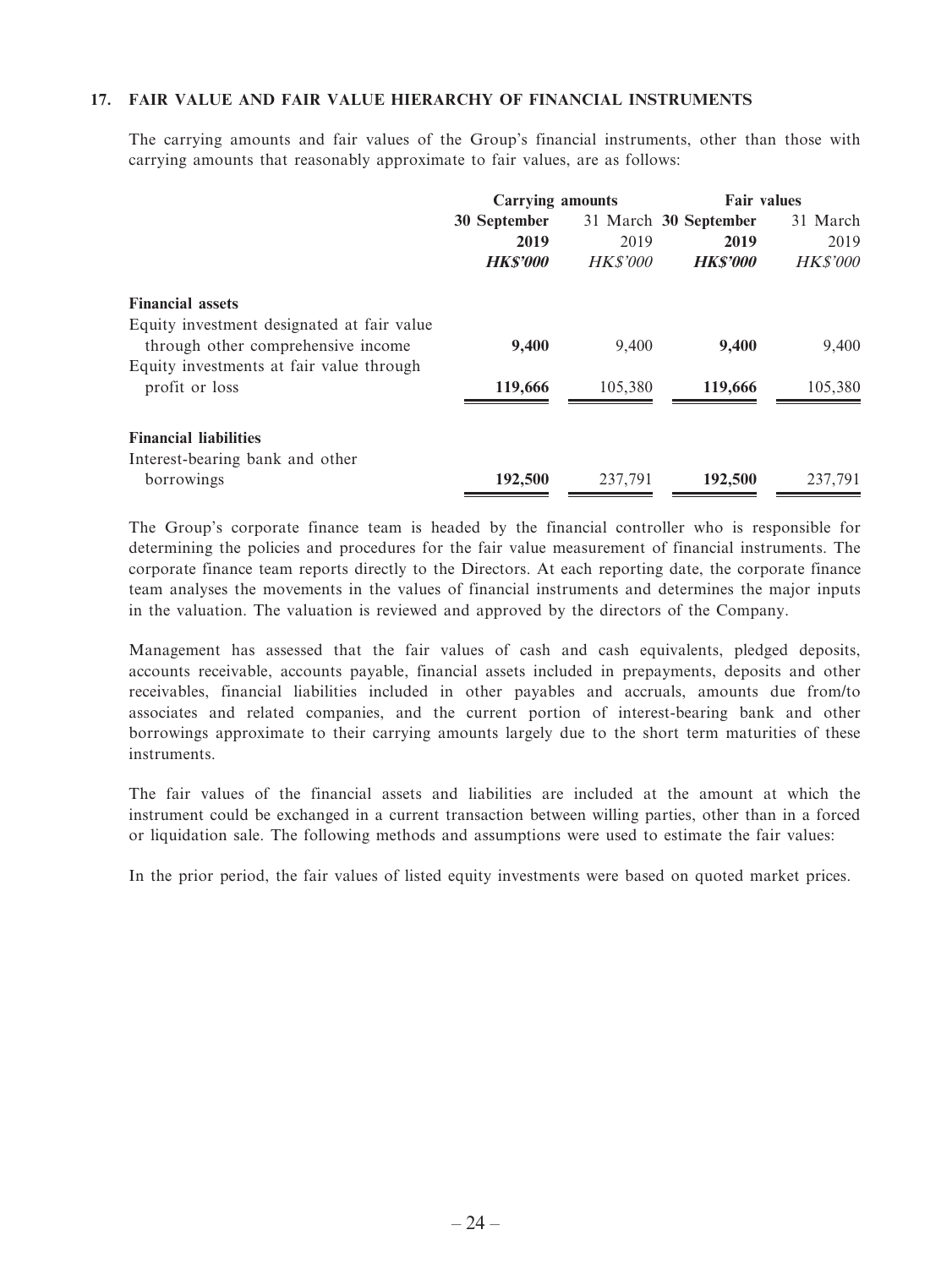The fair values of unlisted equity investments have been estimated using a market-based valuation technique based on assumptions that are supported by observable market prices or rates. The valuation requires the directors to determine comparable public companies (peers) based on industry, size, leverage and strategy, and calculates an appropriate price multiple, such as price-to-book ("**P/B**") multiple and price-to-earnings ("**P/E**") multiple, for each comparable company identified. The multiple is calculated by dividing the enterprise value of the comparable company by an earnings measure. The trading multiple is then adjusted for considerations such as illiquidity and size differences between the comparable companies based on company-specific facts and circumstances. The adjusted multiple is applied to the corresponding equity and earnings measure of the unlisted equity investments to measure the fair value. The directors believe that the estimated fair values resulting from the valuation techniques, which are recorded in the consolidated statement of financial position, and the related changes in fair values, which are recorded in profit or loss and other comprehensive income, are reasonable, and that they were the most appropriate values at the end of the reporting period.

The fair values of interest-bearing bank and other borrowings with portion repayable beyond one year after the end of the reporting period as assessed on an individual borrowing basis have been calculated by discounting the expected future cash flows using rates currently available for instruments on similar terms, credit risk and remaining maturities.

The Group did not have any financial liabilities measured at fair value as at 30 September 2019 and 31 March 2019.

#### **Fair value hierarchy**

The following tables illustrate the fair value measurement hierarchy of the Group's financial instruments:

#### **Assets measured at fair value:**

**As at 30 September 2019**

|                                            | Fair value measurement using                         |                      |                        |                 |              |
|--------------------------------------------|------------------------------------------------------|----------------------|------------------------|-----------------|--------------|
|                                            | Quoted                                               |                      |                        |                 |              |
|                                            | prices                                               | <b>Significant</b>   | Significant            |                 |              |
|                                            | in active<br>markets<br>(Level I)<br><b>HK\$'000</b> | observable<br>inputs | unobservable<br>inputs |                 |              |
|                                            |                                                      |                      | (Level 2)              | (Level 3)       | <b>Total</b> |
|                                            |                                                      | <b>HKS'000</b>       | <b>HKS'000</b>         | <b>HK\$'000</b> |              |
| Equity investment designated at fair value |                                                      |                      |                        |                 |              |
| through other comprehensive income         |                                                      |                      | 9,400                  | 9,400           |              |
| Equity investments at fair value through   |                                                      |                      |                        |                 |              |
| profit or loss                             |                                                      |                      | 119,666                | 119,666         |              |
|                                            |                                                      |                      |                        |                 |              |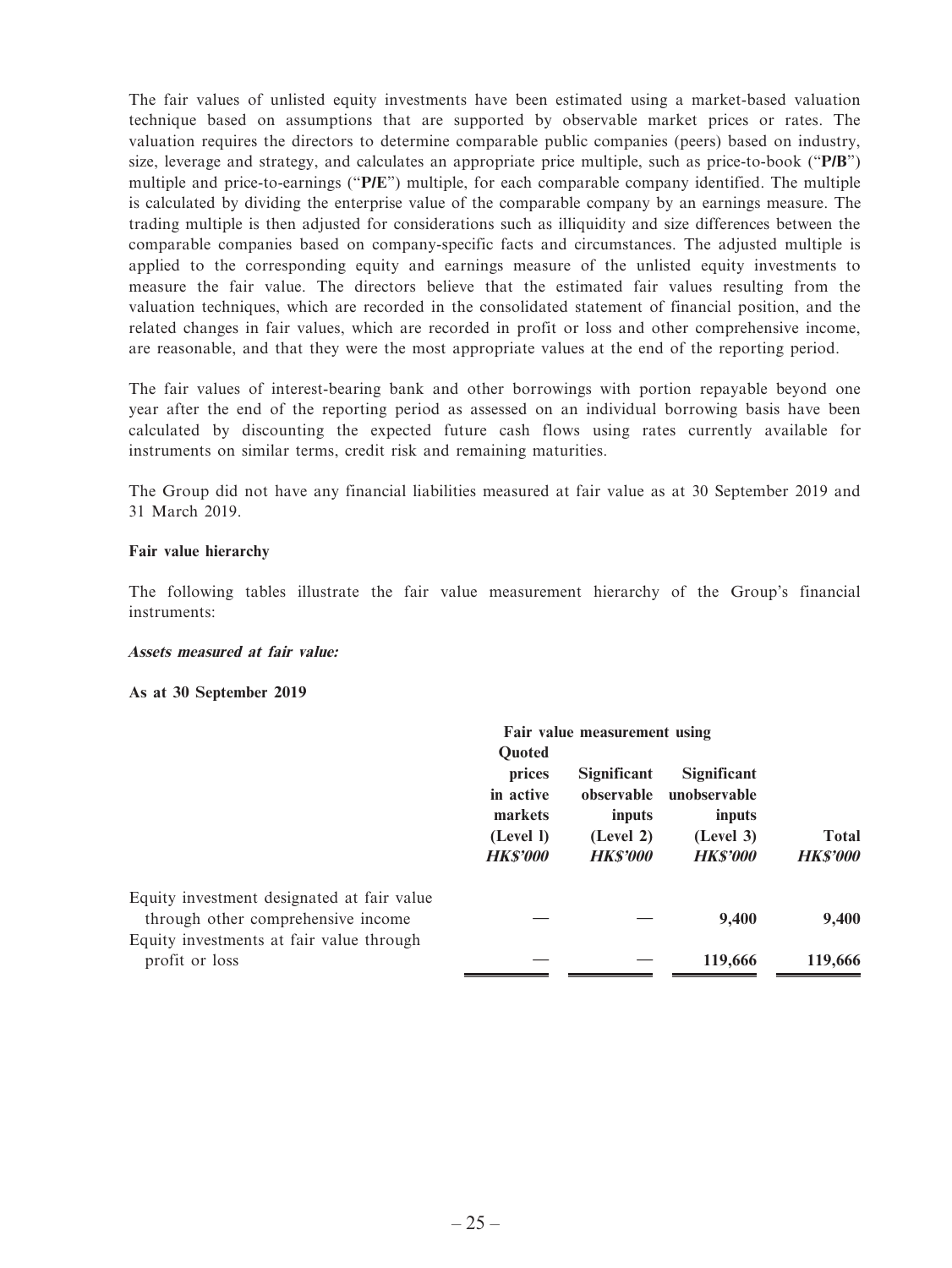|                                            |                 | Fair value measurement using |                         |                 |
|--------------------------------------------|-----------------|------------------------------|-------------------------|-----------------|
|                                            | Quoted          |                              |                         |                 |
|                                            | prices          | Significant                  | Significant             |                 |
|                                            | in active       |                              | observable unobservable |                 |
|                                            | markets         | inputs                       | inputs                  |                 |
|                                            | (Level 1)       | (Level 2)                    | (Level 3)               | Total           |
|                                            | <b>HK\$'000</b> | <b>HK\$'000</b>              | <b>HK\$'000</b>         | <b>HK\$'000</b> |
| Equity investment designated at fair value |                 |                              |                         |                 |
| through other comprehensive income         |                 |                              | 9,400                   | 9,400           |
| Equity investments at fair value through   |                 |                              |                         |                 |
| profit or loss                             |                 |                              | 105,380                 | 105,380         |

As at 30 September 2019, the Group's financial liabilities not measured at fair value but for which fair values were disclosed included interest-bearing bank and other borrowings of HK\$192,500,000 (31 March 2019: HK\$237,791,000). The fair values of these financial liabilities disclosed were measured based on valuation techniques for which all inputs which have a significant effect on the recorded fair value are unobservable (Level 3).

During the period, there were no transfers of fair value measurements between Level 1 and Level 2 and no transfers into or out of Level 3 for both financial assets and financial liabilities (2018: Nil).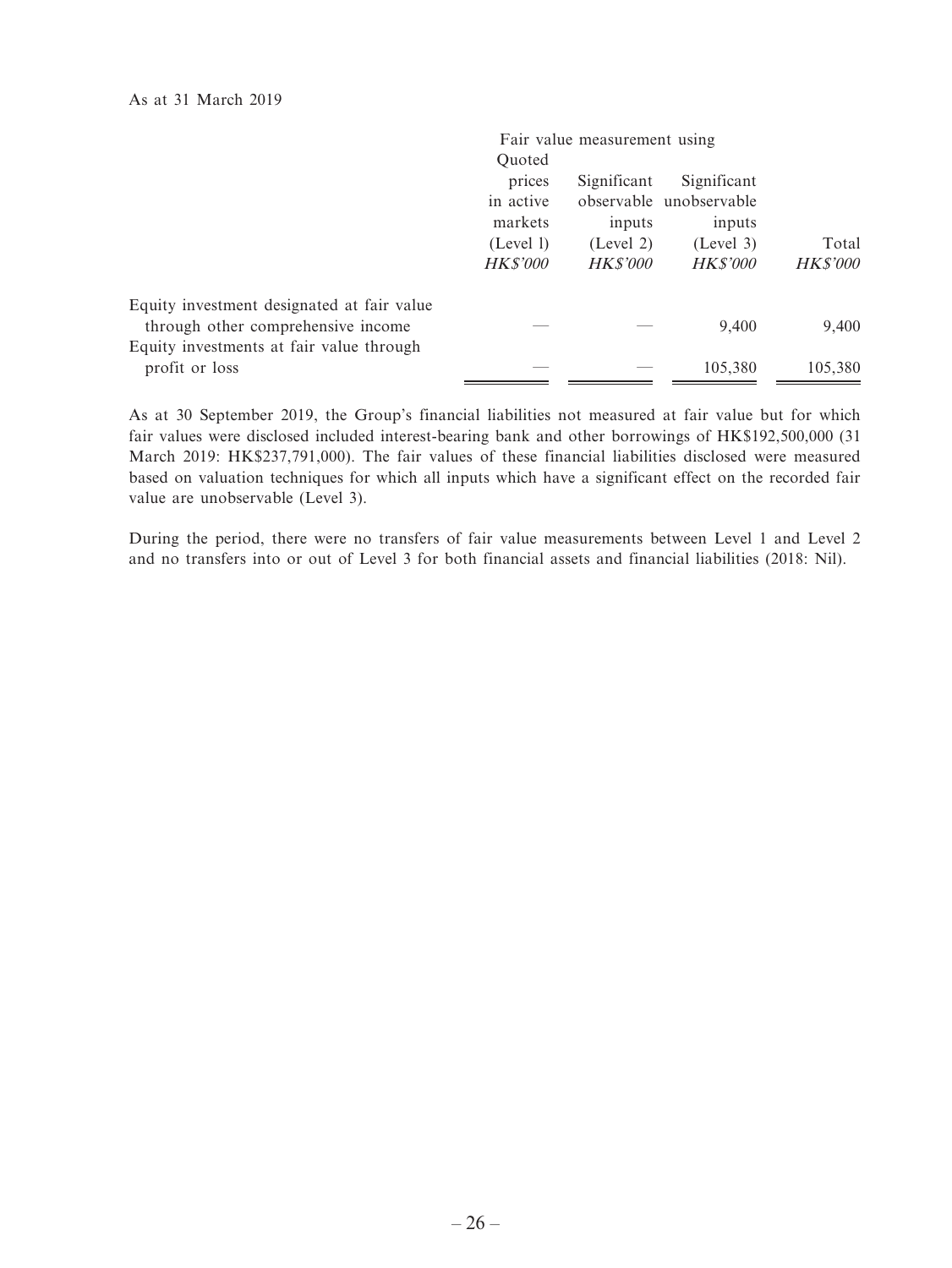# **MANAGEMENT DISCUSSION AND ANALYSIS**

#### **BUSINESS REVIEW**

The Group's major business segments during the Reporting Period comprise (i) property development and investment; and (ii) trading of medical equipment and home security and automation products, and provision of related installation and maintenance services.

The Group's turnover for the period ended 30 September 2019 recorded at approximately HK\$224,108,000 (period ended 30 September 2018: HK\$196,491,000), which represented an increase of 14.1% compared with corresponding period last year.

#### **Property development and investment business**

The Group's turnover for the period ended 30 September 2019 from this segment recorded at approximately HK\$200,195,000 (period ended 30 September 2018: HK\$176,217,000), which represented a significant increase of 13.6% as compared with last period. The turnover from this segment is arising from sales of properties at the PRC and rental income from investment properties.

# **(i) Sales of properties**

Turnover increased from approximately HK\$164,375,000 for the period ended 30 September 2018 to approximately HK\$188,191,000 for the period ended 30 September 2019, which represents a significant increase of 14.5%. Sales noted in last reporting period mainly contributed by the sales of two residential blocks and shops at the street at the World Expo (the "**World Expo**"), Kaifeng, the PRC. In this Reporting Period, the sales was mainly contributed by the sales of the whole Zhu Ji Lane ("珠璣巷") project to a single customer at a consideration of RMB160,000,000. The residential blocks and shops at the street at the World Expo have mostly been sold out during the year ended 31 March 2019.

#### **(ii) Rental income from investment properties**

Turnover increased slightly from approximately HK\$11,842,000 for the period ended 30 September 2018 to approximately HK\$12,004,000 for the period ended 30 September 2019, which represents an increase of 1.4%. The increase is because during the period more units were rented out at Kaifeng, the PRC.

Segment operating profit generated from this segment for the Reporting Period amounted to approximately HK\$16,420,000 (30 September 2018: HK\$36,538,000). The gross profit for the sales of Zhu Ji Lane ("**珠璣巷**") in the current period is about 12% while the average gross profit for the sales of Word Expo in the same period last year is about 30%. The decrease in gross profit margin is due to the drop of average selling price of PRC property market. As a result, significant drop of segment operating profit from this segment was noted even the turnover increased.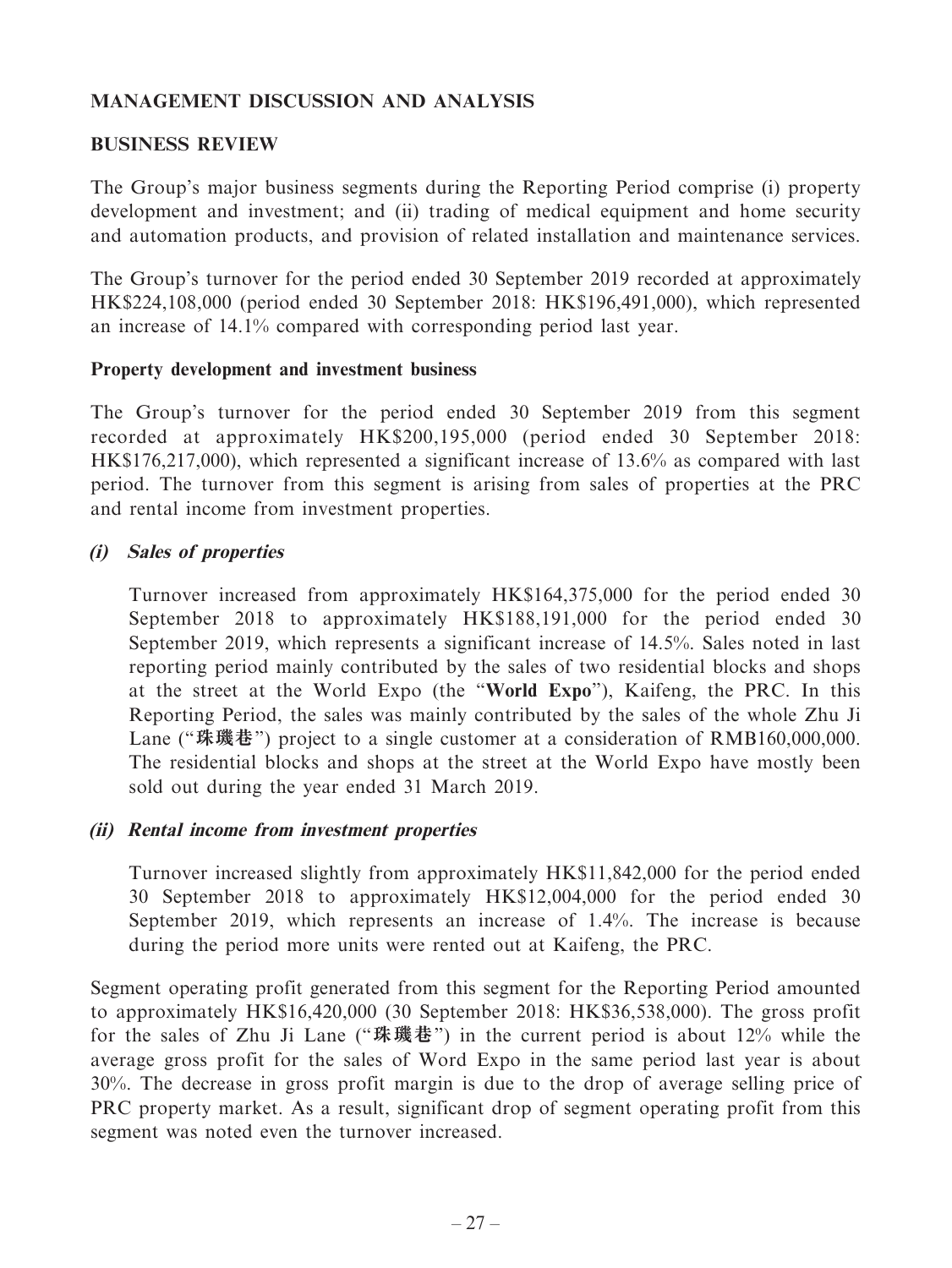# **Trading of medical equipment and home security and automation products and the provision of the related installation and maintenance services business**

The Group's turnover for the period ended 30 September 2019 from this segment recorded at approximately HK\$23,913,000 (30 September 2018: HK\$20,274,000), which represented an increase of 17.9% as compared with last period. The significant increase is mainly due to the increase in the sales of medical equipment for the Tseung Kwan O hospital project.

Segment operating profit generated from this segment for the Reporting Period amounted to approximately HK\$3,933,000 (30 September 2018: HK\$1,912,000). The significant increase is because of the increase in gross profit with the increase in sales of medical equipment.

The net profit attributable to owners of the Company for the period ended 30 September 2019 amounted to approximately HK\$5,202,000 as compared with the net profit attributable to owners of the Company for the period ended 30 September 2018 amounted to approximately HK\$12,538,000. The significant decrease is due to a drop of gross profit noted in the project development and investment business segment.

# **FINANCIAL REVIEW**

# **Turnover**

For the six months ended 30 September 2019, the Group's turnover amounted to approximately HK\$224 million, increased by 14.1% as compared to the same period last year. Such increase was mainly contributed by the sales of the whole Zhu Ji Lane ("**珠璣 巷**") project (total saleable area approximately 13,000 square meters ("**sq. m.**")) to a single customer during the period.

Turnover generated from property development and investment business, trading of medical equipment and home securities and automation products amounted to approximately HK\$200 million and approximately HK\$24 million respectively, which represent an increase of 13.6% and an increase of 17.9% respectively as compared the same period last year.

# **Gross profit margin**

During the six months ended 30 September 2019, the Group's gross profit margin was approximately 19%, down by 17 percentage point as compared to last period's 36%. This was mainly driven by the fact that the gross profit for the sales of Zhu Ji Lane ("**珠璣 巷**") in the current period is about 12% while the average gross profit for the sales of Word Expo in the same period last year is about 30%. The decrease in gross profit margin is due to the drop of average selling price of the PRC property market. As a result, a significant drop of the segment operating profit from this segment was noted even though the turnover increased.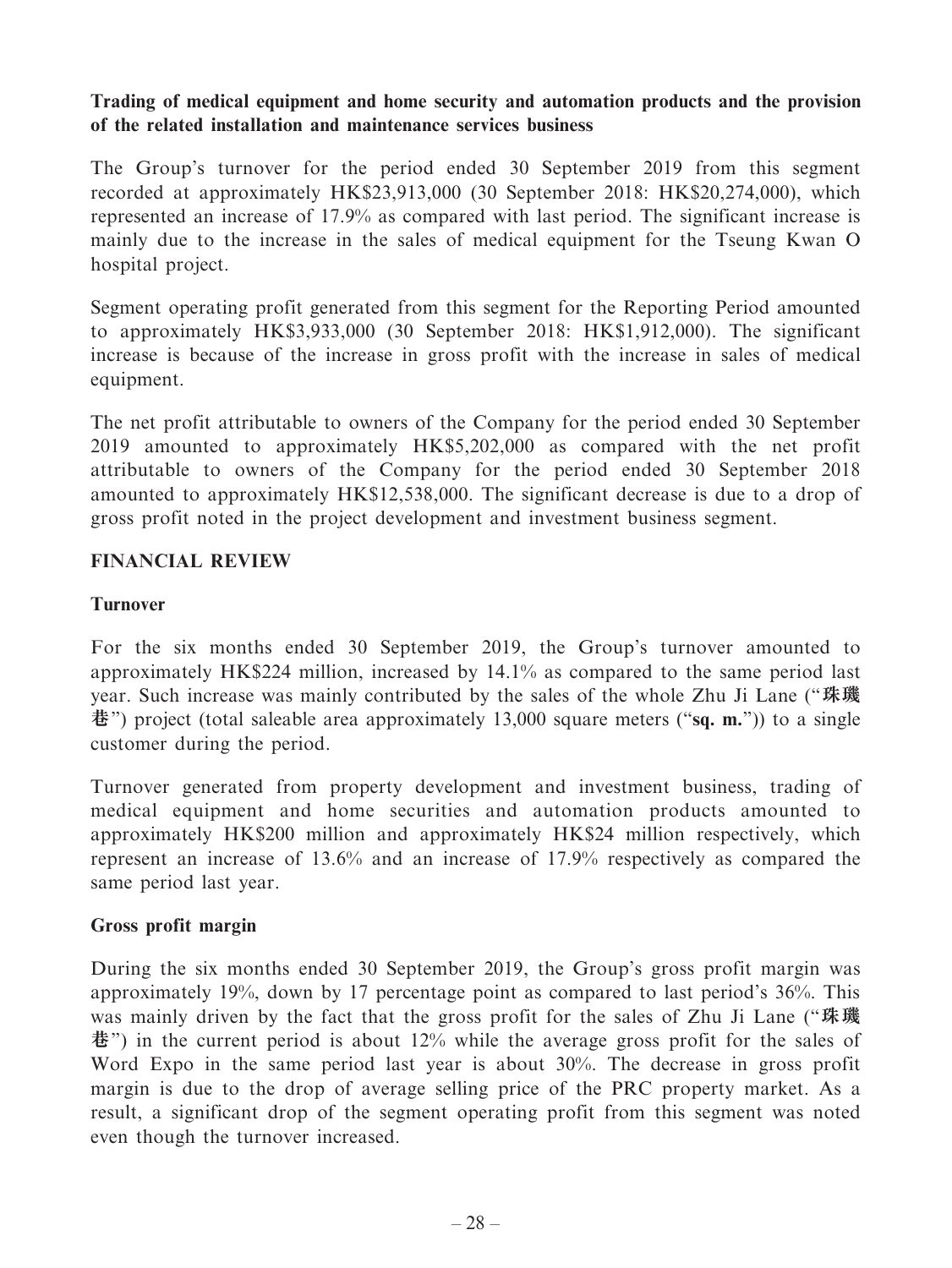#### **Share of profits and losses of associates**

For the six months ended 30 September 2019, the Group's share of loss of associates amounted to approximately HK\$2 million, decreased by 34.6% as compared to the same period last year. It is because of the disposal of its loss-making associate, Deson Construction International Holdings Limited, in June 2019.

#### **Liquidity and financial resources**

As at 30 September 2019, the Group had total assets of approximately HK\$2,283,430,000, which have been financed by total liabilities, shareholders' equity and non-controlling interests of approximately HK\$721,825,000, approximately HK\$1,565,090,000 and debit balance approximately HK\$3,485,000, respectively. The Group's current ratio at 30 September 2019 was 2.55 compared to 2.12 as at 31 March 2019.

As at 30 September 2019, the gearing ratio for the Group was 18% (31 March 2019: 19%). It was calculated based on the non-current liabilities of approximately HK\$352,497,000 (31 March 2019: HK\$384,180,000) and long term capital (equity and non-current liabilities) of approximately HK\$1,914,102,000 (31 March 2019: HK\$2,031,521,000).

# **Capital expenditure**

Total capital expenditure for the six months ended 30 September 2019 was approximately HK\$250,000, which were mainly used in the decoration of the office in the PRC.

# **Contingent liabilities**

At the end of the reporting date, there were no significant contingent liabilities for the Group.

#### **Commitments**

At the end of the reporting date, the Group had capital commitments contracted, but not provided for, of approximately HK\$16,000,000.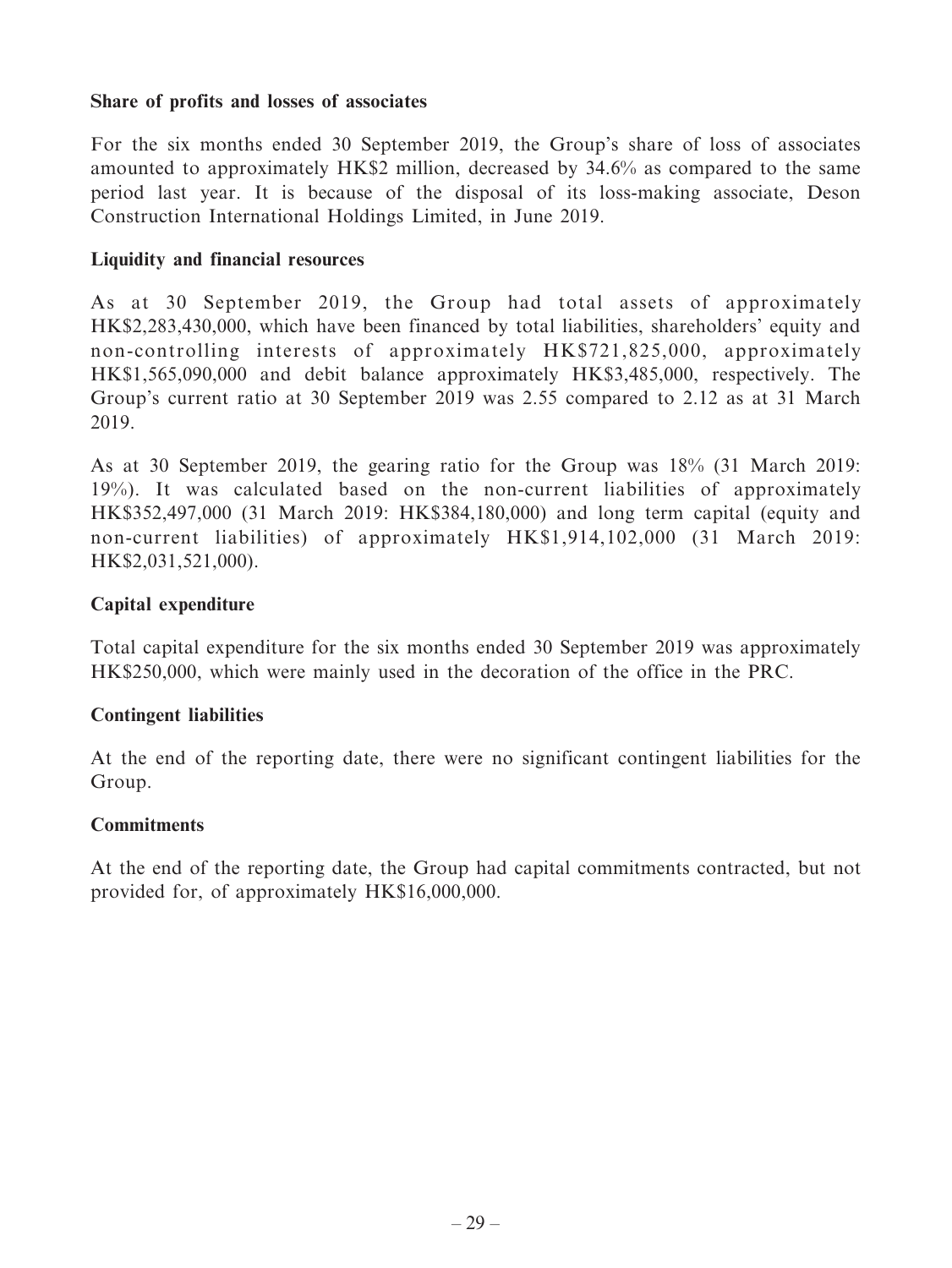#### **Charges on group assets**

The Group's banking facilities are secured by:

- (i) the pledge of certain of the Group's leasehold land and buildings situated in Hong Kong and the PRC of HK\$200,990,000 (31 March 2019: HK\$208,419,000);
- (ii) the pledge of certain of the Group's investment properties situated in the PRC of HK\$544,500,000 (31 March 2019: HK\$579,150,000);
- (iii) the pledge of certain of the Group's properties held for sale and properties held for sale under development situated in the PRC of HK\$303,770,000 (31 March 2019: HK\$339,332,000); and
- (iv) the pledge of the Group's deposits of HK\$3,000,000 (31 March 2019: HK\$3,000,000).

# **Treasury policies**

The Group has adopted a prudent financial management approach towards its treasury policies and thus maintained a healthy liquidity position throughout the Reporting Period. The Group strives to reduce exposure to credit risk by performing ongoing credit assessments and evaluations of the financial status of its customers. To manage liquidity risk, the Board closely monitors the Group's liquidity position to ensure that the liquidity structure of the Group's assets, liabilities and other commitments can meet its funding requirements from time to time.

# **Exchange risk exposure**

The Group mainly exposes to balances denominated in Renminbi ("**RMB**") which is mainly arising from relevant group entities' foreign currency denominated monetary assets and liabilities for the Group's operating activities.

The Group currently does not have a foreign currency hedging policy to eliminate the currency exposures. However, the management monitors the related foreign currency exposure closely and will consider hedging against significant foreign currency exposures should the need arise.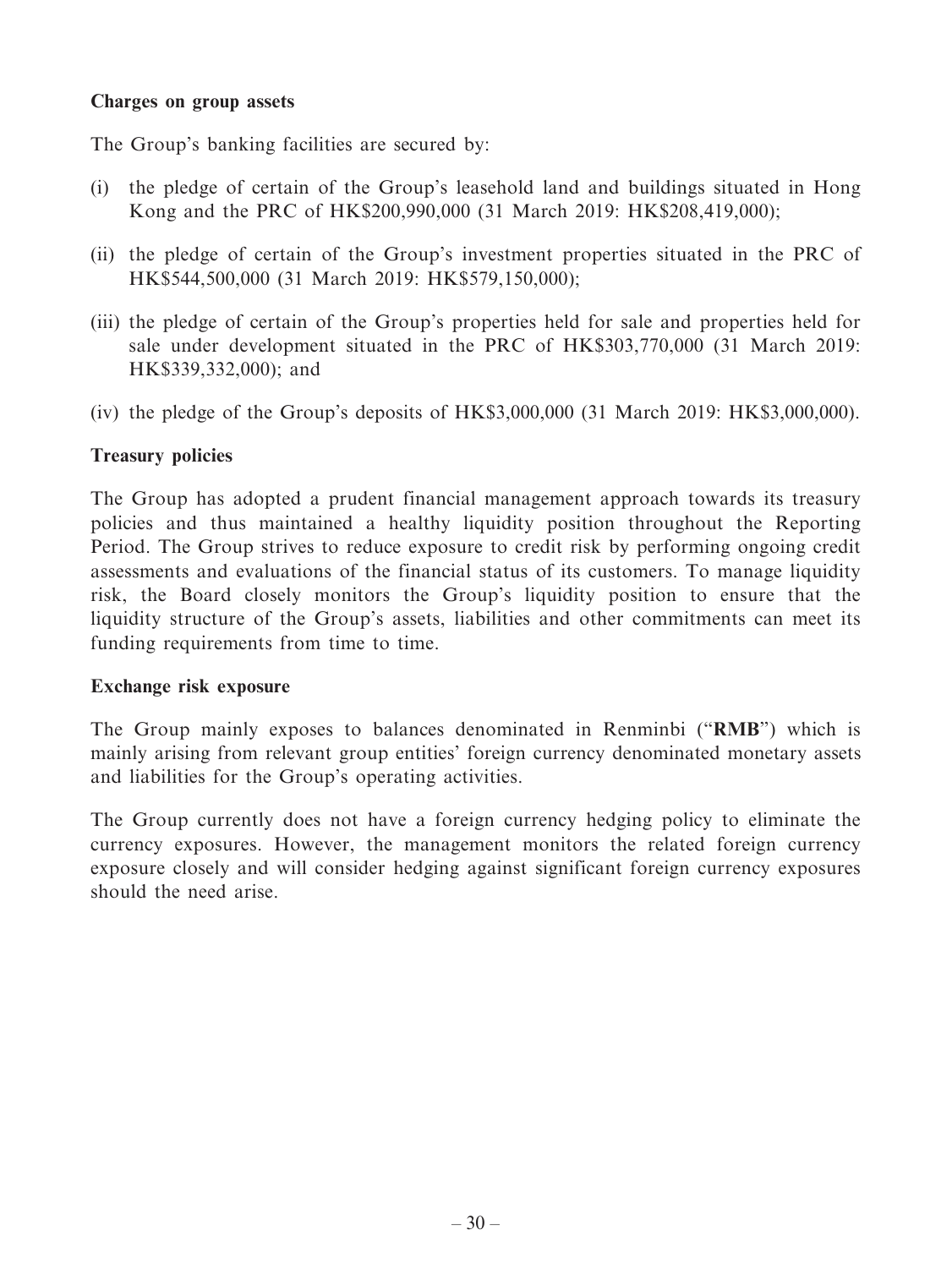#### **PROSPECT**

#### **Property development and investment**

On 9 June 2005, the Group was granted the land use right of a development site in the Long Ting district of the city of Kaifeng. The Directors intend to develop a residential and commercial complex on the site with an estimated gross floor area of approximately 221,000 sq. m.. The name of the project is "Century Place, Kaifeng". Up to now, construction for a total gross floor area of 190,000 sq. m. has been completed and the total sales contract sum achieved amounted to approximately RMB757 million. The remaining portions of the land (section G) is under construction, and it is expected that the construction will be completed by last quarter of 2020 and the pre-sale will start in the second quarter of 2020.

#### **CURRENT USE AREA**

(approximate sq. m.)

| Section A | Investment properties $-$ Shops (leased out)           | 54,000 |
|-----------|--------------------------------------------------------|--------|
| Section C | Properties held for sales $-$ Villas                   | 6,000  |
| Section F | Properties held for sales $-$ Shops                    | 11,000 |
| Section G | Properties held for sales under development $-$ Villas | 31,000 |

The Group plans to sell Section C when Section G is launched to the market. It is because these two areas are adjacent to each other and we believe the synergy effect can cause a higher return to the Group.

On 16 February 2012, the Group successfully won a bid for the acquisition of land use right of a residential and commercial site in the city of Kaifeng, the PRC. The name of the project is "**World Expo, Kaifeng**", which has been developed into a residential and commercial complex on the site with an estimated gross floor area of approximately 95,000 sq. m.. Up to the reporting date, gross floor area of approximately 80,000 sq. m. has been completed. It includes two commercial buildings with gross floor area of approximately 13,900 sq. m.; (ii) an animation theatre with gross floor area of approximately 5,000 sq. m.; (iii) three residential buildings with gross floor area of approximately 59,300 sq. m.; and (iv) 25 street shops with gross floor area of approximately 2,000 sq. m.. The total sales contract sum achieved from the sales amounted to approximately RMB466 million. It is expected that the construction of the whole project will be completed by the first quarter of 2020. The parts under construction is a hotel (gross floor area of approximately 14,800 sq. m.). An agreement has been signed with a hotel management company and they will operate the hotel for the Group. It is expected that the hotel will commence operation in December 2019. Regarding the animation theatre, the Board decided to terminate the animation business and has been seeking for potential buyer for the animation theatre together with the remaining properties at the World Expo, Kaifeng, the PRC.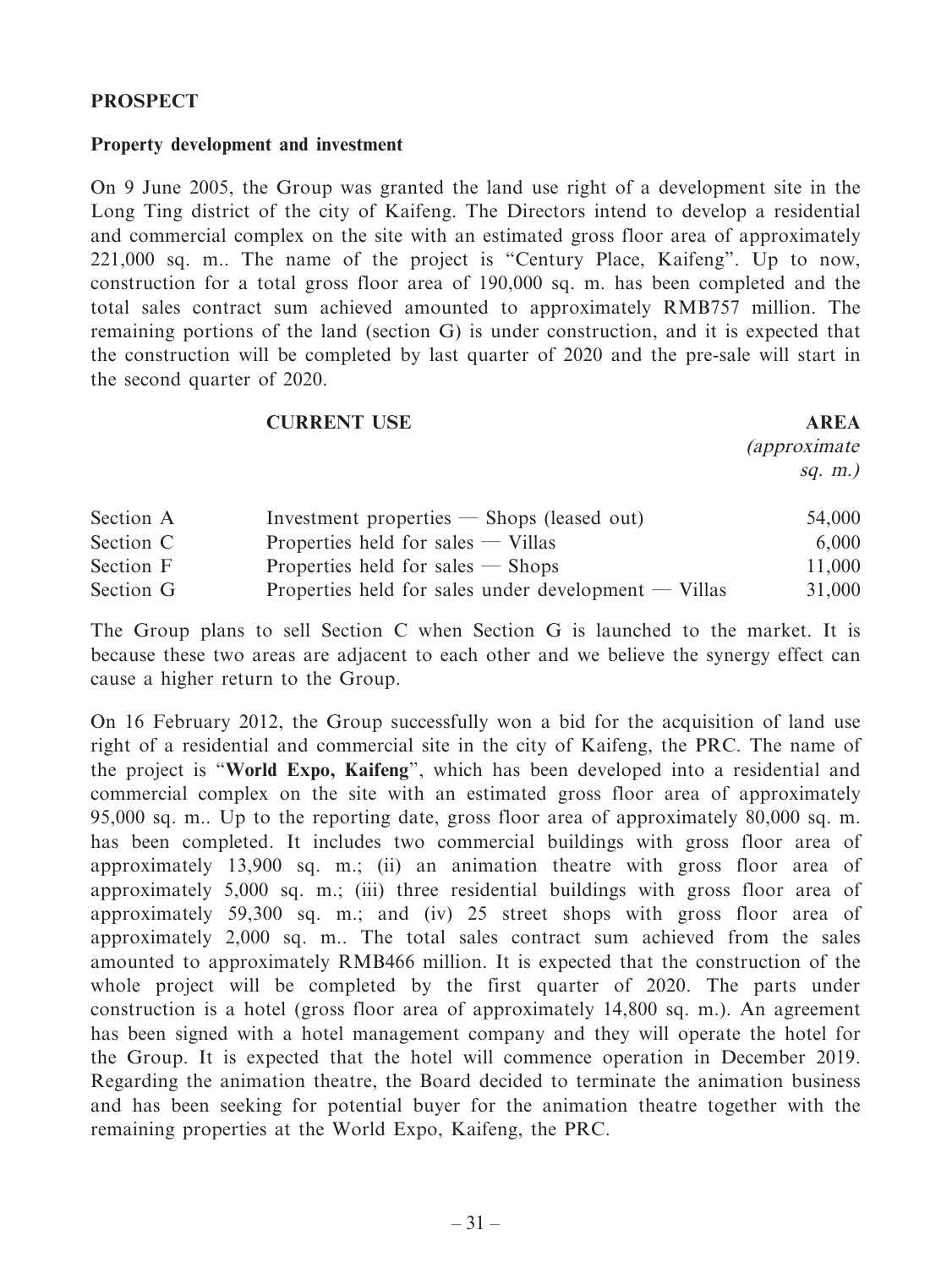In September 2014, the Group was granted another land use right in the city of Kaifeng, PRC. The name of the project is Zhu Ji Lane ("**珠璣巷**"). The Directors have developed a commercial street project with a total gross floor area of approximately 13,000 sq. m.. It was put in use in the 27th World Hakka Conference held in October 2014. As of now, the project has been completed. The Group has entered into a sale and purchase agreement with an independent third party with consideration of RMB160,000,000 and the transaction has been completed during the period.

The Board remains optimistic about the property market in Mainland China. With its good experience in the property market of the PRC, the Group may acquire additional land to enrich the Group's land reserve, specifically in the Guangdong-Hong Kong-Macao Greater Bay Area which is adjacent to Hong Kong. However, the Group has no specific investment plan in relation to any particular project as at the date of this interim report.

# **Formation of a joint venture company for the property investment and/or redevelopment in Hong Kong**

On 15 October 2018, the Group has entered into a subscription agreement with Excel Castle International Limited ("**Excel Castle**") ("**Subscription Agreement**") pursuant to which the Group has conditionally agreed to subscribe for the subscription shares, representing 6% of the enlarged issued share capital of Excel Castle at the consideration of US\$900,000 (equivalent to approximately HK\$7.0 million) ("**Subscription**"). On the same date, the Group, Excel Castle and Southern Victory Investments Limited ("**SVIL**") have entered into a shareholders' agreement ("**Shareholders' Agreement**") governing the affairs of Excel Castle and the provision of the shareholder's loan with an amount up to HK\$62,980,000, which took effect on the completion date of the Subscription.

Excel Castle is an investment holding company to hold directly a company incorporated in Hong Kong that is engaged in the business of investment holding, property investment and/or redevelopment in Hong Kong and which in turn holds eight other wholly-owned subsidiaries (together with Excel Castle, collectively refereed to as "**Excel Castle Group**").

Each of SVIL and the Group agrees to make available a maximum contribution to Excel Castle of approximately HK\$987 million and HK\$63 million, respectively in various instalments in such amounts in proportion of their shareholding on such dates as from time to time to be determined by the board of directors of Excel Castle for the purpose of financing the business of the Excel Castle Group and/or the redevelopment project of the Excel Castle Group.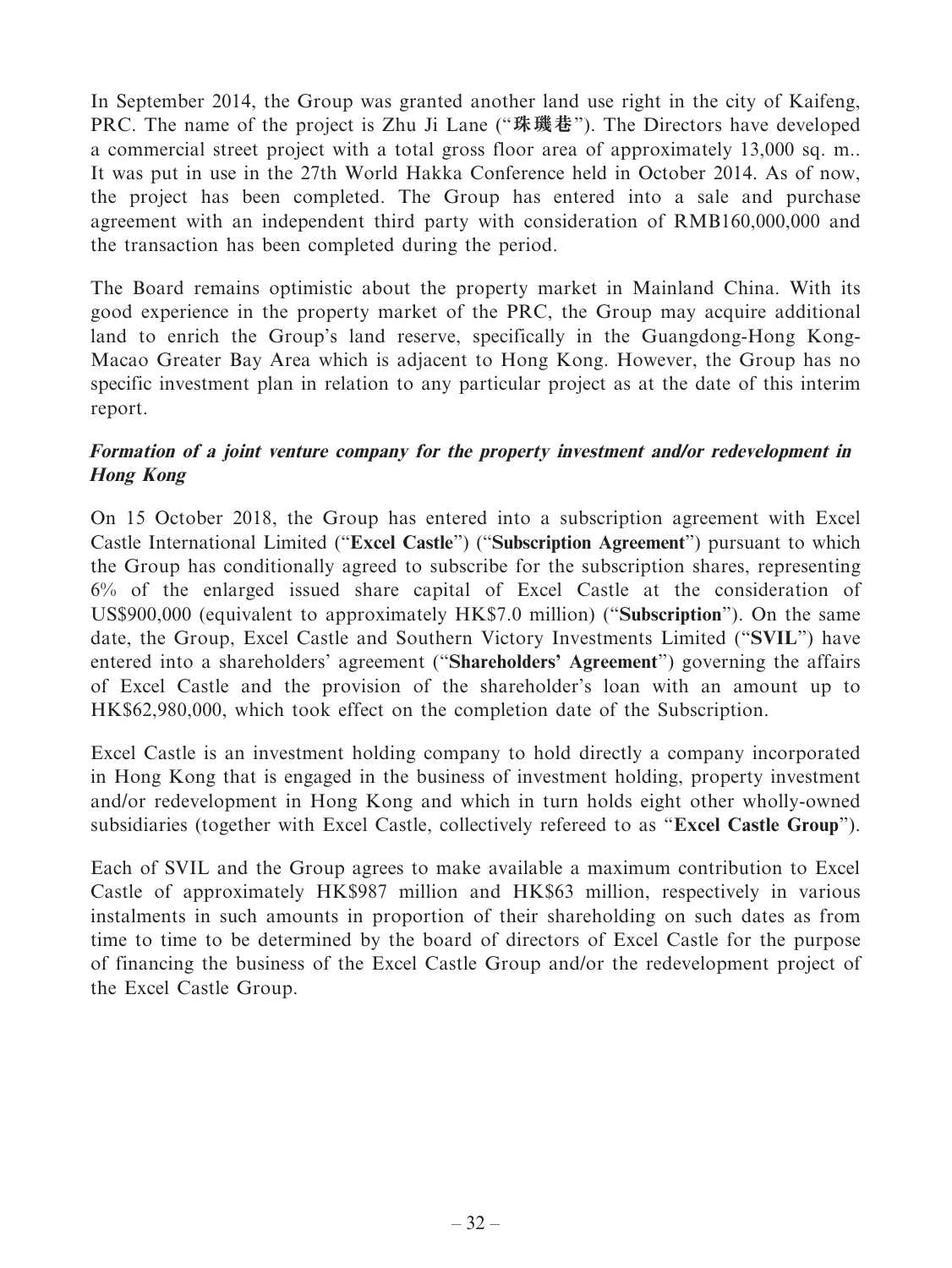The Directors (including the independent non-executive Directors) consider that the Subscription Agreement and the Shareholders' Agreement are on normal commercial terms. Taking into account the expected return to be generated from the proposed property development project through the investment in Excel Castle, the Directors consider that the terms of the Subscription Agreement and the Shareholders' Agreement are fair and reasonable and in the interests of the Company and the Shareholders as a whole.

The transaction was completed on 9 November 2018. As the Group does not have significant influence over Excel Castle, the investment is classified as equity investment at fair value through profit or loss.

Up to the reporting date, total investment made by the Group is approximately HK\$54 million.

Excel Castle Group is engaged in the business of investment holding, property investment and/or redevelopment in Hong Kong. As at the reporting date, Excel Castle Group has planned to acquire an old commercial building at Tsim Sha Tsui ("**TST Property**") for redevelopment. 126 out of 127 shares of the building has been acquired from the old landlord of the TST Property. The remaining one is under compulsory auction and it is expected to be completed in 2020. Excel Castle Group expected to develop TST property into a modern commercial building with more saleable area.

# **Formation of companies for the property investment and/or redevelopment in Shanghai**

The Group has invested into two property projects in Shanghai, being the property redevelopment of residential apartments at Wuyi Road, Changning District, Shanghai ("**Project Embassy**") and properties redevelopment of offices and carparks at West Huaihai Road, Changning District, Shanghai, the PRC ("**Project Stone**"). Total investment on these two projects is about HK\$20 million.

Project Embassy is a low-rise building in Shanghai located next to the Embassy of Belgium. The building contains eight apartments with a total gross floor area of approximately 867 sq. m.. It is co-invested with an independent third party through a company registered in BVI in which the Group has 10% equity interest.

Project Stone is an office building, known as Shanghai City Point. It is located in a grade A mixed- use building in Changning district. The building contains four floors with total gross floor area of approximately 6,668 sq. m. and five underground parking spaces. This project is co-invested with the same independent third party as Project Embassy through a company registered in BVI in which the Group has 5% equity interest.

Project Embassy and Project Stone have been refurbished and seeking for potential buyers. As the Group does not have significant influence over the BVI companies, the investments are classified as equity investments at fair value through profit or loss.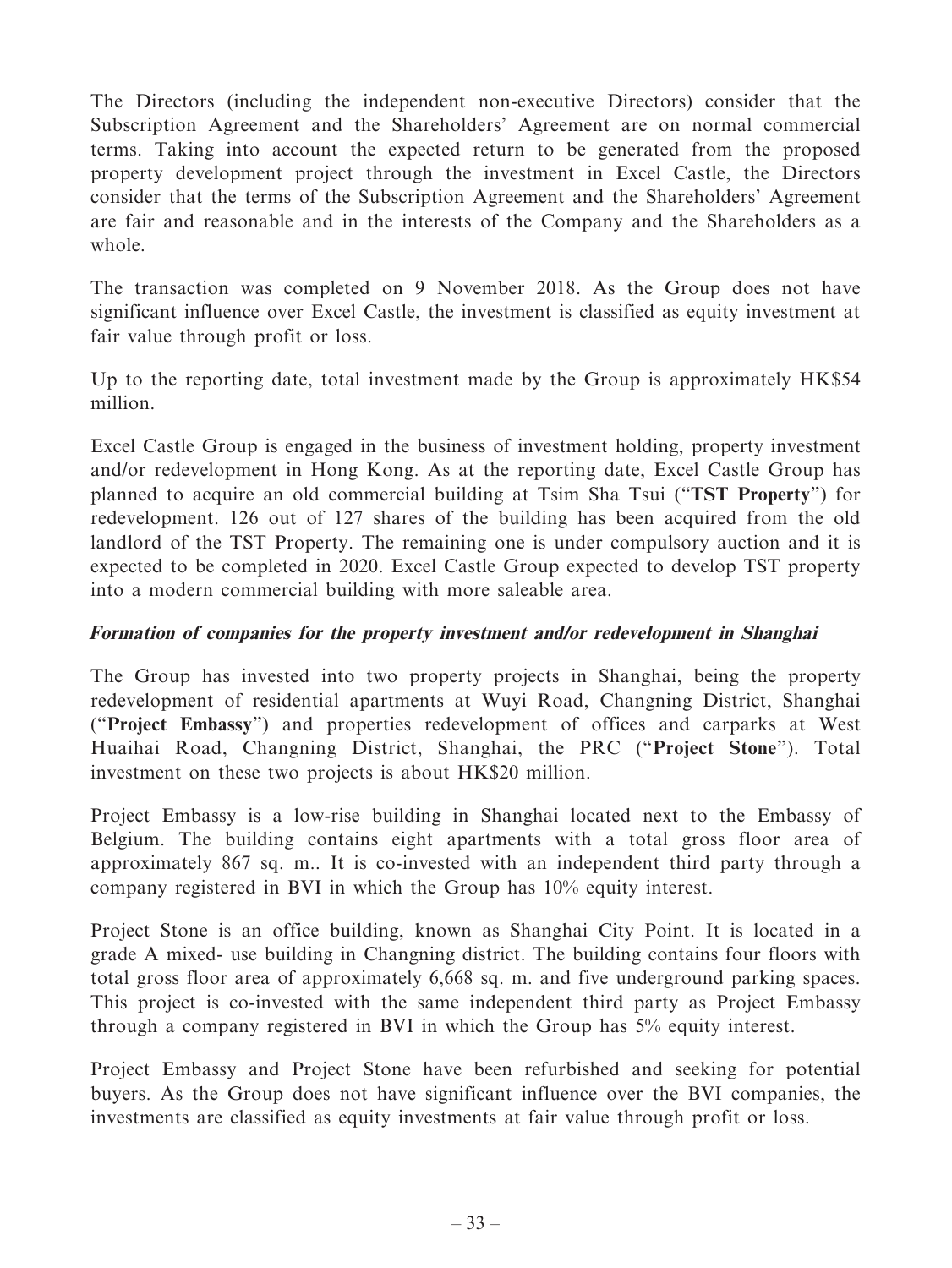Regarding the Starway Parkview South Station Hotel project ("**Project Parkview**"), it is located in Xuhui West Bund area, adjacent to Shanghai Botanical garden. The hotel was built in 2003 with a total gross floor area of approximately 7,319 sq. m. and 56 rooms. It is co-invested with an independent third party and the Group has 30% equity interest, which is accounted for as an associate. The hotel has been converted into 66-rooms rental apartments with plenty of shared common area combined with mixed retail and modern gym, swimming pool and tennis court. The renovation work of the Shanghai Parkview has been completed and renamed as "Cohost West Bund", a co-living apartment in Shanghai and the Group will focus on asset management and leasing business for it.

In anticipation of the uncertain and challenging economic environment and volatility in the market ahead, the Group will continue to adopt a cautious and proactive approach in managing its core investments and to look for sound and stable investment opportunities to produce sustainable returns for the Company's shareholders.

# **Participation in a real estate investment fund**

On 23 April 2019, the Group has entered into a general partner shareholders' agreement with Gusto Brave Limited ("**Pamfleet**") and Pamfleet China GP II Limited ("**Pamfleet China**") to act as a general partner of a fund manager for property investment.

The Group owns 30% equity interest in Pamfleet China. Pamfleet is an independent and privately-owned real estate investment advisor with offices in Hong Kong, Singapore and Shanghai. Their experienced team seeks to create long-term value through knowledgeable deal sourcing, disciplined acquisitions, active asset management, rebranding and refurbishment with an emphasis on design, anticipating tenant and community requirements and delivering good value for money. Members of the management team of Pamfleet have been involved in the selection and management of real estate investments throughout Asia for over 20 years.

Pamfleet and the Group operate with a flat organisational structure, which allows and encourages collaboration.

Up to the reporting date, the fund managed by Pamfleet China is Pamfleet Shanghai Real Estate Fund II ("**PSREFII**"). The Group has also acted as a limited partner (hold 1.5%) of PSREFII. PSREFII will seek to capitalise on Pamfleet's track record of its successful investments in under-performing, under-priced and distressed real estate with repositioning and value-add potential in Shanghai and other tier-one cities in Mainland China. The investment strategy of PSREFII is to identify, structure and execute successful asset repositioning investments in Shanghai and other tier-one cities in Mainland China. Up to the reporting date, the total investment made by the Group is approximately HK\$5,900,000.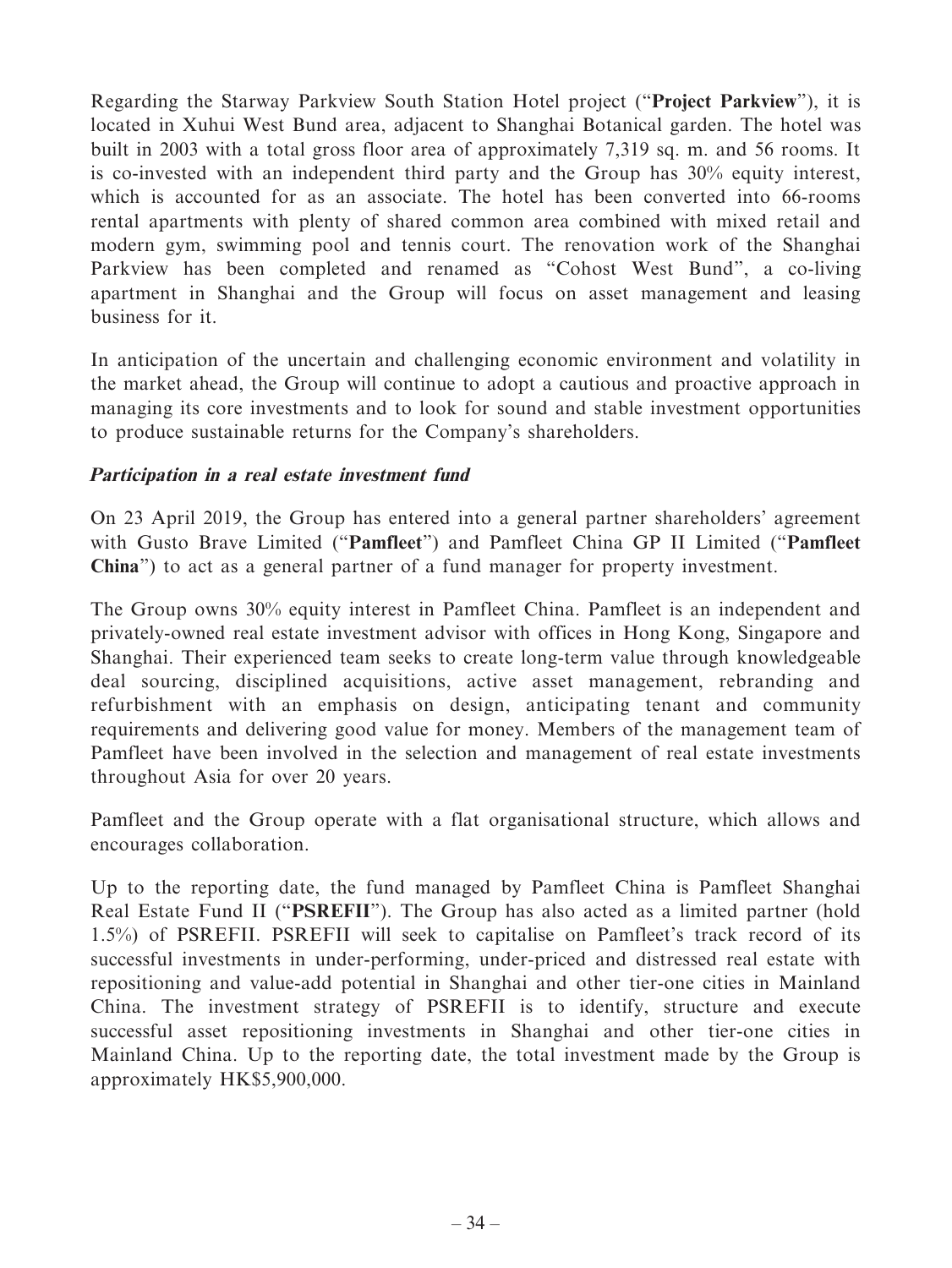Up to the reporting date, there is only one project operated by PSREFII. The name of the project is Project Hub.

The property is located at the junction of Daning Road and Gonghexin Road within Daning Commercial Area of Jing An District. It has a total gross floor area of around 250,000 sq. m., with around 200,000 sq. m. above ground and 50,000 sq. m. below ground. PSREFII targets to build shop and office with salable area of 37,547 sq. m. The retail within the development is a popular regional lifestyle hub and shopping destination. Major tenants are expected to be food and beverage, entertainment and education.

#### **Trading of medical equipment and home security and automation products**

The increasing standard of living around the globe, especially in Hong Kong and major cities in the PRC, and increasing health awareness, in particular from high-income consumers living in the urban areas, together create additional demand for medical equipment. Consequently, this segment should continue to be a worthwhile investment. In the coming reporting period, we will expand our distribution channels and introduce a broader range of products to boost sales growth.

Also, with the increasing safety awareness in Hong Kong and major cities in the PRC, we expect a high demand for wired and wireless security devices and systems, which are relevant to management of residential estates, commercial offices, shops, hotels, hospitals, museums and prisons.

The Group will continue to adopt efficacious cost management strategies and maintain tight credit control measures to cope with challenges and to improve competitiveness within the volatile operating environment. The Directors will continue to make every effort to maximise the interests of the shareholders of the Company.

The Group has set up an e-solution company that will be engaged in the following business activities:

# **i) customs clearance and logistics services**

Based on our experience and network in Indonesia and the PRC, we will provide customs clearance and logistics services to our potential customers who carry out trading services between these two countries. The services include customs clearance, inspection, insurance, warehouse storage, foreign exchange settlement, and import/ export policy consultation.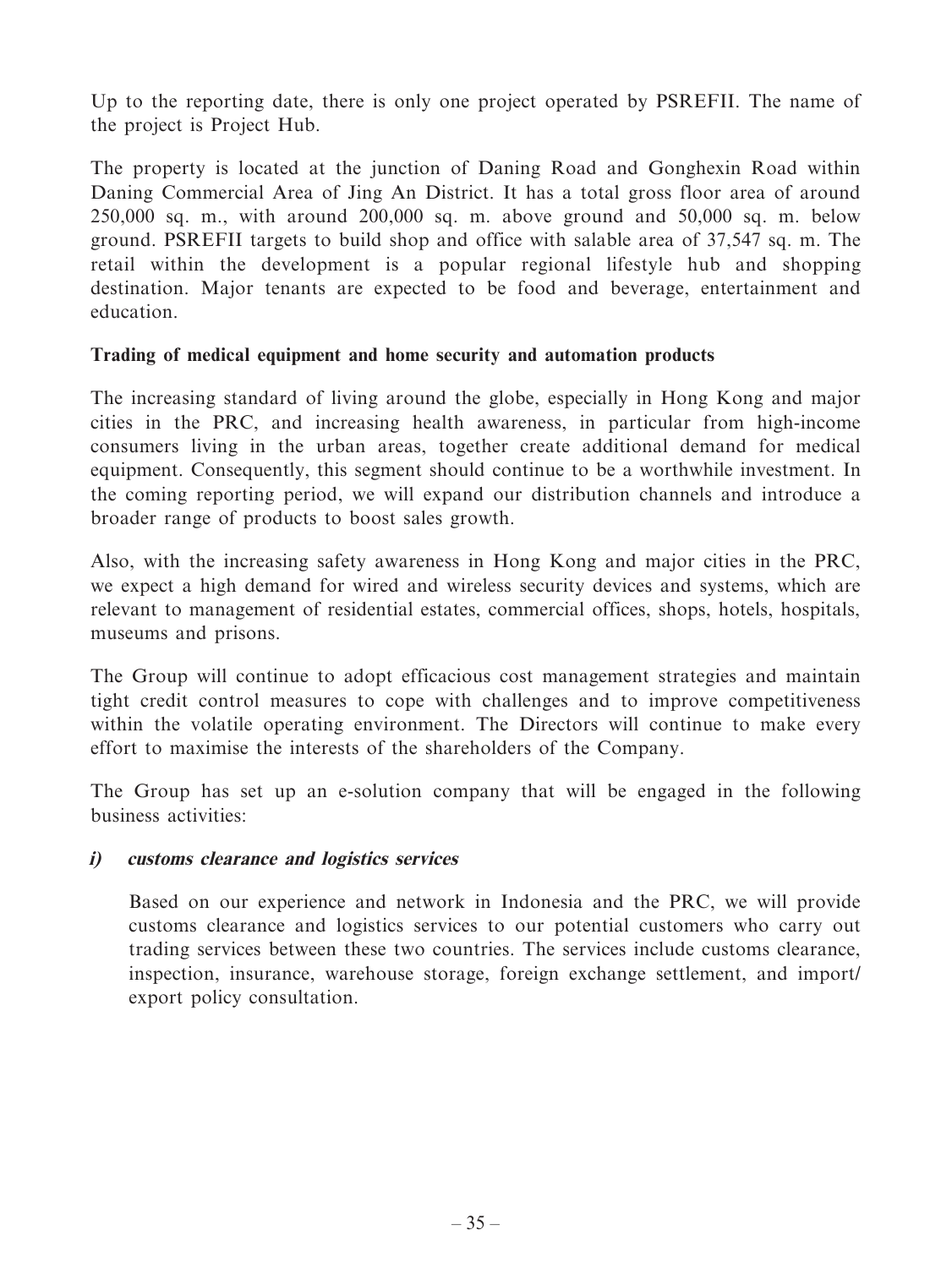# **ii) general trading and e-commerce services**

We will import foreign products into Mainland China. Our potential customers include distributors and large supermarkets. Our online business platform partners include HIPAC ("**海拍客**") and PINDUODUO ("**拼多多**"). Our products include baby products and beverage products.

# **Disposal of Deson Construction International Holdings Limited ("DCIHL") and its subsidiaries**

Reference is made to the joint announcement of the Company, DCIHL and Energy Luck Limited ("**Energy Luck**") dated 12 April 2019 (the "**Joint Announcement**"). Unless otherwise defined, terms used herein have the same meanings as those defined in the Joint Announcement.

On 12 April 2019, Deson Development Holdings Limited ("**DDHL**"), Sparta Assets Limited ("**Sparta**") and Mr. Tjia Boen Sien ("**Mr. Tjia**") as sellers, Energy Luck as purchaser entered into the Sale and Purchase Agreement whereby each of DDHL, Sparta and Mr. Tjia had conditionally agreed to sell, and Energy Luck has conditionally agreed to purchase from each of DDHL, Sparta and Mr. Tjia, the Sale Shares, being in aggregate 361,302,082 DCIHL Shares, representing approximately 36.13% of the issued share capital of DCIHL at the Consideration of approximately HK\$79,486,000 (representing a purchase price of HK\$0.22 per Sale Share) ("**Transaction**").

Upon the Sale and Purchase Completion, each of the Company, DDHL, Sparta and Mr. Tjia had ceased to have any shareholding interest in DCIHL and DCIHL had ceased to be an associated company of the Company.

DCIHL is an investment holding company and the principal activities of its subsidiaries consist of (a) the construction business, as a main contractor and fitting-out works, as well as the provision of electrical and mechanical engineering services, mainly in Hong Kong, the PRC and Macau, and other construction related business; (b) investment in securities; and (c) investment in properties.

The Board considered that the Disposal provided an attractive exit opportunity for the Group to realise its long term investment in DCIHL. The Disposal enabled the Group to recycle capital into existing property development and investment business. The Directors are of the view that the Disposal will benefit the Group by realising its investment and also strengthen the liquidity and overall financial position of the Group. Having regard to the prevalent unstable economy and financial market conditions, the purpose of use of proceeds for development and expansion of the existing businesses, for general working capital purpose and for the return to the shareholders of the Company, the Board (including the independent non-executive directors of the Company) considered that the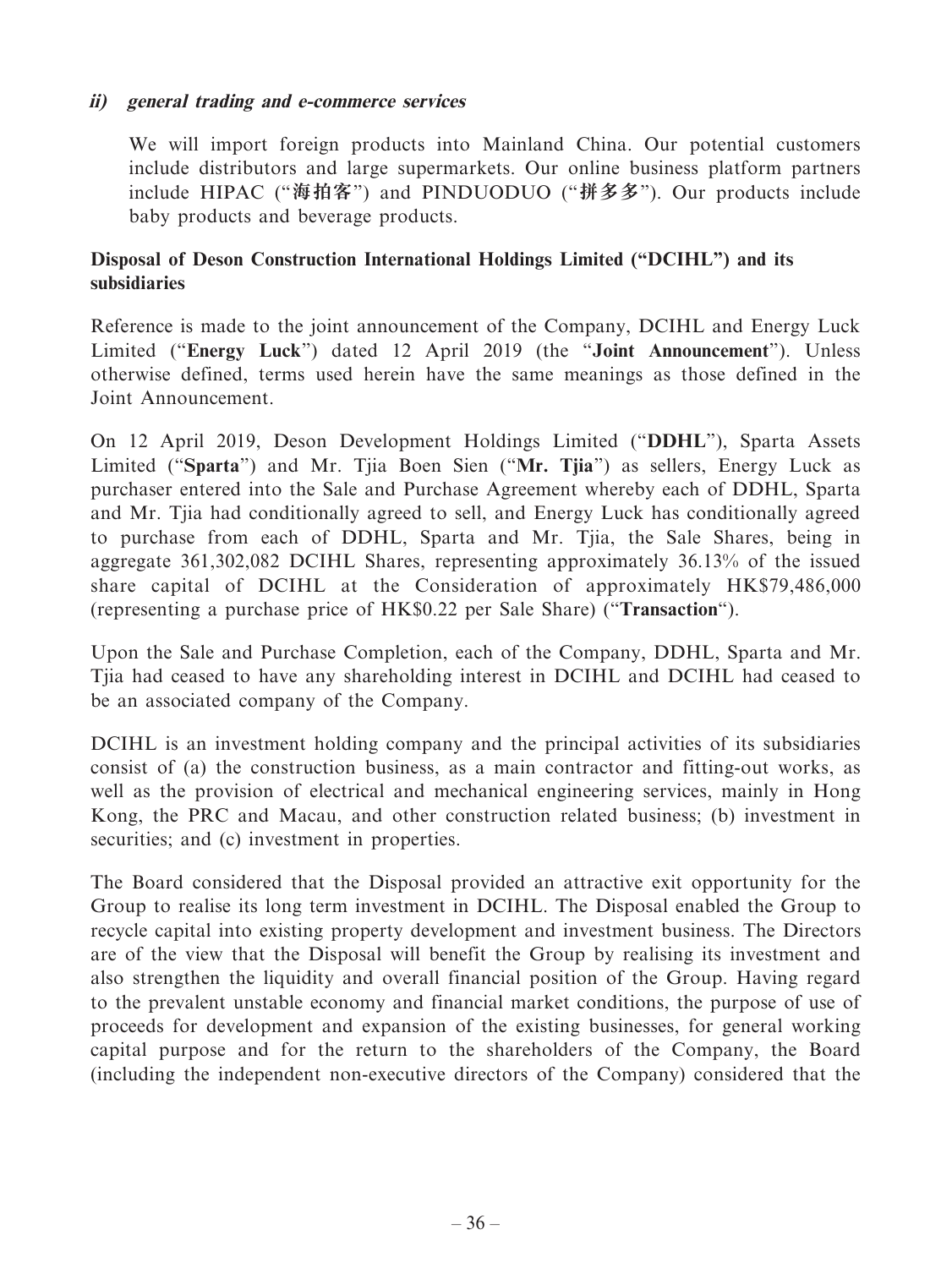terms of the Sale and Purchase Agreement, the Sale Price and the Disposal, which were determined on an arm's length basis, were fair and reasonable and on normal commercial terms and were in the interests of the Company and its Shareholders as a whole.

The Transaction had been approved by the shareholders of the Company at the Special General Meeting of the Company held on 11 June 2019.

For details, please refer to the Joint Announcement and the Circular of the Company dated 24 May 2019.

# **SIGNIFICANT INVESTMENT HELD, MATERIAL ACQUISITIONS AND DISPOSAL OF SUBSIDIARIES**

Except for the disposal of DCIHL as disclosed under the section headed "**Prospects — Disposal of Deson Construction International Holdings Limited ("DCIHL") and its subsidiaries**", in the section headed "**Prospect**" during the six months ended 30 September 2019, there has been no other significant investment held, material acquisition and disposal of subsidiaries and affiliated companies by the Group.

# **FUTURE PLANS FOR MATERIAL INVESTMENT OR CAPITAL ASSETS**

Save as disclosed in this announcement, the Group did not have other plans for material investment or capital assets as at 30 September 2019.

# **HUMAN RESOURCES**

As at 30 September 2019, the Group had 125 employees, 83 of whom were based in the PRC. The total employee benefits expenses including directors' emoluments for the period under review increased to approximately HK\$12.1 million from approximately HK\$9.8 million in the same period last year. The increase was mainly due to the salary increment under the yearly review in the current period.

The remuneration policy and package of the Group's employees are reviewed and approved by the Directors. Apart from pension funds, in order to attract and retain capable and motivated workforce, the Group offers discretionary bonuses and share options to staff based on their individual performance and the achievements in relation to the Group's targets.

# **INTERIM DIVIDEND**

The Board does not recommend the payment of an interim dividend for the six months ended 30 September 2019 (for the six months ended 30 September 2018: Nil).

# **PURCHASE, REDEMPTION OR SALE OF LISTED SECURITIES**

Neither the Company, nor any of its subsidiaries purchased, redeemed or sold any of the Company's listed securities during the Reporting Period.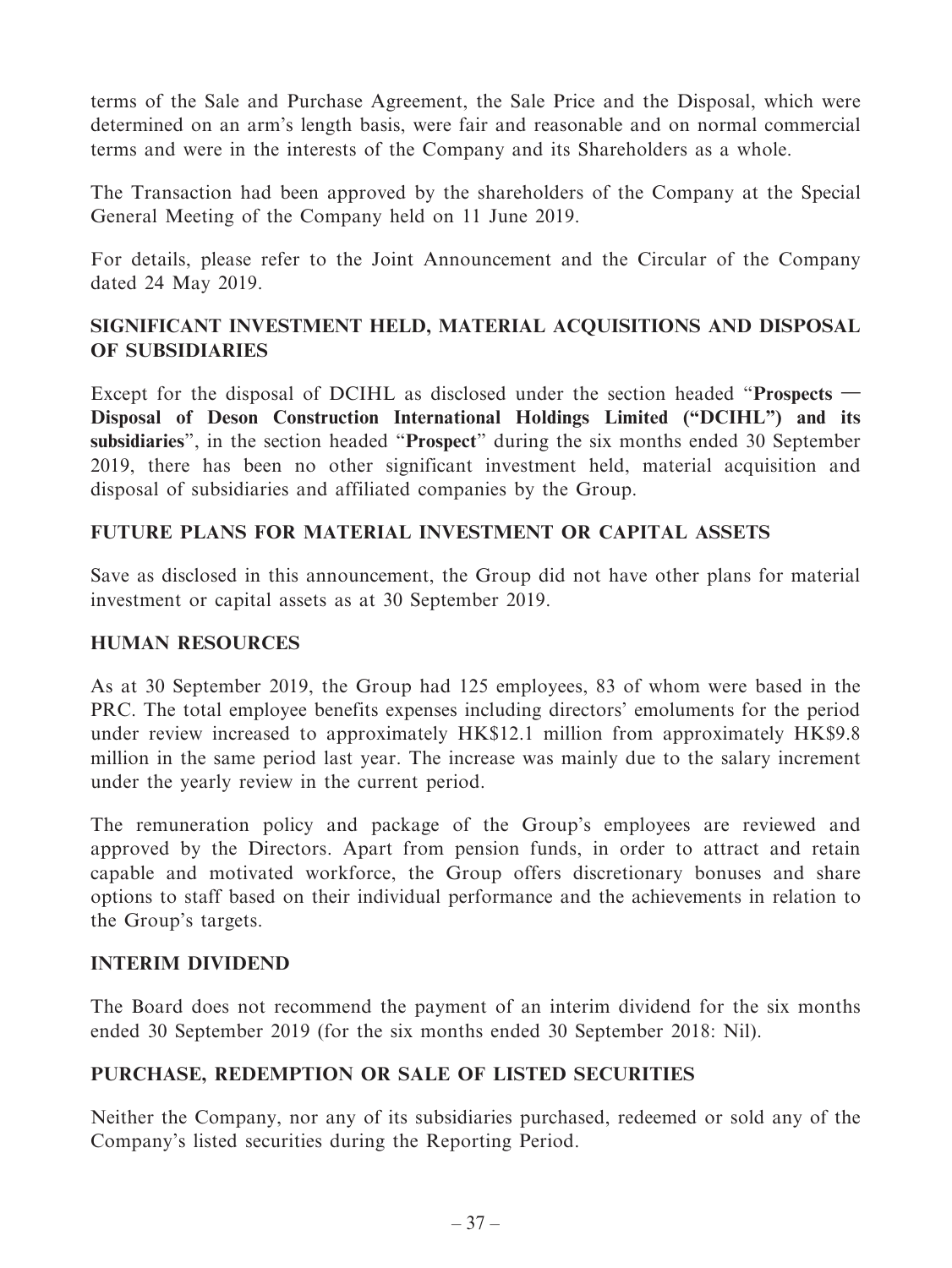# **SUFFICIENCY OF PUBLIC FLOAT**

The Company has maintained a sufficient public float throughout the six months ended 30 September 2019.

# **CAPITAL STRUCTURE**

Details of the changes of the capital structure of the Company during the six months ended 30 September 2019 are set out in the note 15 to the condensed financial statements.

# **CORPORATE GOVERNANCE**

In the Corporate Governance Report which was published in our annual report for the year ended 31 March 2019, the Company's corporate governance practices are based on the principles and the code provisions ("**Code Provisions**") as set out in the Code on Corporate Governance Practices ("**CG Code**") contained in Appendix 14 of the Listing Rules. The Directors consider that the Company has complied with most of the Code Provisions throughout the six months ended 30 September 2019, save for the deviation from the Code Provision A.4.1, details of which are explained below. The Company regularly reviews its corporate governance practices to ensure that these continue to meet the requirements of the CG Code.

# **Summary of deviation of the CG Code:**

# **Code Provision A.4.1**

Code Provision A.4.1 stipulates that non-executive directors should be appointed for a specific term, subject to re-election.

The independent non-executive Directors have not been appointed for a specific term. However, all non-executive Directors are subject to retirement and rotation once every three years in accordance with the Company's Bye-Laws. As such, the Board considers that sufficient measures have been taken to ensure that the Company's corporate governance practices are comparable with those in the Code.

# **MODEL CODE FOR SECURITIES TRANSACTIONS**

The Company has adopted the Model Code for Securities Transactions by Directors of Listed Issuers (the "**Model Code**") as set out in Appendix 10 to the Listing Rules.

Specific enquiry has been made of all the Directors and the Directors have confirmed that they have complied with the Model Code throughout the six months ended 30 September 2019.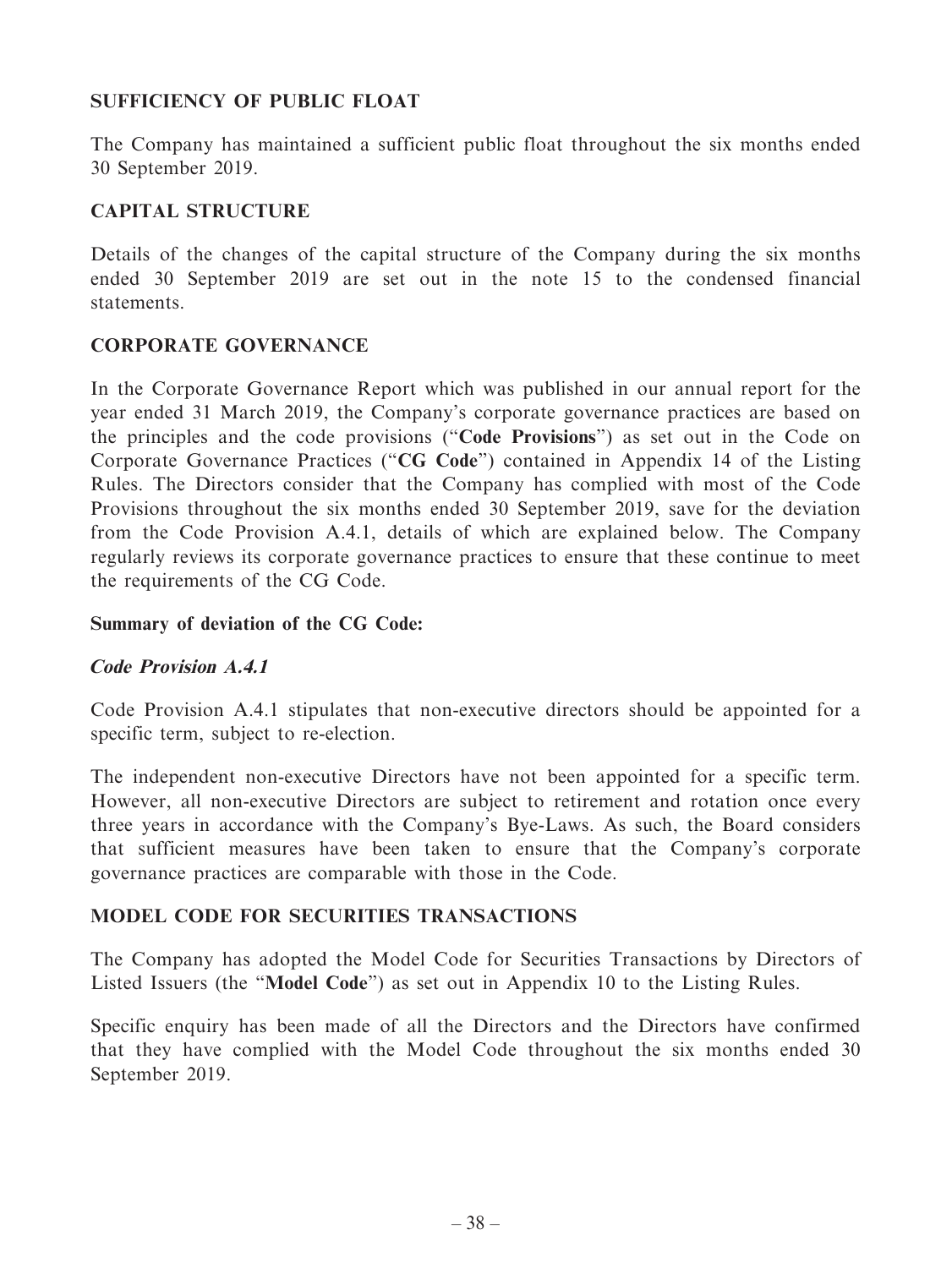The Company has adopted the same Model Code for securities transactions by employees who are likely to be in possession of unpublished price-sensitive information of the Company.

No incident of non-compliance of the Model Code by the relevant employees was noted by the Company.

# **AUDIT COMMITTEE**

The Company has an audit committee which was established in accordance with the requirements of the CG Code for the purpose of reviewing and providing supervision over the Group's internal controls, risk management and financial reporting matters including the review of the interim results for the six months ended 30 September 2019, and adequacy of resources and qualifications of the Company's accounting staff. The audit committee comprises three independent non-executive Directors, namely Dr. Ho Chung Tai, Raymond, Ir Siu Man Po and Mr. Siu Kam Chau. Mr. Siu Kam Chau is the Chairman of the committee.

The interim results of the Company for the six months ended 30 September 2019 have not been audited by the Company's independent auditors. The Audit Committee held a meeting on 25 November 2019. The Audit Committee has considered and reviewed the interim report and interim financial statements of the Group and given their opinion and recommendation to the Board. The Audit Committee considers that the 2019 interim report and interim financial statements of the Group have complied with the applicable accounting standards and the Company has made appropriate disclosure thereof.

# **NOMINATION COMMITTEE**

The Company has a nomination committee which was established in accordance with the requirements of the CG Code for the purpose of reviewing the Board composition and identifying and nominating candidates for appointment to the Board such that it has the relevant appropriate blend of skills, knowledge and experience. The nomination committee currently comprises two executive Directors, namely Mr. Tjia, Mr. Wang Jing Ning, and three independent non-executive Directors, namely Dr. Ho Chung Tai, Raymond, Ir Siu Man Po and Mr. Siu Kam Chau. Ir Siu Man Po is the Chairman of the committee.